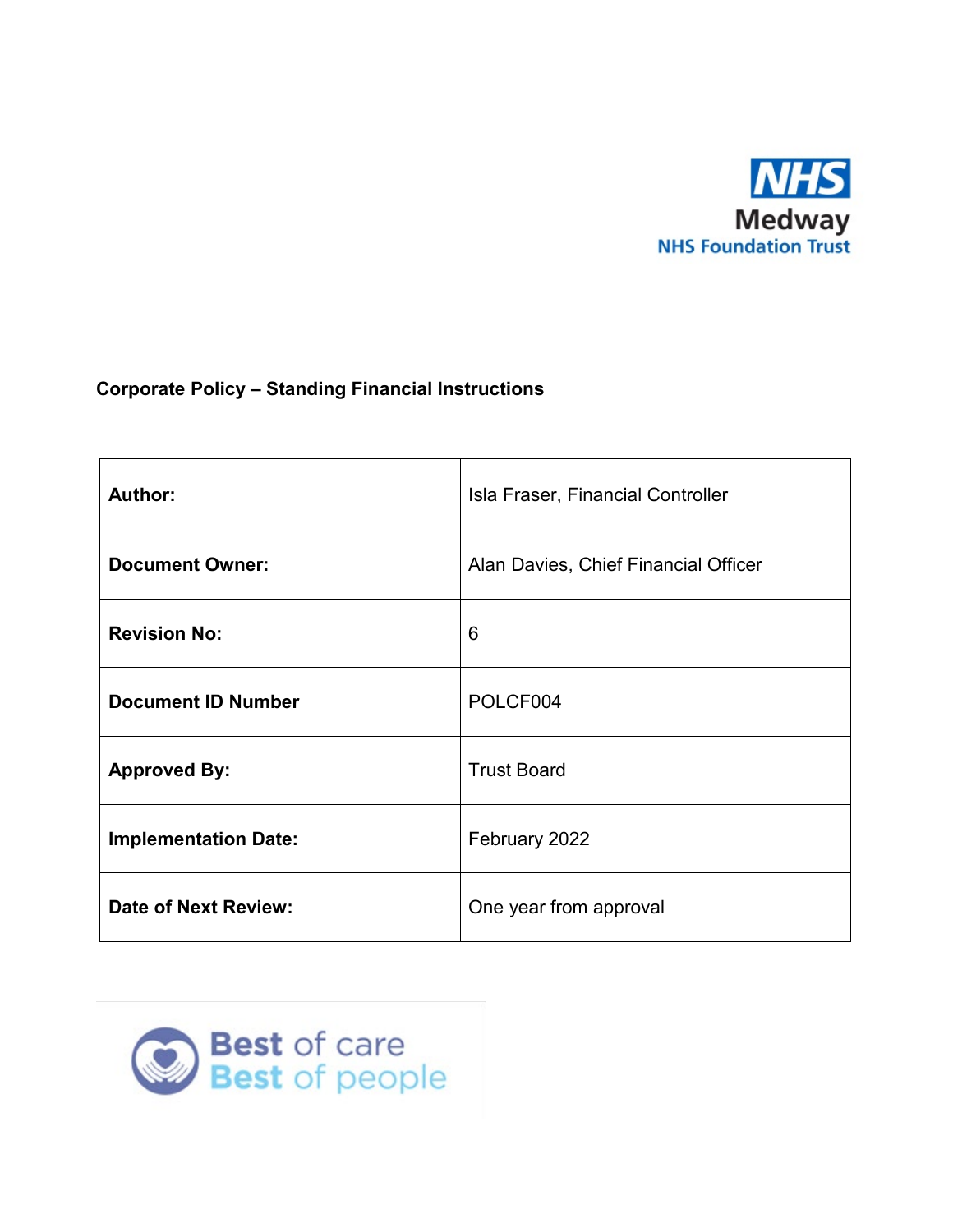

| <b>Document Control / History</b> |                                                                                                                                                                     |  |  |  |
|-----------------------------------|---------------------------------------------------------------------------------------------------------------------------------------------------------------------|--|--|--|
| <b>Revision</b><br><b>No</b>      | <b>Reason for change</b>                                                                                                                                            |  |  |  |
|                                   | Annual SFIs review and update                                                                                                                                       |  |  |  |
| 2                                 | Updates to Job titles throughout the Document                                                                                                                       |  |  |  |
| 3                                 | Add 5.5.4 regarding new PDC                                                                                                                                         |  |  |  |
| 4                                 | Minor procedure changes to tendering                                                                                                                                |  |  |  |
| 5                                 | Make Scheme of Delegation change to capital limit for Deputy CFO                                                                                                    |  |  |  |
| 6                                 | Corrections to paragraph 9 dealing with the role of the Nominations Committee<br>Updates to paragraph 19 to reflect the Conflicts of Interest policy.<br>April 2020 |  |  |  |

Deputy Chief Financial Officer

Associate Director of Procurement

Director of Estates and Facilities

© Medway NHS Foundation Trust [2021]

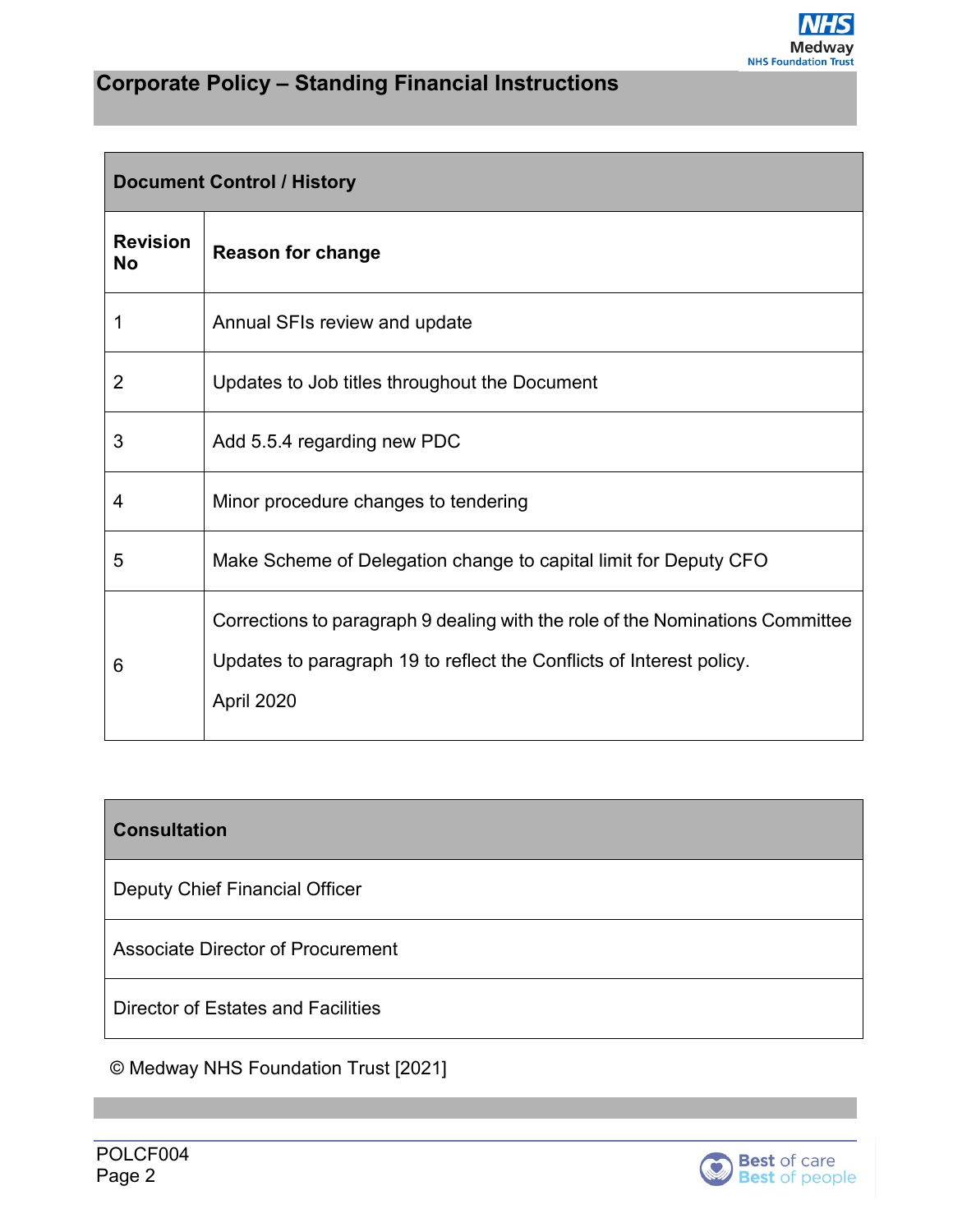### **Table of Contents**

|                | TO BE READ IN CONJUNCTION WITH ANY POLICIES AND STANDING OPERATING<br><b>PROCEDURES LISTED IN TRUST ASSOCIATED DOCUMENTS.</b> | 5  |
|----------------|-------------------------------------------------------------------------------------------------------------------------------|----|
| 1              | <b>INTRODUCTION</b>                                                                                                           | 5  |
| $\mathbf{2}$   | <b>AUDIT</b>                                                                                                                  | 9  |
| 3 <sup>1</sup> | <b>BUSINESS PLANNING, BUDGETS, BUDGETARY CONTROL AND MONITORING 14</b>                                                        |    |
| 4              | ANNUAL ACCOUNTS AND REPORTS                                                                                                   | 17 |
| 5              | <b>BANK AND GOVERNMENT BANKING SERVICE (GBS) ACCOUNTS</b>                                                                     | 18 |
| 6              | <b>INCOME AND SECURITY OF CASH AND CHEQUES AND OTHER NEGOTIABLE</b><br><b>INSTRUMENTS</b>                                     | 21 |
| $\overline{7}$ | <b>TENDERING AND CONTRACTING PROCEDURES</b>                                                                                   | 23 |
| 8              | NHS CONTRACTS FOR THE PROVISION OF HEALTHCARE SERVICES                                                                        | 34 |
| 9              | <b>EMPLOYMENT AND TERMS OF SERVICE INCLUDING STAFF EXPENSES</b>                                                               | 35 |
| 10             | <b>NON PAY EXPENDITURE</b>                                                                                                    | 39 |
| 11             | <b>EXTERNAL BORROWING</b>                                                                                                     | 44 |
| 12             | CAPITAL INVESTMENT, PRIVATE FINANCING, FIXED ASSET REGISTERS AND<br><b>SECURITY OF ASSETS</b>                                 | 45 |
| 13             | <b>STORES AND RECEIPT OF GOODS</b>                                                                                            | 48 |
| 14             | <b>BANKRUPTCY, LIQUIDATIONS AND RECEIVERSHIPS</b>                                                                             | 49 |
| 15             | DISPOSALS AND CONDEMNATIONS, LOSSES AND SPECIAL PAYMENTS                                                                      | 50 |
| 16             | <b>INFORMATION TECHNOLOGY</b>                                                                                                 | 52 |

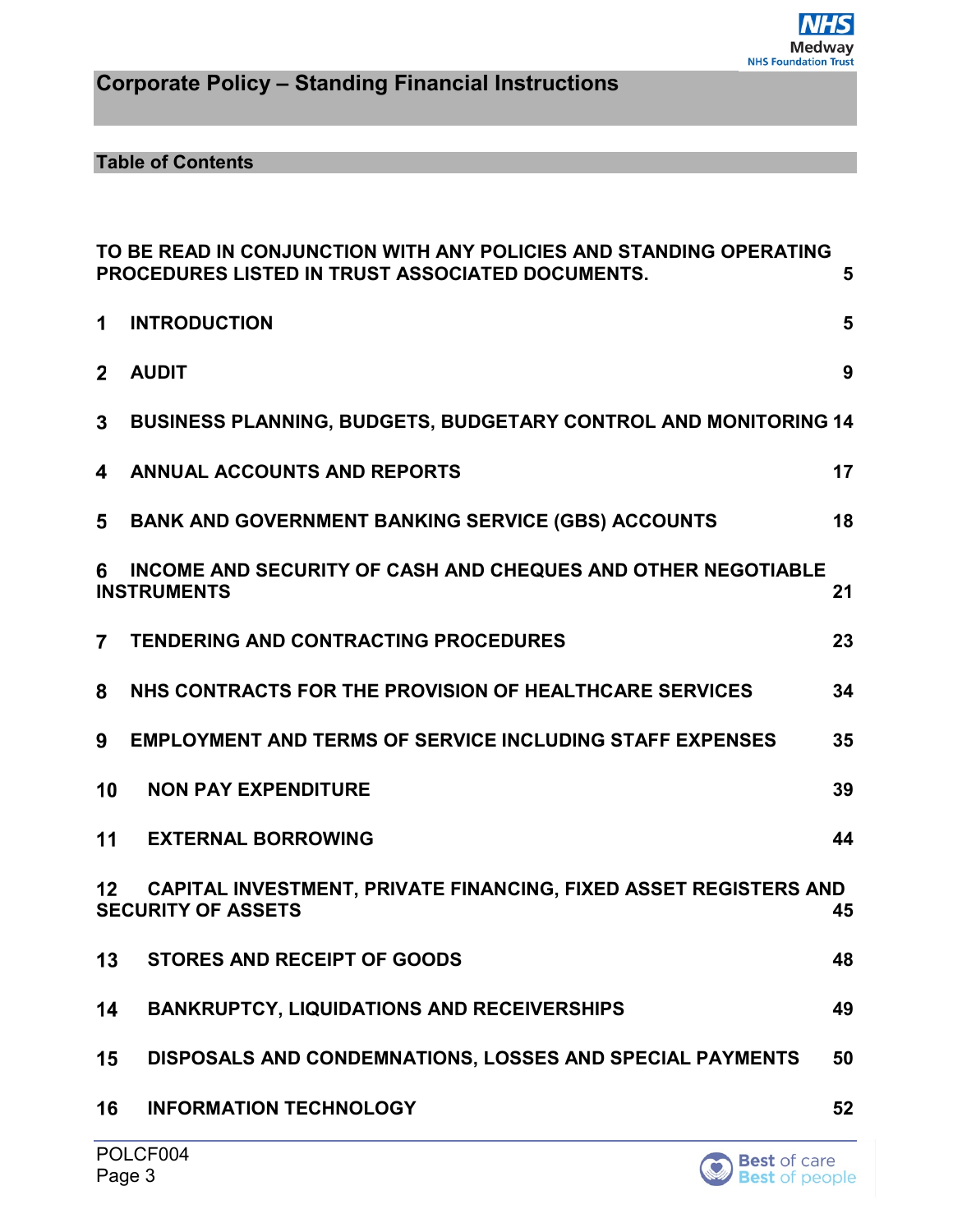| 17 | <b>PATIENTS PROPERTY</b>                                                         | 54 |
|----|----------------------------------------------------------------------------------|----|
| 18 | FUNDS HELD ON TRUST - THE MEDWAY HOSPITAL CHARITY                                | 55 |
| 19 | ACCEPTANCE OF GIFTS BY STAFF AND LINK TO STANDARDS OF BUSINESS<br><b>CONDUCT</b> | 56 |
| 20 | <b>RETENTION OF RECORDS</b>                                                      | 56 |
| 21 | <b>RISK MANAGEMENT AND INSURANCE</b>                                             | 57 |
| 22 | <b>CREDIT FINANCE ARRANGEMENTS INCLUDING LEASING COMMITMENTS</b>                 | 58 |
| 23 | <b>DELEGATED MATTERS</b>                                                         | 59 |
| 24 | <b>SCHEME OF DELEGATION - FINANCIAL AUTHORITIES</b>                              | 60 |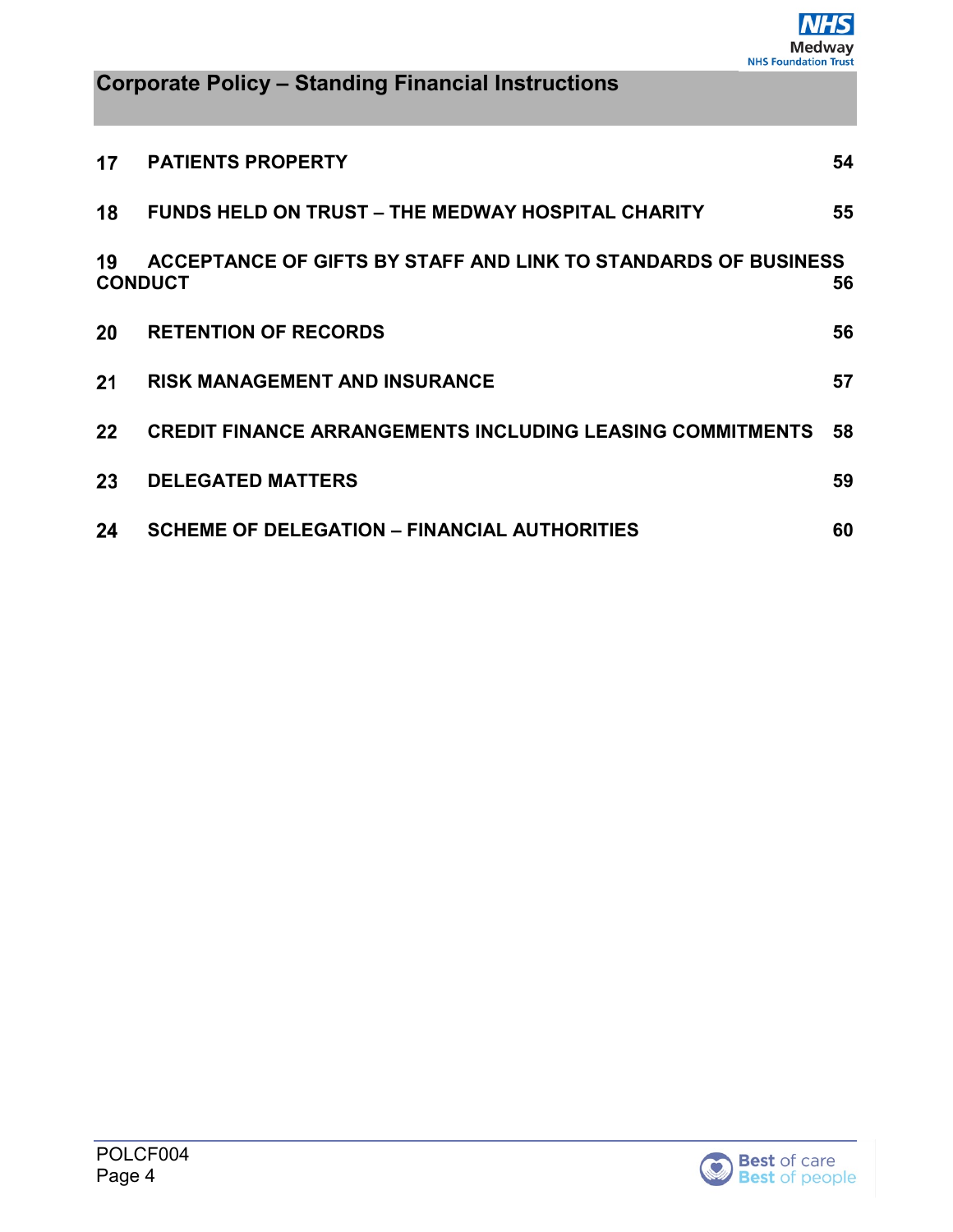<span id="page-4-0"></span>**To be read in conjunction with any policies and Standing Operating Procedures listed in Trust Associated Documents.**

#### <span id="page-4-1"></span>**Introduction**

#### **1.1 General**

- 1.1.1 Medway NHS Foundation Trust (the "Trust") became a Public Benefit Corporation on 1<sup>st</sup> April 2008 following authorisation by the Independent Regulator pursuant to the 2006 Act.
- 1.1.2 These Standing Financial Instructions detail the financial responsibilities, policies and procedures adopted by the Trust. They are designed to ensure that the Trust's financial transactions are carried out in accordance with the law and with Government policy in order to achieve probity, accuracy, economy, efficiency and effectiveness. They should be used in conjunction with the Schedule of Matters reserved to The Board and the Scheme of Delegation approved by The Board of Directors.
- 1.1.3 These Standing Financial Instructions identify the financial responsibilities, which apply to everyone working for the Trust and its constituent organisations including Trading Units. The financial responsibilities also apply to service organisations providing financial services on behalf of the Trust. They do not provide detailed procedural advice and should be read in conjunction with the detailed departmental and financial procedure notes. The Chief Financial Officer (CFO) must approve all financial procedures.
- 1.1.4 Should any difficulties arise regarding the interpretation or application of any of the Standing Financial Instructions then the advice of the Chief Financial Officer must be sought before acting.

#### 1.1.5 **Failure to comply with Standing Financial Instructions can be regarded as a disciplinary matter that could result in dismissal.**

- 1.1.6 All members of The Board and staff have a duty to disclose any non-compliance with these Standing Financial Instructions to the Chief Financial Officer as soon as possible.
- 1.1.7 Overriding of Standing Financial Instructions If for any reason these Standing Financial Instructions are not complied with, full details of the non-compliance including justification and circumstances around which non-compliance arose shall be reported to the next formal meeting of the Integrated Audit Committee for referring action or ratification.

Amendments to Standing Financial Instructions outside of the annual review process should be requested using SFIa1 form available on the Intranet. Amendments will be considered and either approved or rejected by The Board.

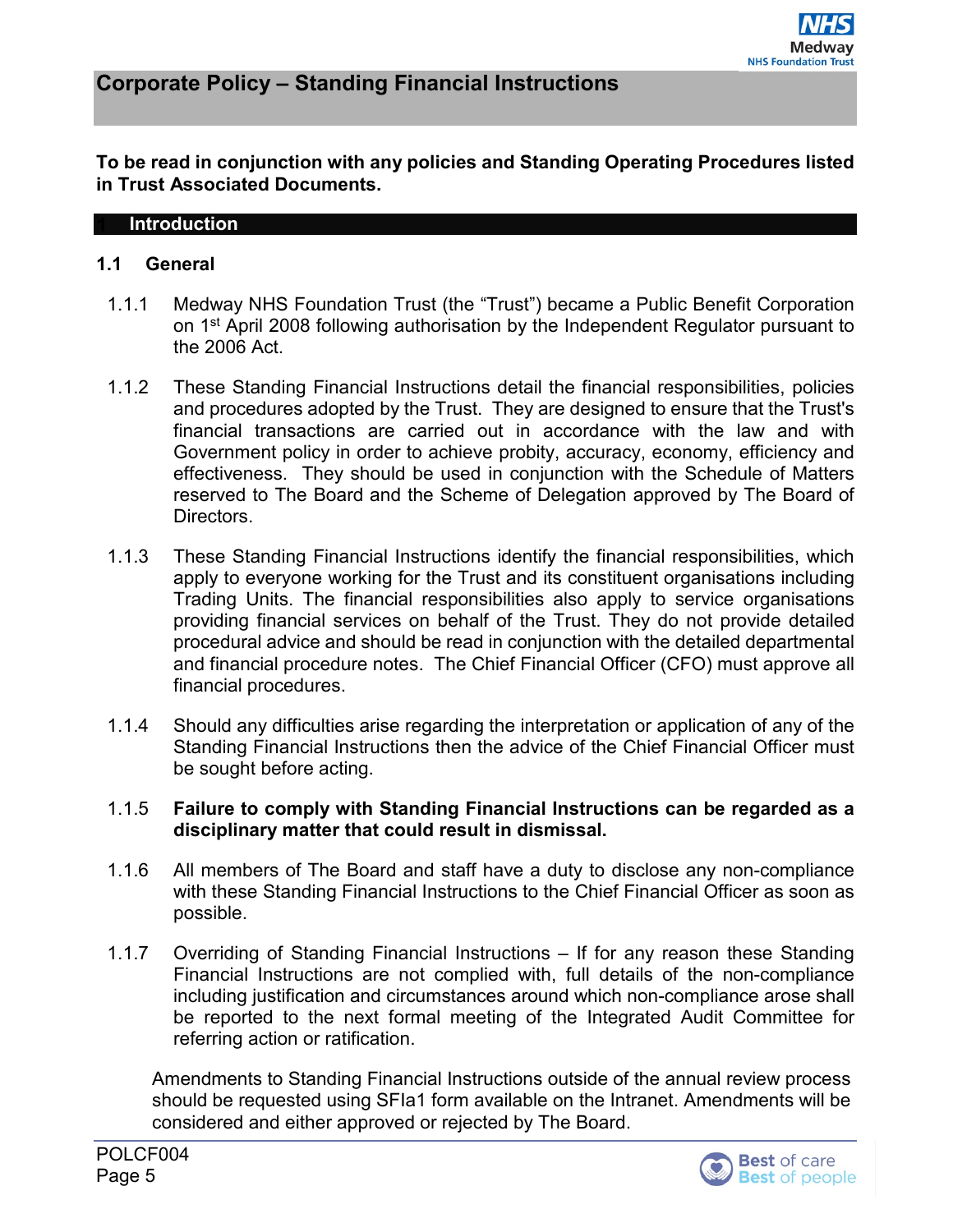### **1.2 Terminology**

- 1.2.1 Any expression, to which a meaning is given in Acts of Parliament, or in the Financial Directions made under such Acts, shall have the same meaning in these instructions.
	- (a) "Trust" means Medway NHS Foundation Trust.
	- (b) "Board of Directors" means The Board of Directors as constituted in accordance with the constitution of the Trust.
	- (c) "Council of Governors" means the -Council of Governors as constituted in accordance with the constitution of the Trust.
	- (d) "Budget" means a resource, expressed in financial terms, proposed by The Board for the purpose of carrying out, for a specific period, any or all of the functions of the Trust.
	- (e) "Budget Holder/Manager" means the director or employee with delegated authority to manage finances (Income and Expenditure, or capital where applicable) for a specific area of the organisation.
	- (f) The "Chief Executive" (CE) and "Accounting Officer" means the Chief Executive Officer of the Trust.
	- (g) "Chief Financial Officer" (CFO) means the Chief Financial Officer (CFO) of the Trust.
	- (h) "Legal Adviser" means the properly qualified person appointed by the Trust to provide legal advice.
	- (i) "NHS England" means the sector regulator for health service providers in England.
	- (j) "The Chair" is the Chair of the Trust.
	- (k) "The Medway Hospital Charity" shall mean those funds which the Trust holds at its date of Authorisation, receives on distribution by statutory instrument or chooses subsequently to accept under powers derived under S.47(2)(c) of the NHS Act 2006, as amended.
	- (l) 'Virements' means an administrative transfer of funds from one part of a budget to another.

### **1.3 Responsibilities and Delegation**

1.3.1 **The Board** exercises financial supervision and control by:

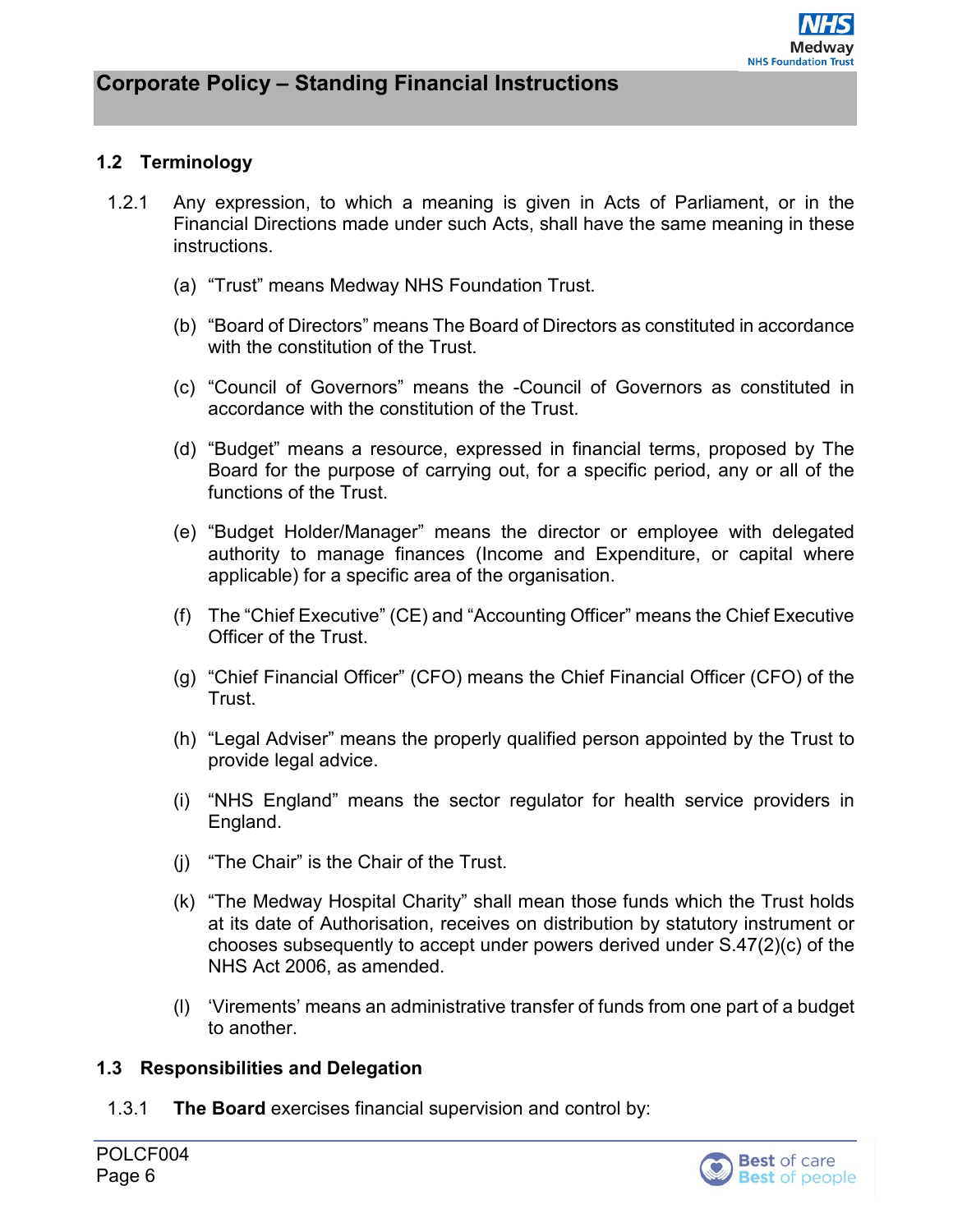- (a) Formulating the financial strategy;
- (b) Requiring the submission and approval of budgets within approved allocations/overall income;
- (c) Defining and approving essential features in respect of important procedures and financial systems (including the need to obtain value for money);
- (d) Defining specific responsibilities placed on directors and employees as indicated in the Scheme of Delegation (SD); and
- (e) Ensuring that the duties of the Chief Executive as Accounting Officer are performed.
- 1.3.2 **The Board** has resolved that certain powers and decisions may only be exercised by The Board in formal sessions. These are set out in the 'Schedule of Matters Reserved for The Board' document. Other powers have been delegated to such other committees as the Board has established.
- 1.3.3 **The Board** will delegate responsibility for the performance of its functions in accordance with its constitution, the SOs and the Scheme of Delegation adopted by the Trust. The extent of the delegation shall be kept under review by The Board.
- 1.3.4 Within the SFIs it is acknowledged that the Chief Executive is accountable to The Board, and to Parliament as Accounting Officer.
- 1.3.5 The Chief Executive Officer is the Accounting Officer of the Trust and as such has the following principal responsibilities:
	- (a) To ensure there is a high standard of financial management within the Trust;
	- (b) To ensure financial systems and procedures promote the efficient and economical conduct of business and safeguard financial propriety and regularity throughout the Trust; and
	- (c) To ensure financial considerations are fully taken into account in decisions on Trust policy proposals.
- 1.3.6 The Chief Executive and Chief Financial Officer will, as far as possible, delegate their detailed responsibilities but they remain accountable for financial control.
- 1.3.7 It is a duty of the Chief Executive to ensure that existing directors and employees and all new appointees are notified of and understand their responsibilities within these Instructions.
- 1.3.8 The Chief Financial Officer is responsible for:

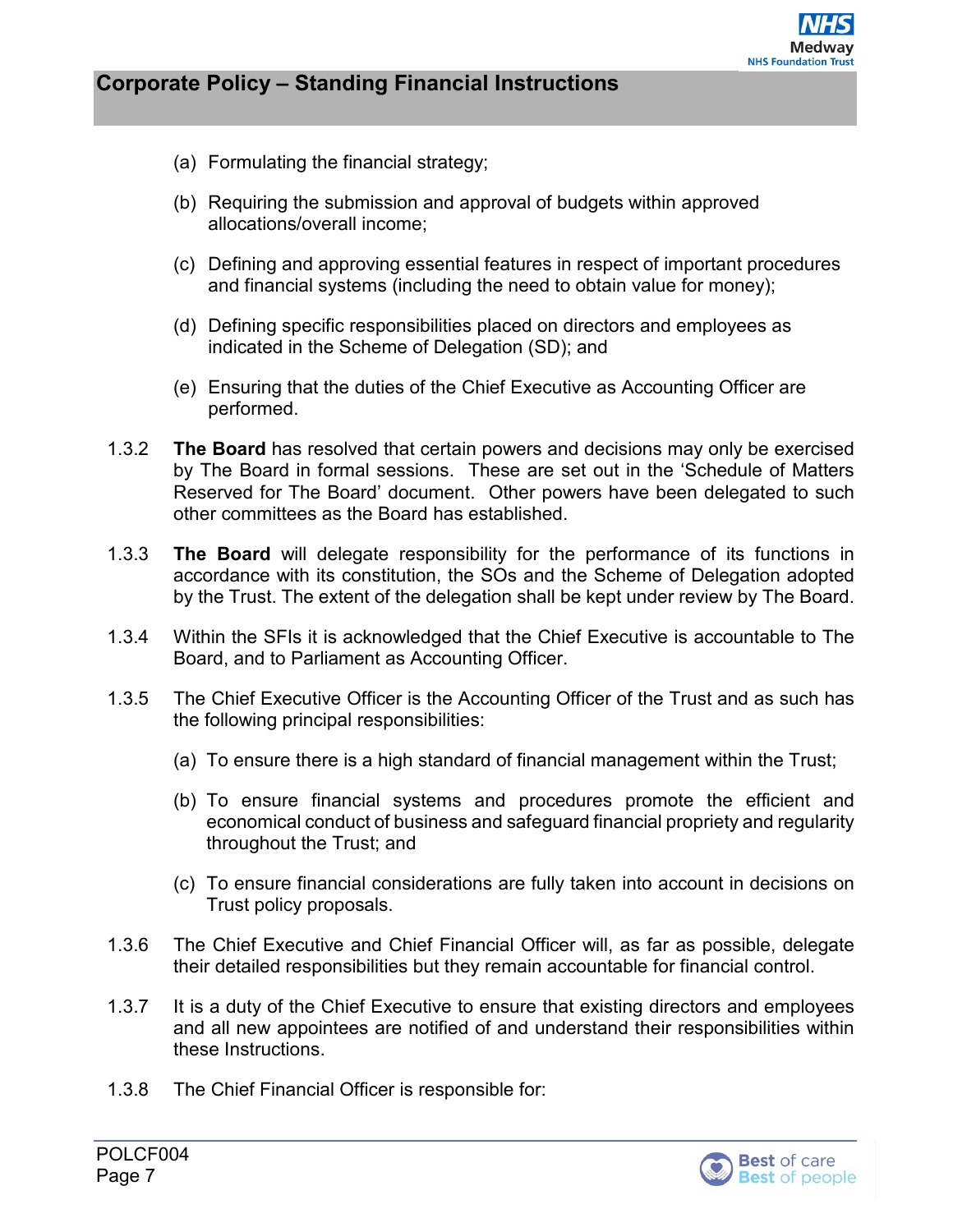- (a) Implementing the Trust's financial policies and for co-ordinating any corrective action necessary to further these policies;
- (b) Maintaining an effective system of internal financial control including ensuring that detailed financial procedures and systems incorporating the principles of separation of duties and internal checks are prepared, documented and maintained to supplement these instructions; and
- (c) Ensuring that sufficient records are maintained to show and explain the Trust's transactions, in order to disclose, with reasonable accuracy, the financial position of the Trust at any time.
- 1.3.9 Without prejudice to any other functions of directors and employees to the Trust, the duties of the Chief Financial Officer include:
	- (a) The provision of financial advice to other members of The Board of Directors, the Council of Governors and Trust employees;
	- (b) The design, implementation and supervision of systems of financial control to provide reasonable assurance as to the probity and regularity of transactions;
	- (c) The preparation and maintenance of such accounts, certificates, estimates, records and reports as the Trust may require for the purpose of carrying out its statutory duties; and
	- (d) Deciding at what stage to involve the police in cases of misappropriation and other irregularities not involving fraud or corruption.
- 1.3.10 All directors and employees, severally and collectively, are responsible for:
	- (a) The security of Trust property;
	- (b) Avoiding loss;
	- (c) Exercising economy and efficiency in the use of resources; and
	- (d) Conforming to the requirements of the Constitution, Standing Financial Instructions, Financial Procedures and the Scheme of Delegation.
- 1.3.11 For any and all directors and employees who carry out a financial function, the form in which financial records are kept and the manner in which directors and employees discharge their duties must be to the satisfaction of the Chief Financial Officer.
- 1.3.12 Any contractor or employee of a contractor who is empowered by the Trust to commit the Trust to expenditure or who is authorised to obtain income shall be

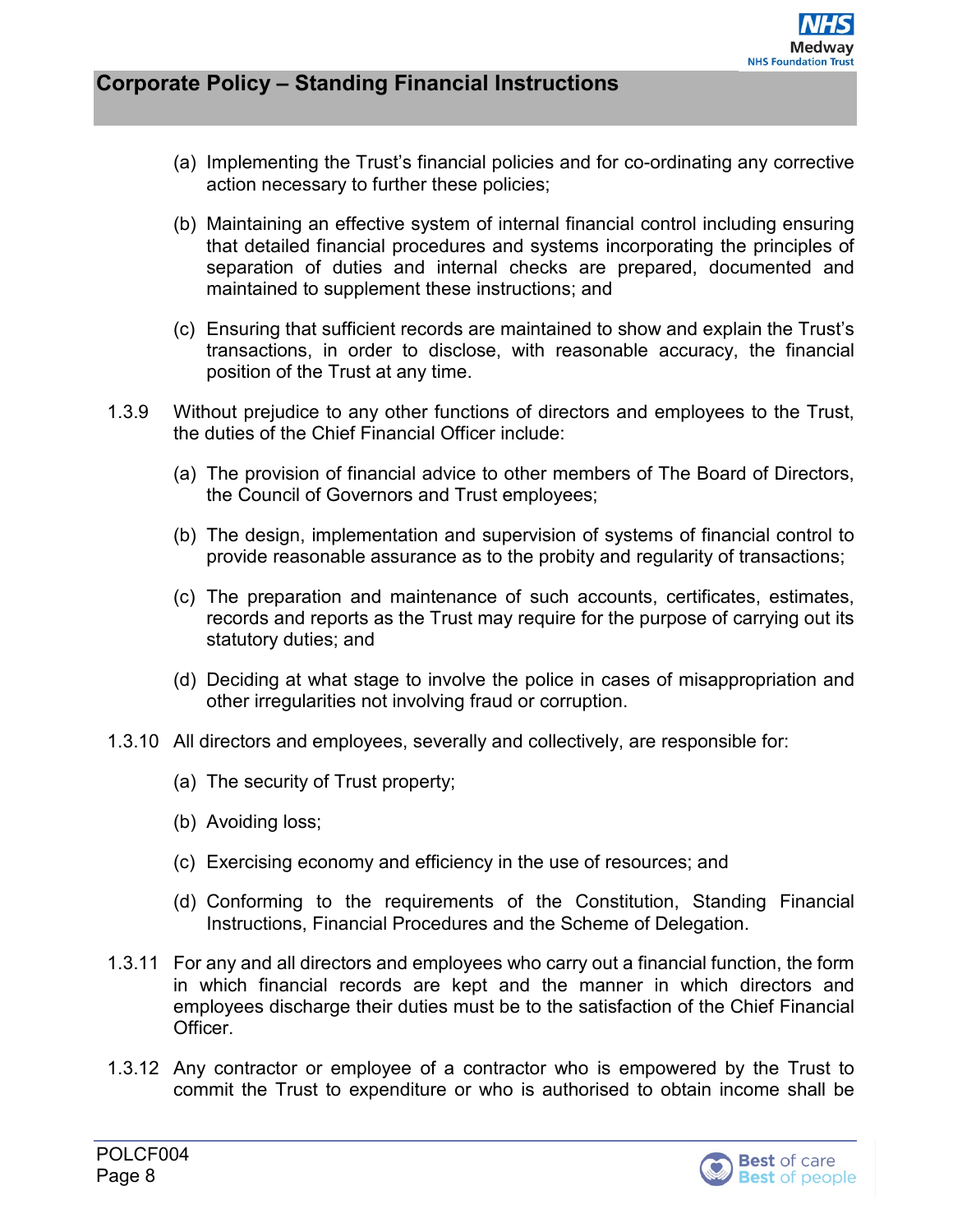covered by these instructions. It is the responsibility of the Chief Executive to ensure that such persons are made aware of their duties under these SFIs.

#### <span id="page-8-0"></span>**Audit**

#### **2.1 Integrated Audit Committee**

- 2.1.1 In accordance with the Constitution of the Trust, The Board of Directors shall formally establish an Audit Committee, with clearly defined and approved terms of reference which includes approving the appointment of the internal auditors. This Committee will, amongst other things:
	- (a) Provide an independent and objective view of integrated governance, risk management and internal control systems across the whole of the Trust's activities (both clinical and non-clinical);
	- (b) Monitor and review the effectiveness of Internal and External Audit services;
	- (c) Review financial and information systems and monitor the integrity and quality of the financial statements and review significant financial reporting judgments;
	- (d) Ratify schedules of losses, compensations, and settlements with senior staff,; review and monitor the effectiveness of the Local Counter Fraud Service; and
	- (e) Review the arrangements in place to support the Board Assurance Framework process prepared on behalf of The Board and advising The Board accordingly.
- 2.1.2 Where the Integrated Audit Committee feels there is evidence of ultra vires transactions, evidence of improper acts, or if there are other important matters that the Committee wish to raise, the Chair of the Integrated Audit Committee should immediately inform the Chief Executive and raise the matter at the next meeting of The Board. Exceptionally, the matter may need to be referred to the relevant external body to NHS England after seeking the advice of Chair/Company Secretary/CFO.
- 2.1.3 It is the responsibility of the Chief Financial Officer to ensure an adequate internal audit service is provided and the Integrated Audit Committee shall be involved in the selection process when an internal audit service provider is changed. It must ensure a cost-effective service is provided, in compliance with the contracting procedures herein.

### **2.2 Countering Fraud, Bribery and Corruption**

2.2.1 The Board recognises that fraud and bribery is a hugely damaging practice that undermines competition and the reputation of public and private bodies involved. It is The Board's policy to act with integrity, and bribery and corruption will not be tolerated in any form.

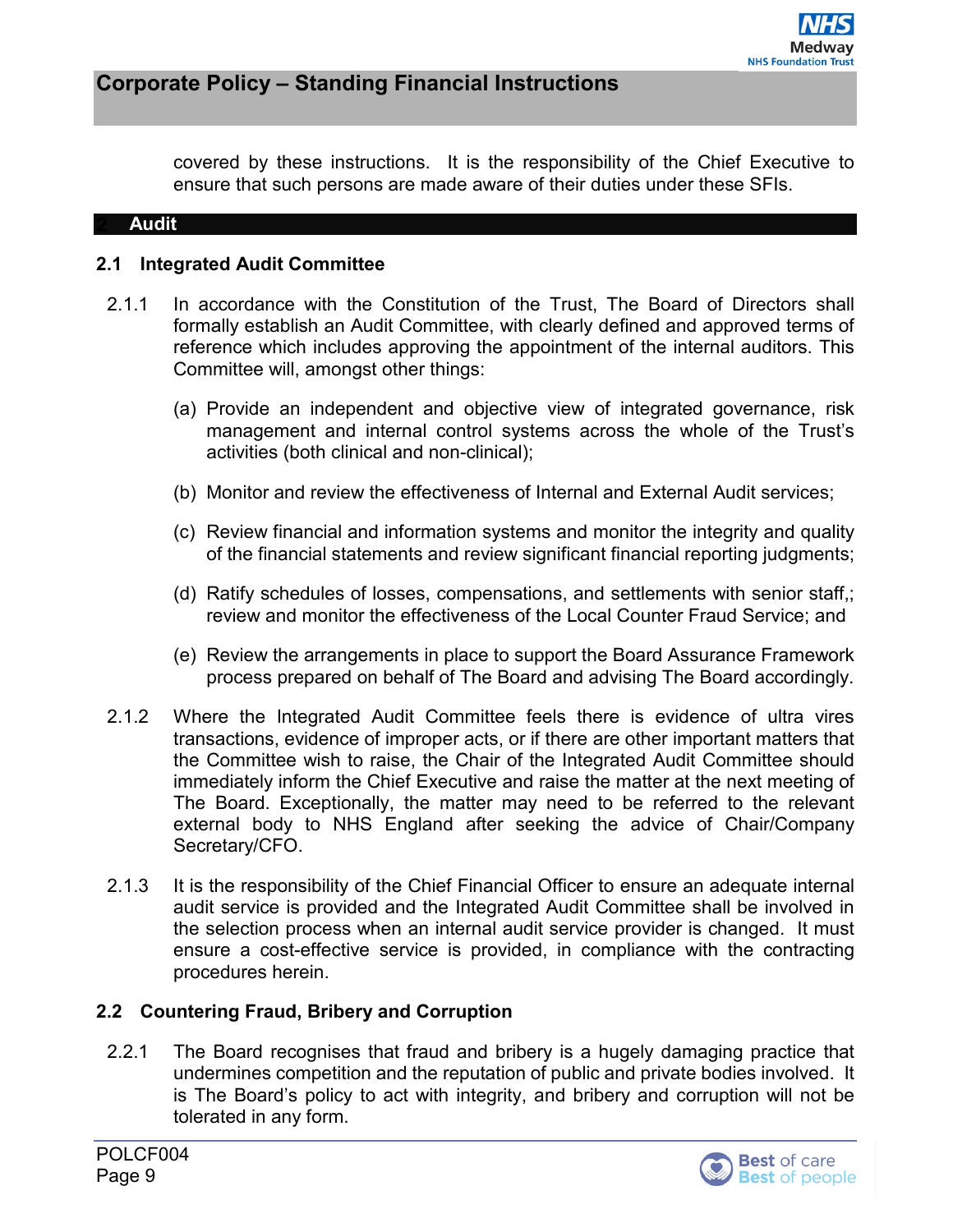- 2.2.2 An Anti-Fraud and Bribery Policy is in place that sets out procedures designed to prevent everyone associated with the Trust from undertaking acts of fraud, bribery or corruption.
- 2.2.3 **'Fraud'** any person who dishonestly makes a false representation to make a gain for himself or another or dishonestly fails to disclose to another person, information which he is under a legal duty to disclose, or commits fraud by abuse of position, including any offence as defined in the Fraud Act 2006.
- 2.2.4 **'Bribery'** Inducement for an action which is illegal, unethical or a breach of trust. Inducements can take the form of gifts, loans, fees, rewards or other advantages.

This can be broadly defined as the offering or acceptance of inducements, gifts, favours, payment or benefit-in-kind which may influence the action of any person. Bribery does not always result in a loss. The corrupt person may not benefit directly from their deeds; however, they may be unreasonably using their position to give some advantage to another.

It is the criminal offence of bribery to bribe the holder of a public office and it is similarly an offence for the office holder to accept a bribe.

- 2.2.5 In line with their responsibilities, the Trust Chief Executive and Chief Financial Officer shall monitor and ensure compliance with the NHS Standards for Providers on Fraud, Bribery and Corruption issued by the NHS Counter Fraud Authority (NHSCFA).
- 2.2.6 The Trust shall nominate a suitable person to carry out the duties of the Local Counter Fraud Specialist as specified by the NHS Standards for Providers on fraud, bribery and corruption. The Chief Financial Officer is responsible for ensuring that the Police are notified at an appropriate stage in any investigation. This shall be following advice from the NHS Counter Fraud Authority.
- 2.2.7 If any employee suspects or discovers any act of fraud or bribery, they must inform the Local Counter Fraud Specialist or the Chief Financial Officer immediately. Employees can also call the NHS Fraud and Corruption Reporting Line on Freephone 0800 028 40 60 or fill in an online form at www.reportnhsfraud.nhs.uk.
- 2.2.8 The Local Counter Fraud Specialist shall report to the Trust Chief Financial Officer and shall work with staff in the NHS Counter Fraud Authority in accordance with G[overnment Functional Standard 013: Counter Fraud.](https://www.gov.uk/government/publications/government-functional-standard-govs-013-counter-fraud)
- 2.2.9 The Local Counter Fraud Specialist will provide a written report to the Integrated Audit Committee, as required by the Committee, on counter fraud work within the Trust.

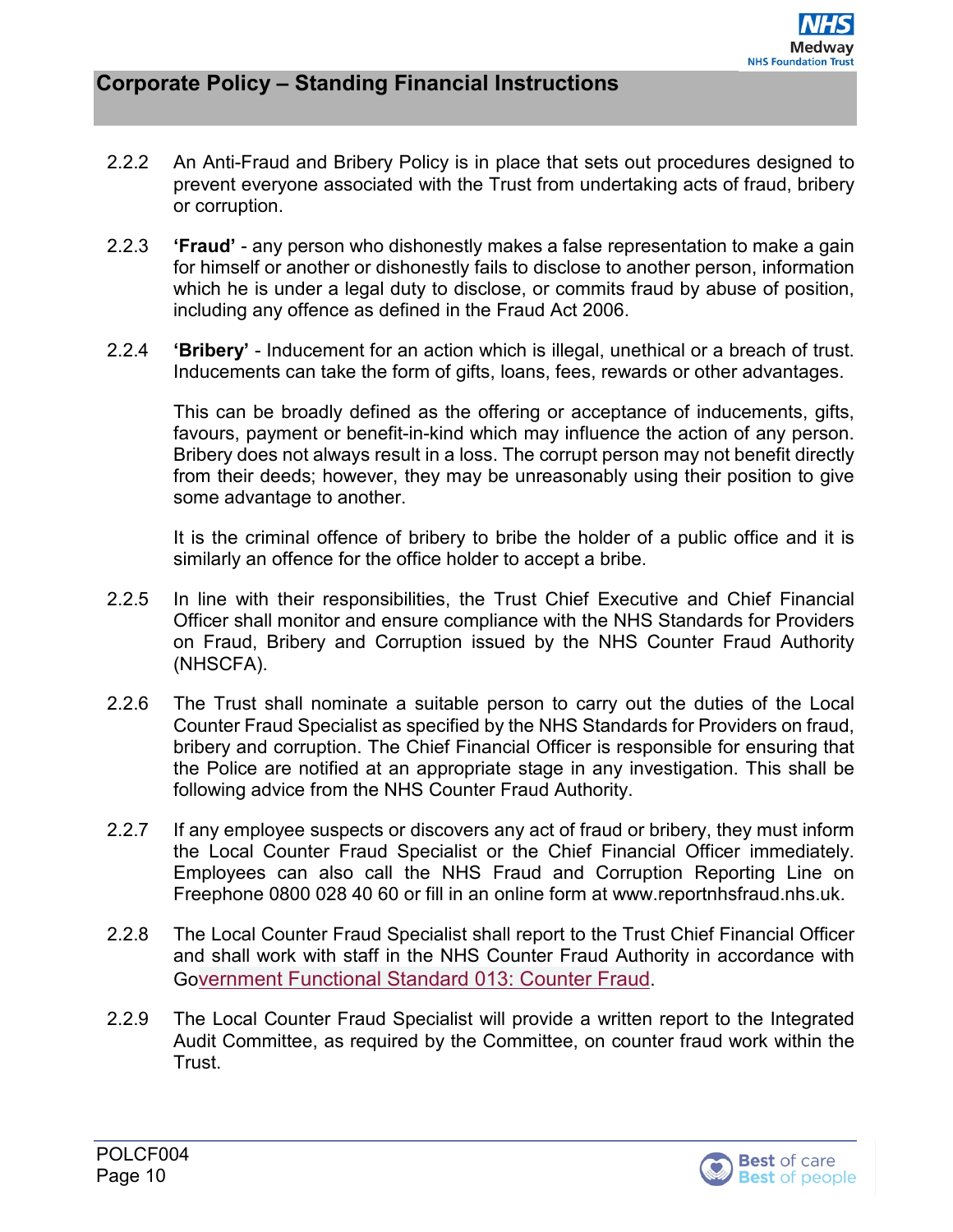- 2.2.10 The Trust will ensure that policies and procedures for all work related to fraud are implemented. The Trust will consider the major findings of investigations and respond accordingly.
- 2.2.11 The Trust will enable the Local Counter Fraud Specialist to attend the Integrated Audit Committee meetings. The Trust shall receive Local Counter Fraud Specialist reports at these meetings.
- 2.2.12 All conflicts of interest, gifts and hospitality should be reported in accordance with Trust procedures, all incidences that do not comply will be reported to the Trust Counter Fraud Specialist.

### **2.3 Chief Financial Officer responsibilities with regard to audit**

- 2.3.1 The Chief Financial Officer is responsible for:
	- (a) Ensuring there are arrangements to review, evaluate and report on the effectiveness of internal financial control including the establishment of an internal audit function.
	- (b) Ensuring that the internal audit is adequate and meets the NHS mandatory audit standards.
	- (c) In conjunction with the Local Counter Fraud Specialist (LCFS), Local Security Management Specialist (LSMS) and/or the NHS Counter Fraud Authority, as appropriate, deciding at what stage to involve the Police in cases of misappropriation and other irregularities.
	- (d) Ensuring that an annual internal audit report is prepared for the consideration of the Integrated Audit Committee and The Board in line with relevant guidance. The report must cover:
		- (ii) A clear opinion on the effectiveness of internal control in accordance with current and relevant assurance framework guidance issued;
		- (iii) Major internal financial control weaknesses discovered;
		- (iv) Progress on the implementation of internal audit recommendations;
		- (v) Progress against plan over the previous year;
		- (vi) Strategic audit plan covering the coming three years; and
		- (vii) A detailed plan for the coming year.
- 2.3.2 The Chief Financial Officer and/or designated auditors are entitled without necessarily giving prior notice to require and receive:

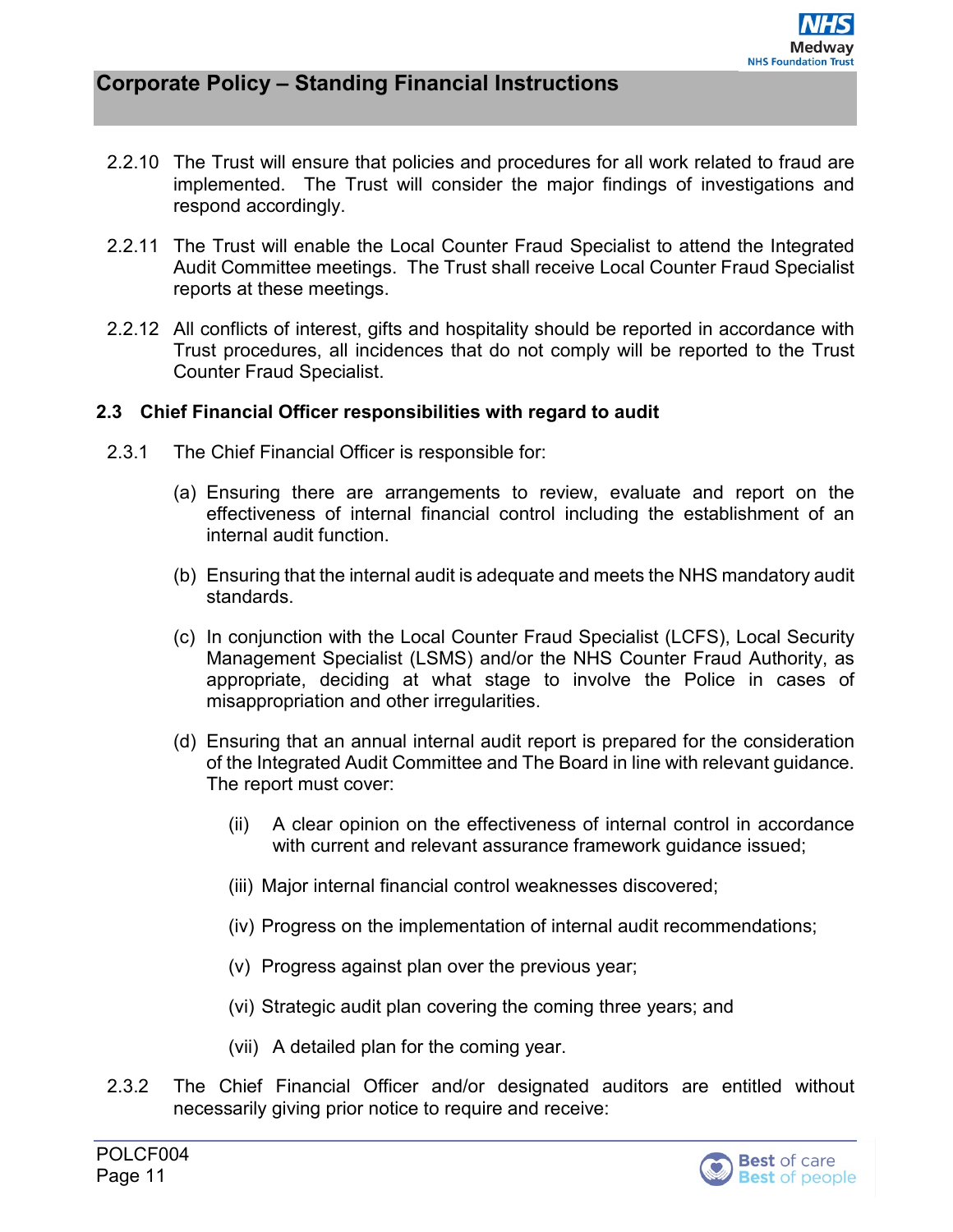- (a) Access to all records, documents and correspondence relating to any financial or other relevant transactions, including documents of a confidential nature;
- (b) Access at all reasonable times to any land, premises or employees of the Trust;
- (c) The production of any cash, stores or other property of the Trust under an employee's control; and
- (d) Explanations concerning any matter under investigation.

### **2.4 Role of Internal Audit**

- 2.4.1 Internal Audit, as an independent and objective appraisal service commissioned by the Trust, will review, appraise and report upon:
	- (a) The extent of compliance with, and the financial effect of, relevant, established policies, plans and procedures;
	- (b) The adequacy and application of financial and other related management controls;
	- (c) The suitability of financial and other related management data;
	- (d) The extent to which the Trust's assets and interests are accounted for and safeguarded from loss of any kind, arising from:
		- (i) Fraud and other offences;
		- (ii) Waste, extravagance, inefficient administration;
		- (iii) Poor value for money or other causes.
	- (e) Internal Audit shall also independently provide assurance on the Assurance Statements.
- 2.4.2 Whenever any matter arises which involves, or is thought to involve, irregularities concerning cash, stores, or other property or any suspected irregularity in the exercise of any function of a pecuniary nature, the Chief Financial Officer must be notified immediately.
- 2.4.3 Whenever any matter arises which involves, or is thought to involve, irregularities concerning cash, stores, or other property or any suspected irregularity in the exercise of any function of a pecuniary nature, the Chief Financial Officer must be notified immediately.
- 2.4.4 The Head of Internal Audit will normally attend Integrated Audit Committee meetings and has a right of access to all Integrated Audit Committee members, the Chairman, Chief Executive, and all non-executive directors of the Trust.

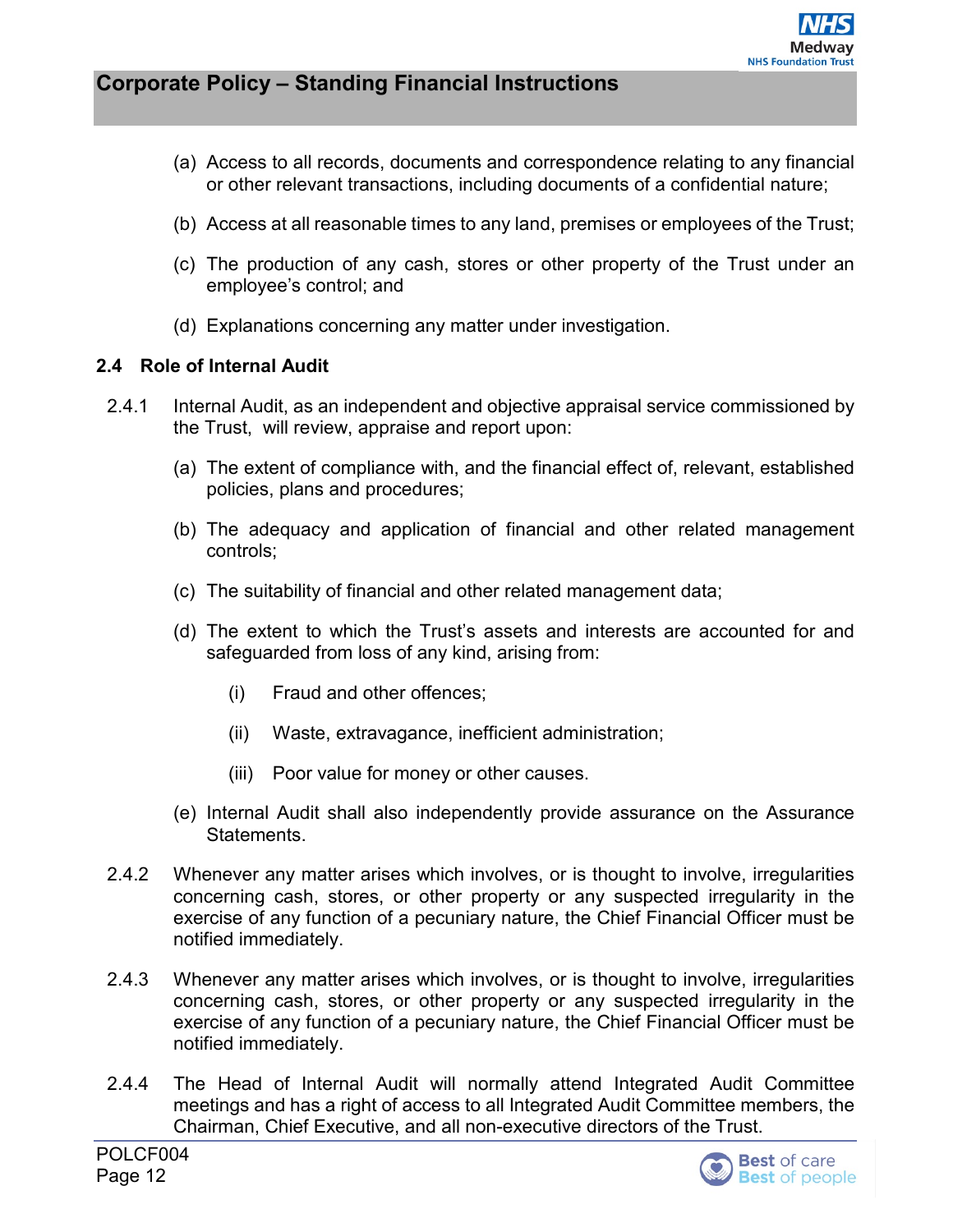2.4.5 The Head of Internal Audit shall be accountable to the Chairman of the Integrated Audit Committee. The reporting system for internal audit shall be agreed between the Chief Financial Officer, the Integrated Audit Committee and the Head of Internal Audit. The agreement shall be in writing and shall comply with the guidance on reporting contained in the NHS Internal Audit Standards.

### **2.5 External Audit**

- 2.5.1 The external auditor is appointed and removed by the Council of Governors at a general meeting of the Council of Governors supported by the Integrated Audit Committee and accordance with the appointment process set out in Governance over audit, assurance and accountability: guidance for foundation trusts as issued by the Independent Regulator from time to time.
- 2.5.2 The Trust must ensure that the external auditor appointed by the Council of Governors meets the criteria included by the Independent Regulator within Governance over audit, assurance and accountability: guidance for foundation trusts at the date of appointment, and on an on-going basis throughout the term of their appointment.
- 2.5.3 The Trust will provide the external auditor with every facility and all information which he may require for the purposes of his functions under the 2006 Act.

### **2.6 Security Management**

- 2.6.1 In line with their responsibilities, the Chief Executive will monitor and ensure compliance with directions issued by the Secretary of State for Health on NHS security management.
- 2.6.2 The Trust shall nominate a suitable person to carry out the duties of the LSMS.
- 2.6.3 The Chief Executive has overall responsibility for controlling and coordinating security. However, key tasks are delegated to the Director of Estates and Facilities as the Security Management Director (SMD) and the appointed LSMS.
- 2.6.4 The Chief Executive and the Executive Director with designated responsibility for Security Management matters will ensure that the Local Security Management Specialist:
	- (a) Keeps full and accurate records of any breaches, or suspected breaches, of security:
	- (b) Reports to the Integrated Audit Committee, any weaknesses in security-related systems or any other matters which may have implications for security management for the Trust;

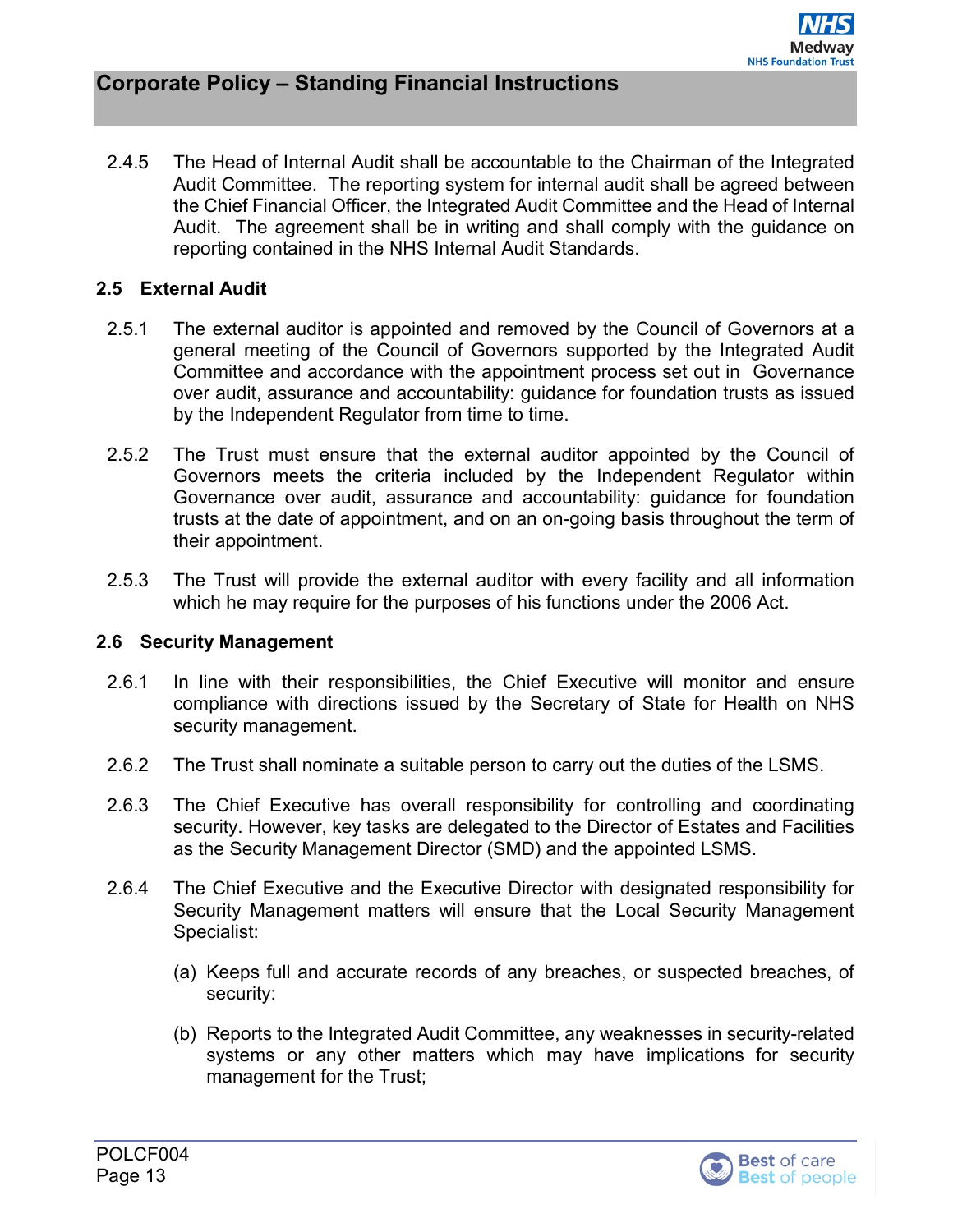- (c) Has all necessary support to enable them to efficiently, effectively and promptly carry out their functions and responsibilities, including working conditions of sufficient security and privacy to protect the confidentiality of the work;
- (d) Receives appropriate training and support, and
- (e) Participates in activities which NHS England directs, relating to national security management measures

#### <span id="page-13-0"></span>**Business Planning, Budgets, Budgetary Control and Monitoring**

#### **3.1 Preparation and Approval of Business Plans and Budgets**

- 3.1.1 The Chief Executive will compile and submit to The Board an operational plan, a strategic plan, and an annual revenue and capital operating plan, together forming the Trust's Business Plan which will take into account financial targets, forecast limits of available resources and clinical governance requirements. The Business Plan will be developed in line with guidance issued by NHS England and will contain:
	- (a) The key objectives of the Trust;
	- (b) A statement of the significant assumptions on which the plan is based;
	- (c) Details of major changes in clinical activity, delivery of services or resources required to achieve the plan, including any impact on the range of services the Trust is expected to provided by the Integrated Care Board An annual revenue plan which the Chief Financial Officer shall prepare. This shall detail expected income and the main expenditure headings; and
	- (d) An annual capital plan which should:
		- (ii) Identify all sources of funding, including charitable, for both capital and revenue,
		- (iii) The allocation of this funding to major capital schemes, rolling replacement and individual schemes and budgets where appropriate having regard to the assessment of risk.
- 3.1.2 Prior to the start of each new financial year the Chief Financial Officer will, on behalf of the Chief Executive, prepare and submit budgets for approval by The Board.

Such budgets will:

(a) Be in accordance with the aims and objectives set out in the annual Business Plan;

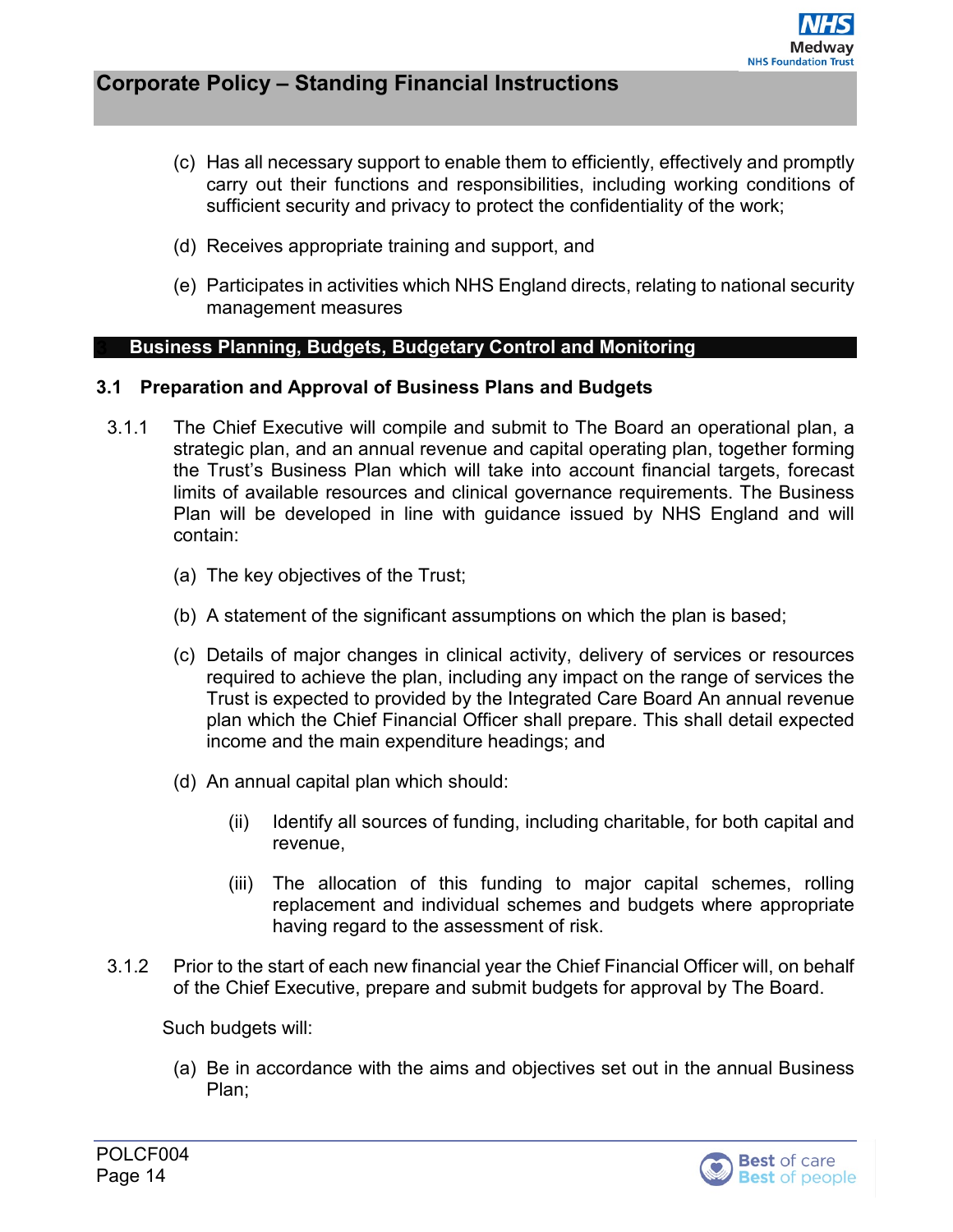- (b) In line with activity and workforce plans;
- (c) Be produced following discussion with appropriate budget holders;
- (d) Be prepared within the limits of available funds; and
- (e) Identify potential risks;
- 3.1.3 The Board shall monitor performance against the budget and the business plan.
- 3.1.4 All budget holders must provide information as required by the Chief Financial Officer to enable budgets to be compiled. All budget holders must sign up to their allocated budgets before the commencement of each financial year.
- 3.1.5 The Chief Financial Officer has a responsibility to ensure that adequate training is delivered on an on-going basis to budget holders to help them manage successfully.

### **3.2 Budgetary Delegation**

- 3.2.1 The Chief Executive may delegate the management of a budget to permit the performance of a defined range of activities. This delegation must be in writing and be accompanied by a clear definition of:
	- (a) The amount of the budget;
	- (b) The purpose of each budget heading;
	- (c) Individual and group responsibilities;
	- (d) Authorities to exercise virement;
	- (e) Achievement of planned levels of service; and
	- (f) Provision of regular reports.
- 3.2.2 The Chief Executive and delegated budget holders must not exceed the budgetary total or virement limits set by The Board.
- 3.2.3 Any budgeted funds not required for their designated purpose(s) revert to the immediate control of the Chief Executive, subject to any authorised use of virement.
- 3.2.4 Non-recurring budgets should not be used to finance recurring expenditure without the authority in writing of the Chief Executive, as advised by the Chief Financial **Officer**

### **3.3 Budgetary Control and Reporting**

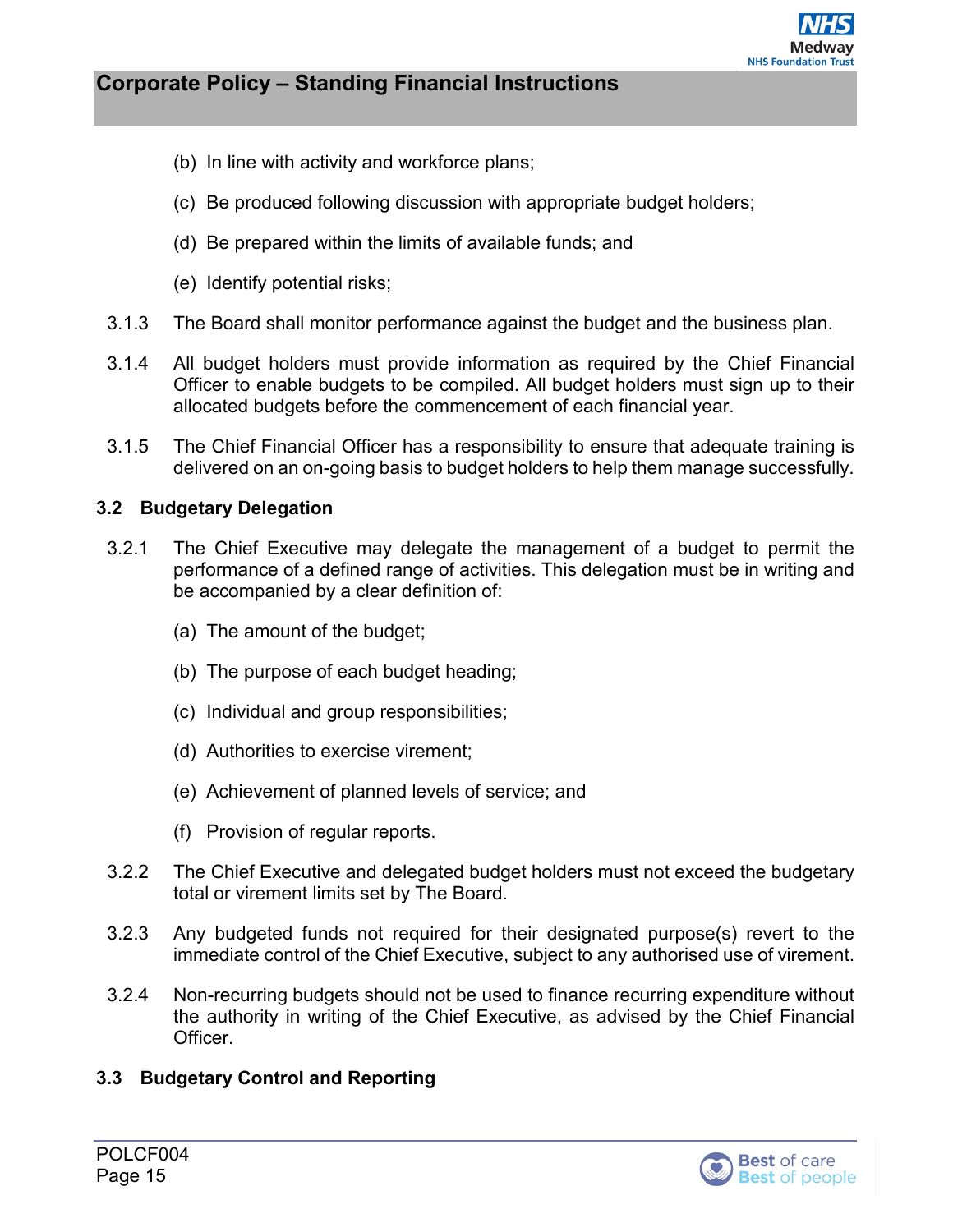- 3.3.1 The Chief Financial Officer will devise and maintain systems of budgetary control. These will include:
	- (a) Monthly financial reports to The Board in an approved form containing:
		- (ii) Income and expenditure to date showing trends and forecast year-end position;
		- (iii) Performance on cash, accounts receivable, capital expenditure against plan, and accounts payable payment performance;
		- (iv) A statement of financial position and investment information;
		- (v) Actual and forecast financial risk ratings as required by NHS Improvement's System Oversight Framework;
		- (vi) Capital project spend and projected out-turn against plan;
		- (vii) Explanations of any material variances from plan;
		- (viii) Details of any corrective action where necessary and the Chief Executive's and/or Chief Financial Officer's view of whether such actions are sufficient to correct the situation; and
		- (ix) Identify potential risks.
	- (b) The issue of timely, accurate and comprehensible advice and financial reports to each budget holder, covering the areas for which they are responsible.
	- (c) Investigation and reporting of variances from financial, activity and manpower budgets.
	- (d) Monitoring of management action to correct variances.
	- (e) Arrangements for the authorisation of budget transfers within the limits set out in the scheme of delegation.
- 3.3.2 Each budget holder is responsible for ensuring that:
	- (a) They deliver their budgets as agreed in the Business Plan;
	- (b) Any likely overspending or reduction of income which cannot be met by virement is not incurred without the prior consent of The Board;
	- (c) The amount provided in the approved budget is not used in whole or in part for any purpose other than that specifically authorised subject to the rules of virement;

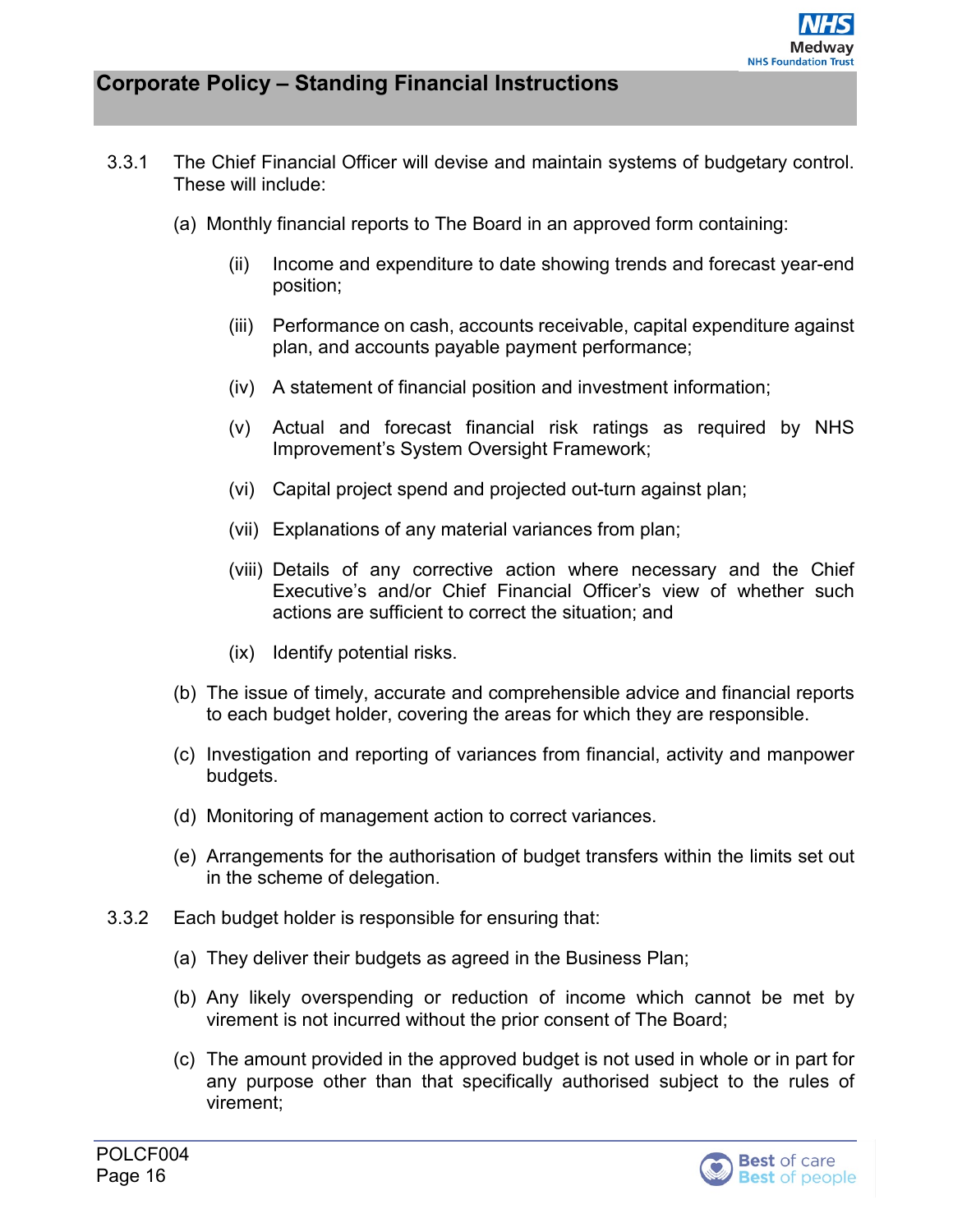- (d) Employees are not appointed without the approval of the Chief Executive or delegated officer other than those provided for in the budgeted establishment as approved by The Board, and that all recruitment is approved through the Trust's vacancy control process; and
- (e) Cost improvements, cost savings and income generation initiatives are identified and implemented.

### **3.4 Capital Expenditure**

3.4.1 The general rules applying to delegation and reporting shall also apply to capital expenditure (The particular applications relating to capital are contained in Section 11).

### **3.5 Monitoring Returns**

- 3.5.1 The Chief Executive is responsible for ensuring that appropriate systems are in place in order for the Trust to meet its licence conditions and any other compliance requirements as issued by NHS Improvement, any other legal or other mandated obligations and any contractual obligations of the Trust.
- 3.5.2 The Chief Executive, or delegated officer, shall ensure appropriate information is submitted to The Board of Directors, in a format agreed by The Board of Directors,to enable The Board to monitor compliance against its obligations and to enable The Board to certify that appropriate and adequate performance management systems are, and will remain in place to meet its obligations.

### <span id="page-16-0"></span>**Annual Accounts and Reports**

### **4.1 Annual Financial Accounts**

- 4.1.1 The Chief Executive, Accounting Officer is responsible for the preparation and submission of annual accounts in respect of each financial year in such form as NHS Improvement may require. The annual accounts are approved prior to submission to NHS Improvement by those deemed by The Board to be 'charged with governance'
- 4.1.2 The Chief Financial Officer, on behalf of the Trust, will:
	- (a) Prepare financial returns in accordance with the accounting policies and guidance given by NHS Improvement, the Trust's accounting policies, and International Financial Reporting Standards; and
	- (b) Submit financial returns to Parliament and NHS Improvement for each financial year in accordance with the timetable prescribed by NHS Improvement.

### **4.2 Annual Quality Accounts and Report**

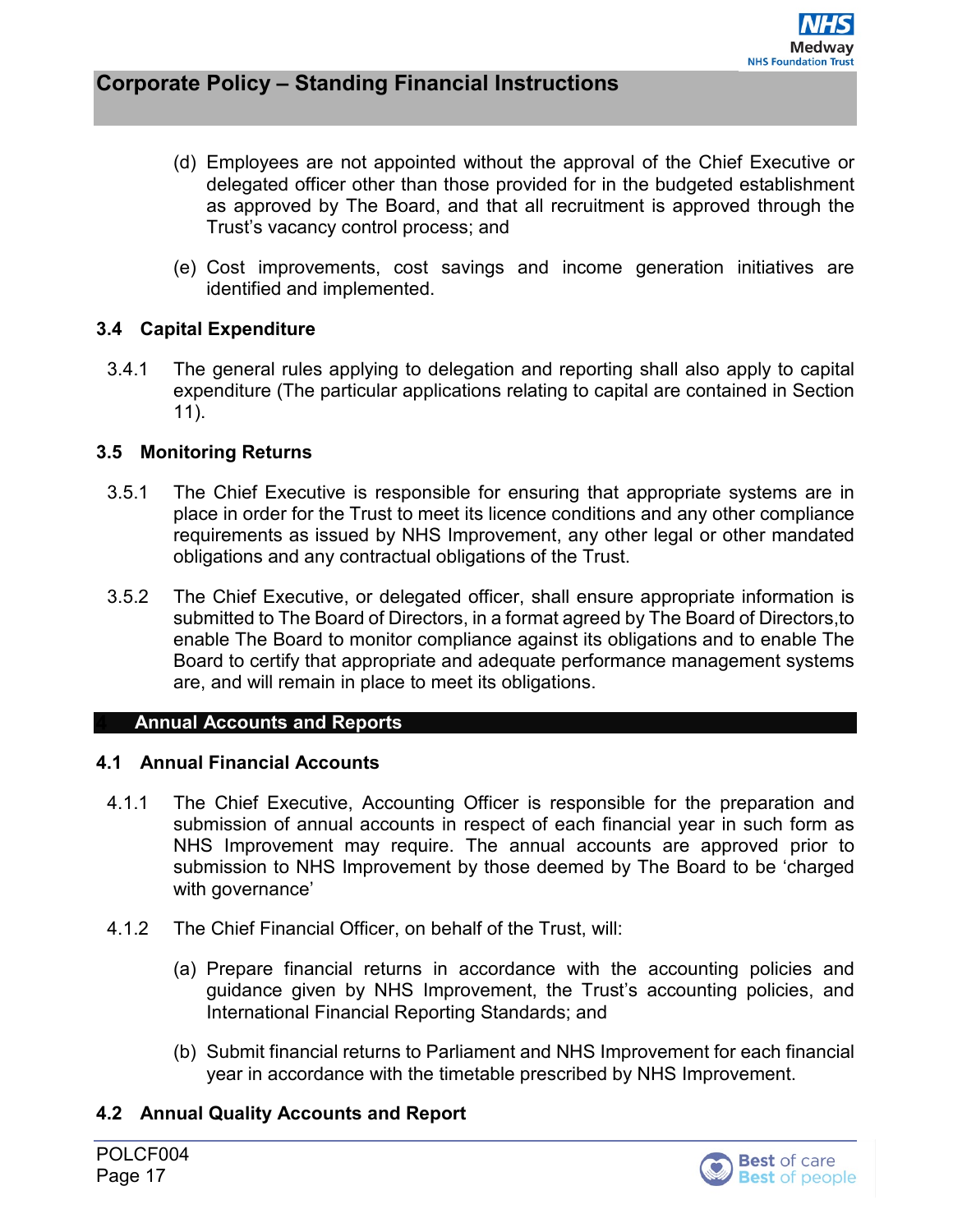- 4.2.1 The Chief Executive, as Accounting Officer, shall ensure that the Trust prepares, in respect of each financial year, annual quality accounts and report in such form as NHS Improvement, and the Department of Health and Social Care direct.
- 4.2.2 In preparing its annual quality accounts and report, the Trust shall comply with any directions given by NHS Improvement and the Department of Health and Social Care as to the presentation and content to be included.

### **4.3 Annual Report**

4.3.1 The Trust will publish an annual report, in accordance with guidelines issued by NHS Improvement and present it to a public general meeting of the Council of Governors.

### **4.4 General**

- 4.4.1 The Chief Executive shall ensure that the Annual Accounts, the Annual Quality Accounts and Report, the Annual Report and any report of the Auditor are submitted to The Board of Directors for its adoption and thereafter, together with any report of the Auditor on these are laid before Parliament and submitted to NHS Improvement on dates prescribed by NHS Improvement and, in respect of Quality Accounts, the Department of Health and Social Care.
- 4.4.2 The Board of Directors will present the adopted Annual Accounts and Reports, and shall arrange for the Auditor to present his/her report on said statements to a general meeting of the Council of Governors by no later than 30th September of the financial year end to which the accounts and report relate.
- 4.4.3 The Company Secretary shall ensure that the Annual Accounts and Reports are made available to the membership of the Trust and to the wider public

### **4.5 Annual Plans**

- 4.5.1 The Chief Executive shall ensure that the Trust prepares an annual plan for each financial year, the form and minimum contents of which are to be consistent with those prescribed by NHS Improvement.
- 4.5.2 In preparing the Annual Plan, The Board of Directors shall have regard to the views of the Council of Governors.
- 4.5.3 The Board of Directors shall submit the Annual Plan together with its agreed selfcertification statements of compliance as required by NHS Improvement, to NHS Improvement at a time specified by NHS Improvement.

### <span id="page-17-0"></span>**Bank and Government Banking Service (GBS) Accounts**

### **5.1 General**

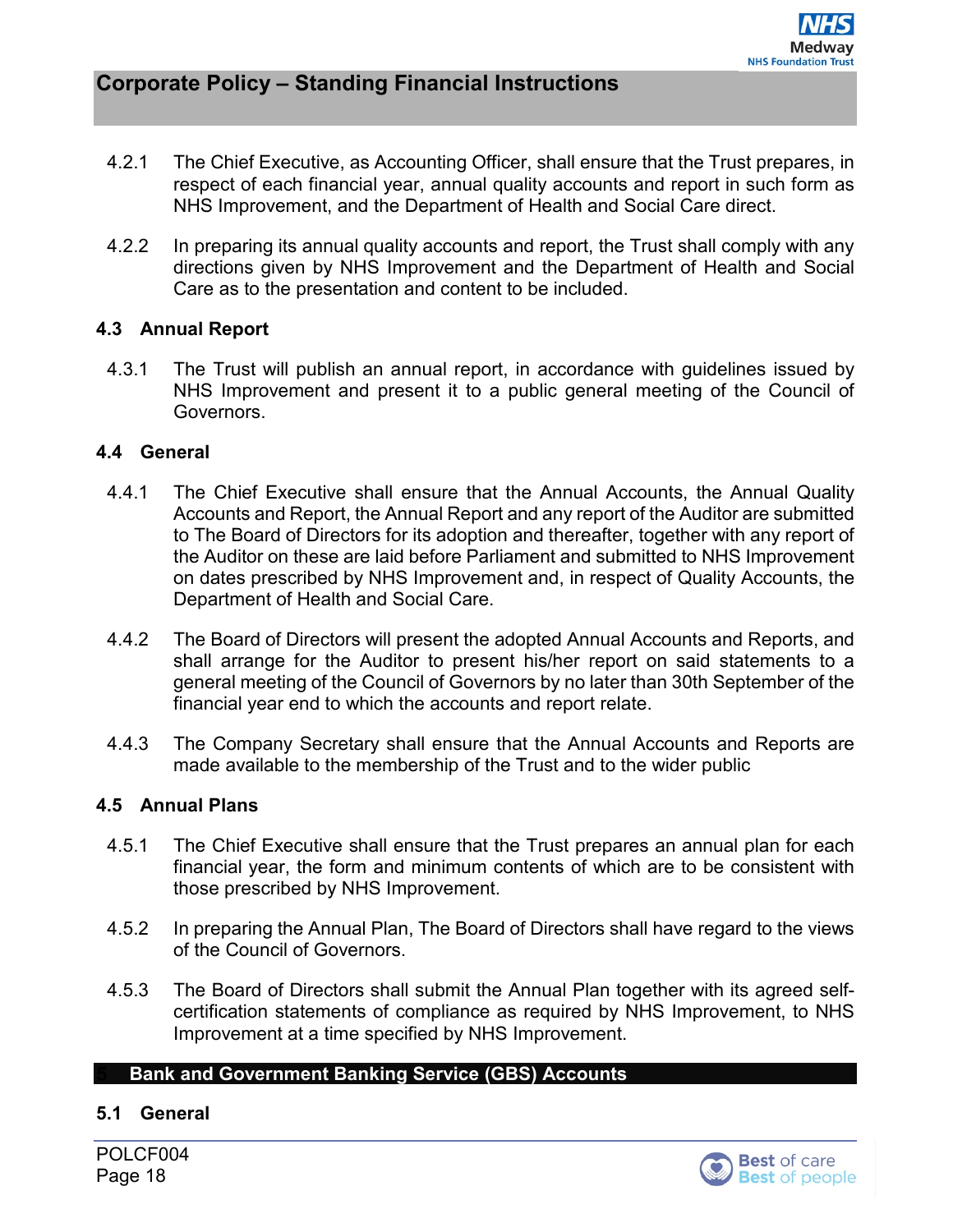- 5.1.1 The Chief Financial Officer is responsible for managing the Trust's banking arrangements and for advising the Trust on the provision of banking services and operation of accounts. This advice will take into account guidance and directions issued from time to time by NHS Improvement and or The Department of Health and Social Care.
- 5.1.2 The Board shall approve the banking arrangements.

### **5.2 Commercial Bank and GBS Accounts**

- 5.2.1 The Chief Financial Officer is responsible for:
	- (a) Commercial bank accounts and GBS accounts;
	- (b) Establishing separate bank accounts for the Trust's non-exchequer funds;
	- (c) Reporting to The Board all arrangements made with the Trust's bankers for accounts to be overdrawn;
	- (d) Ensuring payments made from bank or Government Banking Service accounts do not exceed the amount credited to the account except where arrangements have been made.

### **5.3 Banking Procedures**

- 5.3.1 The Chief Financial Officer will prepare detailed instructions on the operation of bank and GBS accounts which must include:
	- (a) The conditions under which each bank and GBS account is to be operated.
	- (b) Those authorised to sign cheques or other orders drawn on the Trust's accounts;
	- (c) Those authorised to use any credit facility i.e. credit cards associated with Trust accounts.
	- (d) The limit to apply to any overdraft
- 5.3.2 The Chief Financial Officer must advise the Trust's bankers in writing of the conditions under which each account will be operated.
	- (a) The names of all officers and directors authorised to release money from and draw cheques on and payable orders on, each bank account of the Trust and shall notify promptly the cancellation of any such authorisation
	- (b) Cheques drawn on a named payee over the value of £25,000 shall require two authorised signatories

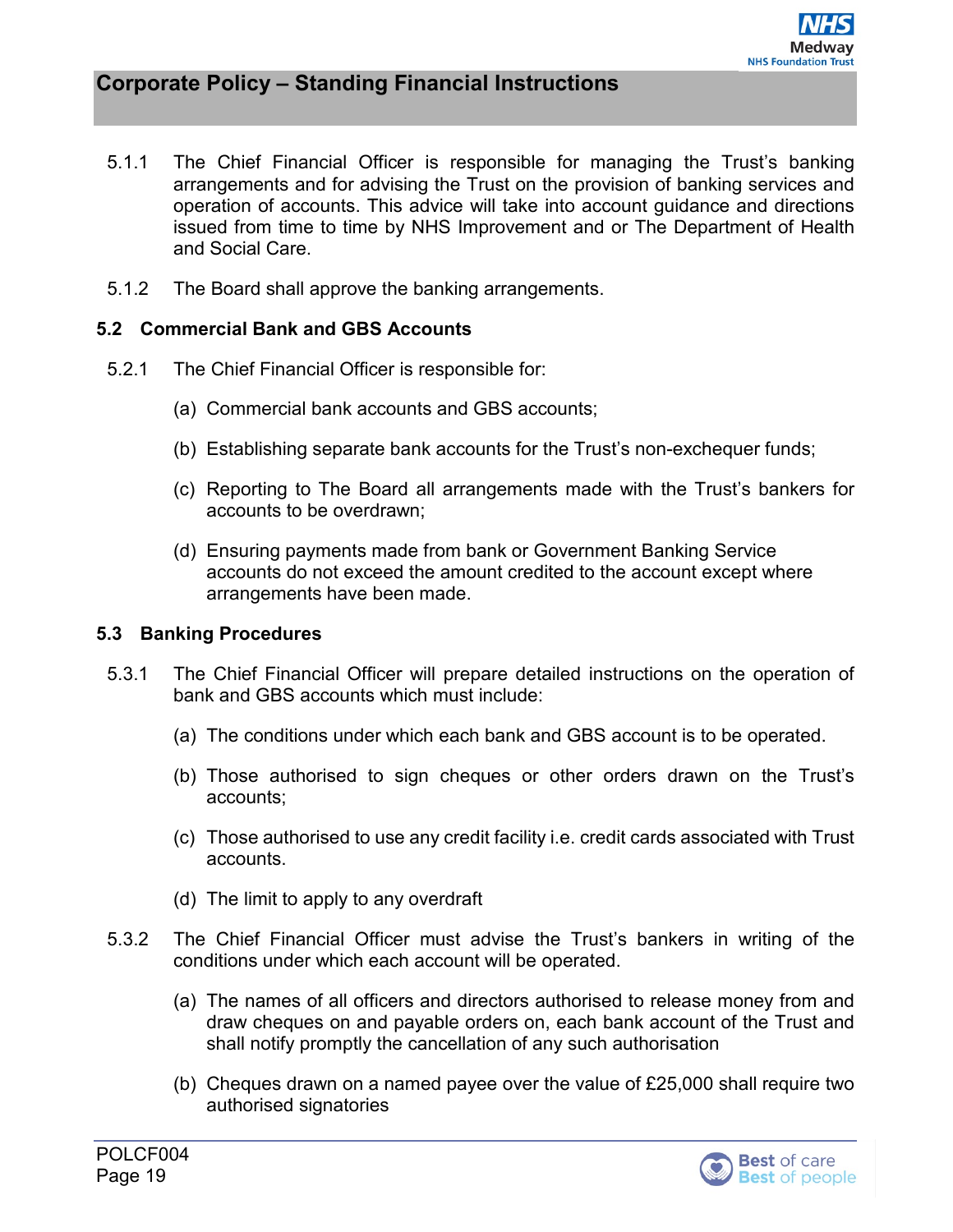- 5.3.3 All cheques are to be treated as Controlled Stationery, in the charge of the Chief Financial Officer or designated officer controlling their issue
- 5.3.4 All funds shall be held in accounts in the name of the Trust. No officer other than the Chief Financial Officer shall open any bank account in the name of the Trust or relating to the activities of the Trust. The Chief Financial Officer will inform The Board at the earliest opportunity of details of such accounts.
- 5.3.5 No officer or Director may open a bank account bearing a name or description that includes the name or description of any of the Trust's hospitals, wards or departments, or in any way that may indicate the bank account is an official account of the Trust.
- 5.3.6 If any bank accounts or funds held are discovered they will be immediately ceased by The Trust and reported to the Trust Counter Fraud Specialist.

### **5.4 Tendering and Review**

- 5.4.1 The Board will review the commercial banking arrangements of the Trust at regular intervals to ensure they reflect best practice and represent best value for money by periodically seeking competitive tenders for the Trust's banking business.
- 5.4.2 Competitive tenders should be sought at least every five years. The results of the tendering exercise should be reported to The Board.

### **5.5 Public Dividend Capital**

- 5.5.1 The amount that was the Public Dividend Capital (PDC) immediately prior to becoming an NHS Foundation Trust continues as the PDC of the Trust.
- 5.5.2 The dividend paid by the Trust is to be the same as that payable by NHS Trusts in England in pursuance of section 9(7) of the 1990 Act (dividend on public dividend capital) and must be authorised by the Chief Financial Officer.
- 5.5.3 Any amount paid to the Secretary of State by the Trust by way of repayment of public dividend capital is to be paid into the Consolidated Fund.
- 5.5.4 All new PDC applications should be authorised by the Chief Financial Officer before submission.

### **5.6 External Borrowing**

5.6.1 The Chief Financial Officer will advise The Board concerning the Trust's ability to pay interest on, and repay, both the originating capital debt and any proposed new borrowing.

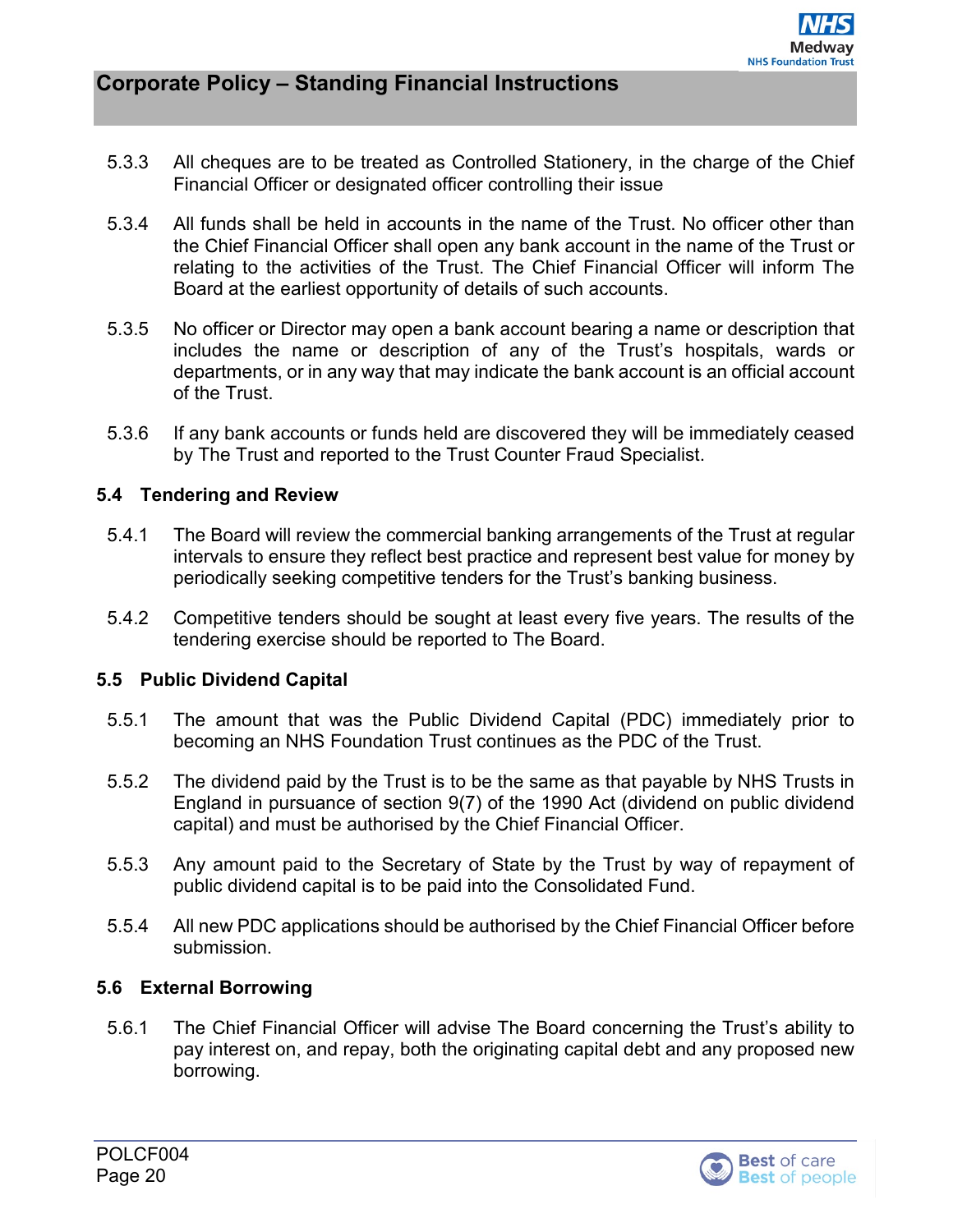- 5.6.2 The Chief Financial Officer is also responsible for reporting periodically to The Board concerning the originating debt and all loans and overdrafts.
- 5.6.3 The Board will agree the list of employees (including specimens of their signatures) who are authorised to make short term borrowings on behalf of the Trust. This must include the Chief Executive and the Chief Financial Officer.
- 5.6.4 Any short-term borrowing and leases must be with the authority of two members of an authorised panel, one of which must be the Chief Executive or the Chief Financial Officer. The Board must be made aware of all short term borrowings at the next Board meeting.
- 5.6.5 All short term borrowings should be kept to the minimum period of time possible, consistent with the overall cash flow position.
- 5.6.6 All long-term borrowing including leases must be consistent with the plans outlined in the current Business Plan.
- 5.6.7 The Trust also has freedom to access short-term working capital facilities, subject to an overall limit agreed with NHS Improvement. All such short term borrowings should be kept to the minimum period of time possible, consistent with the overall cash flow position.

### **5.7 Investments**

- 5.7.1 The Trust will comply with any relevant guidance and best practice advice issued by NHS Improvement regarding the management of cash surpluses and the making of investments including for the avoidance of doubt, Managing Operating Cash in NHS Foundation Trusts and Risk Evaluation for Investment Decisions by NHS Foundation Trusts.
- 5.7.2 The Chief Financial Officer is responsible for advising The Board on investments and shall report periodically to The Board concerning the performance of investments held.
- 5.7.3 An Investment policy will be formulated by the Chief Financial Officer in conjunction with Finance Committee and approved by The Board of Directors. The Chief Financial Officer will prepare detailed procedural instructions on the operation of investment accounts and on the records to be maintained.

### <span id="page-20-0"></span>**Income and Security of Cash and Cheques and Other Negotiable Instruments**

### **6.1 Income Systems**

6.1.1 The Chief Financial Officer is responsible for designing, maintaining and ensuring compliance with systems for the proper recording, invoicing, collection and coding of all monies due.

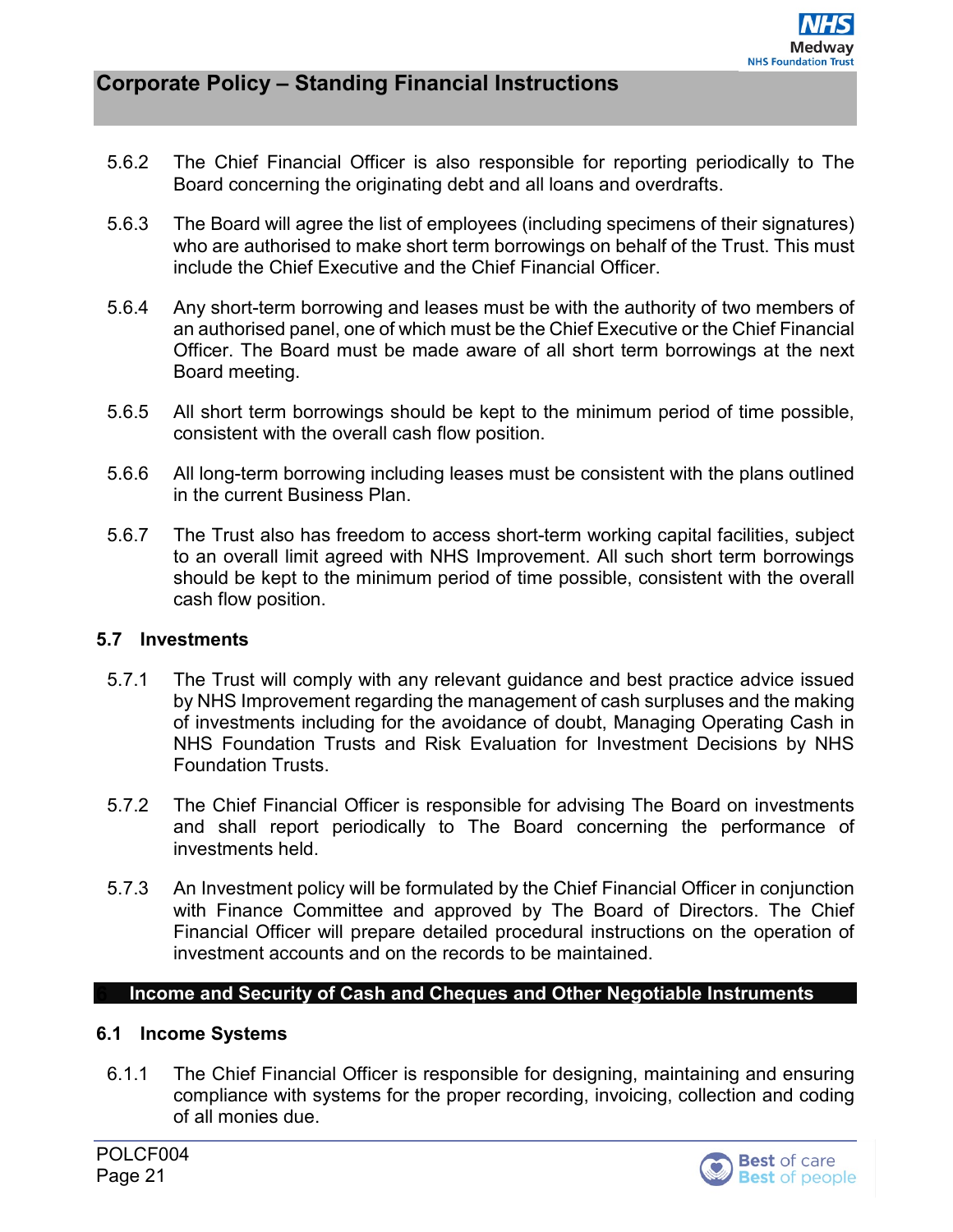- 6.1.2 The Chief Financial Officer is also responsible for the prompt banking of all monies received.
- 6.1.3 Invoicing outside of the systems set up by The Chief Financial Officer will be reported to Trust Counter Fraud.

### **6.2 Fees and Charges**

- 6.2.1 The Trust shall follow the relevant guidance in setting prices for services or the equivalent regime for Foundation Trusts.
- 6.2.2 The Chief Financial Officer is responsible for approving and regularly reviewing the level of all fees and charges other than those determined by the NHS or by Statute. Independent professional advice on matters of valuation shall be taken as necessary. Where sponsorship income (including items in kind such as subsidised goods or loans of equipment) is considered the guidance in the DH's "Commercial Sponsorship – Ethical standards in the NHS" shall be followed.
- 6.2.3 All employees must inform the Chief Financial Officer promptly of money due arising from transactions which they initiate and/or deal with, including all contracts, leases, tenancy agreements, research income, private patient undertakings and other transactions.
- 6.2.4 Approval to enter into Non-NHS contracts may be delegated in accordance with the scheme of delegation.

### **6.3 Debt Recovery**

- 6.3.1 The Chief Financial Officer is responsible for the appropriate recovery action on all outstanding debts.
- 6.3.2 Overpayments should be detected (or preferably prevented) and recovery initiated.
- 6.3.3 The Chief Financial Officer shall establish procedures for the write off of debts after all reasonable steps have been taken to secure payment.
- 6.3.4 Income not received should be dealt with in accordance with the losses procedures.

### **6.4 Security of Cash, Cheques and Other Negotiable Instruments**

- 6.4.1 The Chief Financial Officer shall be responsible for:
	- (a) Approving the form of all receipt books, agreement forms, or other means of officially acknowledging or recording monies received or receivable;
	- (b) Ensuring arrangements are in place for the ordering and secure control and storage of any such stationery;

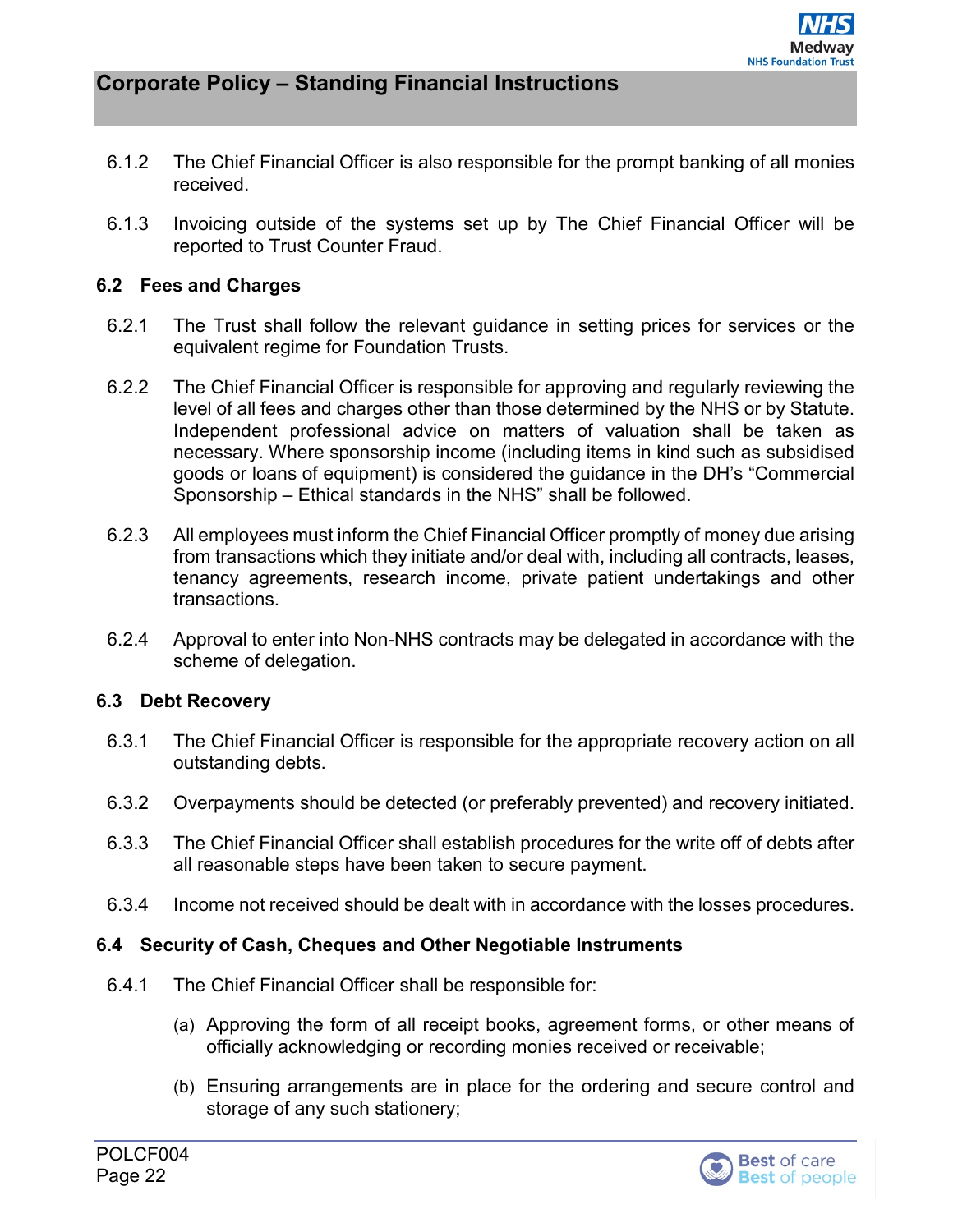- (c) The provision of adequate facilities and systems for employees whose duties include collecting and holding cash, including the provision of safes or lockable cash boxes, the procedures for keys, and for coin operated machines; and
- (d) Prescribing systems and procedures for handling cash, cheques and negotiable securities on behalf of the Trust.
- 6.4.2 Money owned by the Trust and kept at any of its premises shall not under any circumstances be used for the encashment of private cheques or "IOUs".
- 6.4.3 All cheques, postal orders, cash, etc., shall be banked intact. Disbursements shall not be made from cash received, except under arrangements approved by the Chief Financial Officer.
- 6.4.4 The holders of safe keys shall not accept unofficial funds for depositing in their safes unless such deposits are in special sealed envelopes or locked containers. It shall be made clear to the depositors that the Trust is not to be held liable for any loss, and written indemnities must be obtained from the organisation or individuals absolving the Trust from responsibility for any loss.

### **6.5 Money Laundering Regulations**

6.5.1 Under no circumstances will the Trust accept cash payments in excess of 10, 000 Euros (converted to sterling at the prevailing rate at the time) in respect of any single transaction. Any attempts by an individual officer to effect payment above this amount shall be notified immediately to the Chief Financial Officer.

### <span id="page-22-0"></span>**Tendering and Contracting Procedures**

### **7.1 Duty to comply with Standing Orders and Standing Financial Instructions**

7.1.1 The procedure for making all contracts by or on behalf of the Trust shall comply with these Standing Orders and Standing Financial Instructions (except where Standing Order No. 3.13 Suspension of Standing Orders is applied).

### **7.2 UK Government Directives Governing Public Procurement**

7.2.1 Directives by the UK Government prescribing procedures for awarding all forms of contracts shall have effect as if incorporated in these Standing Orders and Standing Financial Instructions.

### **7.3 Reverse eAuctions**

7.3.1 The Trust should have policies and procedures in place for the control of all tendering activity carried out through Reverse eAuctions. For further guidance on Reverse eAuctions refer to [www.ogc.gov.uk](http://www.ogc.gov.uk/)

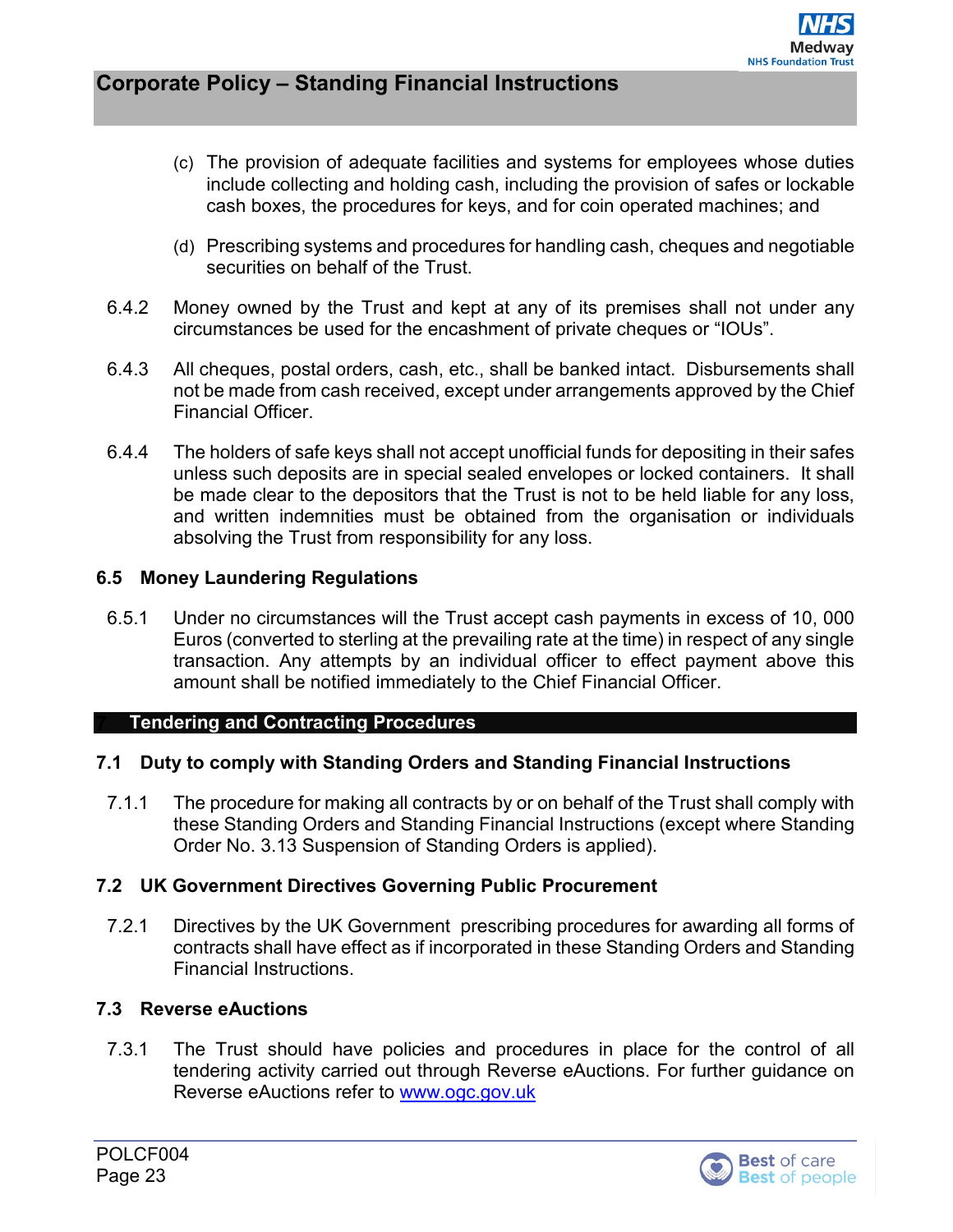#### **7.4 Capital Investment Guidance**

7.4.1 The Trust shall consider the guidance "Risk Evaluation for Investment Decisions by NHS Foundation Trusts" and such other guidance as may be issued by the Independent Regulator from time to time in respect of capital investment and estate and property transactions.

#### **7.5 Formal Competitive Tendering**

#### 7.5.1 General Applicability

The Trust shall ensure that competitive tenders are invited for:

- The supply of goods, materials and manufactured articles;
- The rendering of services including all forms of management consultancy services (other than specialised services sought from or provided by the DH);
- For the design, construction and maintenance of building and engineering works (including construction and maintenance of grounds and gardens); for disposals

Any other areas of expenditure not covered by the above

7.5.2 Health Care Services

Where the Trust elects to invite tenders for the supply of healthcare services these Standing Orders and Standing Financial Instructions shall apply as far as they are applicable to the tendering procedure and need to be read in conjunction with Standing Financial Instruction No. 8.

7.5.3 Exceptions and instances where formal tendering need not be applied

Formal tendering procedures **need not be applied** where:

- (a) The estimated expenditure or income does not, or is not reasonably expected during the total period of the contract to exceed £ 24,999;
- (b) Where the supply is proposed under special arrangements negotiated by the DH in which event the said special arrangements must be complied with. This includes the use of DH procurement frameworks for the construction of healthcare facilities;
- (c) In transactions involving the disposal of assets Standing Financial Instructions No. 14 does not require formal competitive tendering;

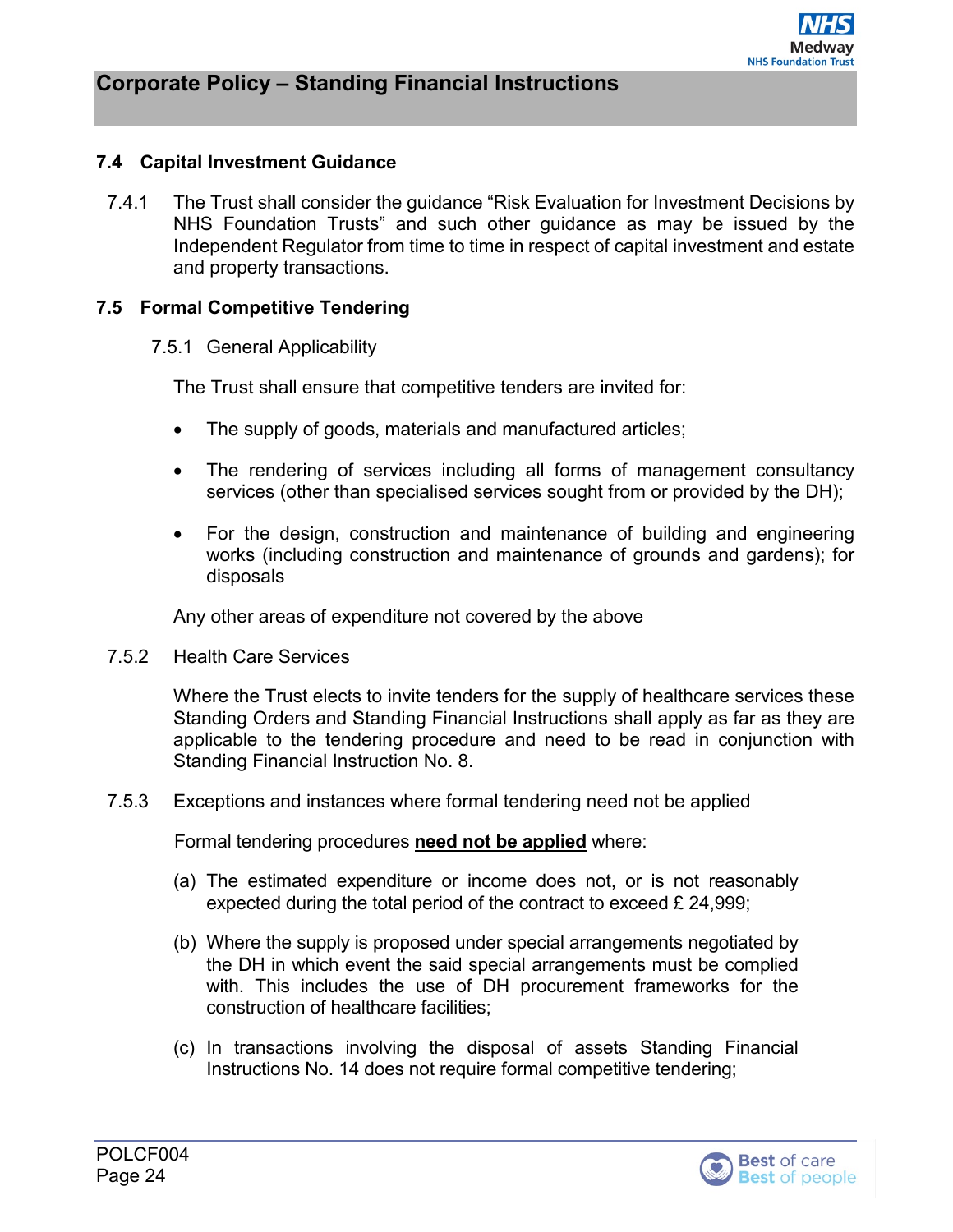Formal tendering procedures below the OJEU threshold (or any subsequent legislation) **may be waived** in the following circumstances:

- (d) In very exceptional circumstances where the Chief Executive decides that formal tendering procedures would not be practicable or the estimated expenditure or income would not warrant formal tendering procedures, and the circumstances are detailed in an appropriate Trust record;
- (e) Where the requirement is covered by an existing contract;
- (f) Where national framework agreements are in place.
- (g) Where a consortium arrangement is in place and a lead organisation has been appointed to carry out tendering activity on behalf of the consortium members;
- (h) Where the timescale genuinely precludes competitive tendering but failure to plan the work properly would not be regarded as a justification for a single tender;
- (i) Where specialist expertise is required and is available from only one source. This would include specialist original equipment manufacturer (OEM) parts, maintenance and repairs
- (j) When the task is essential to complete the project, and arises as a consequence of a recently completed assignment and engaging different consultants for the new task would be inappropriate;
- (k) There is a clear benefit to be gained from maintaining continuity with an earlier project. However in such cases the benefits of such continuity must outweigh any potential financial advantage to be gained by competitive tendering;
- (l) Where the market has been tested and insufficient number of tenders have been received
- (m) Where the provider is available via a national framework but the Trust is able to negotiate better commercial terms.
- (n) For the provision of legal advice and services that are not available via a national framework providing that any legal firm or partnership commissioned by the Trust is regulated by the Law Society for England and Wales for the conduct of their business (or by the Bar Council for England and Wales in relation to the obtaining of Counsel's opinion) and are generally recognised as having sufficient expertise in the area of work for which they are commissioned.

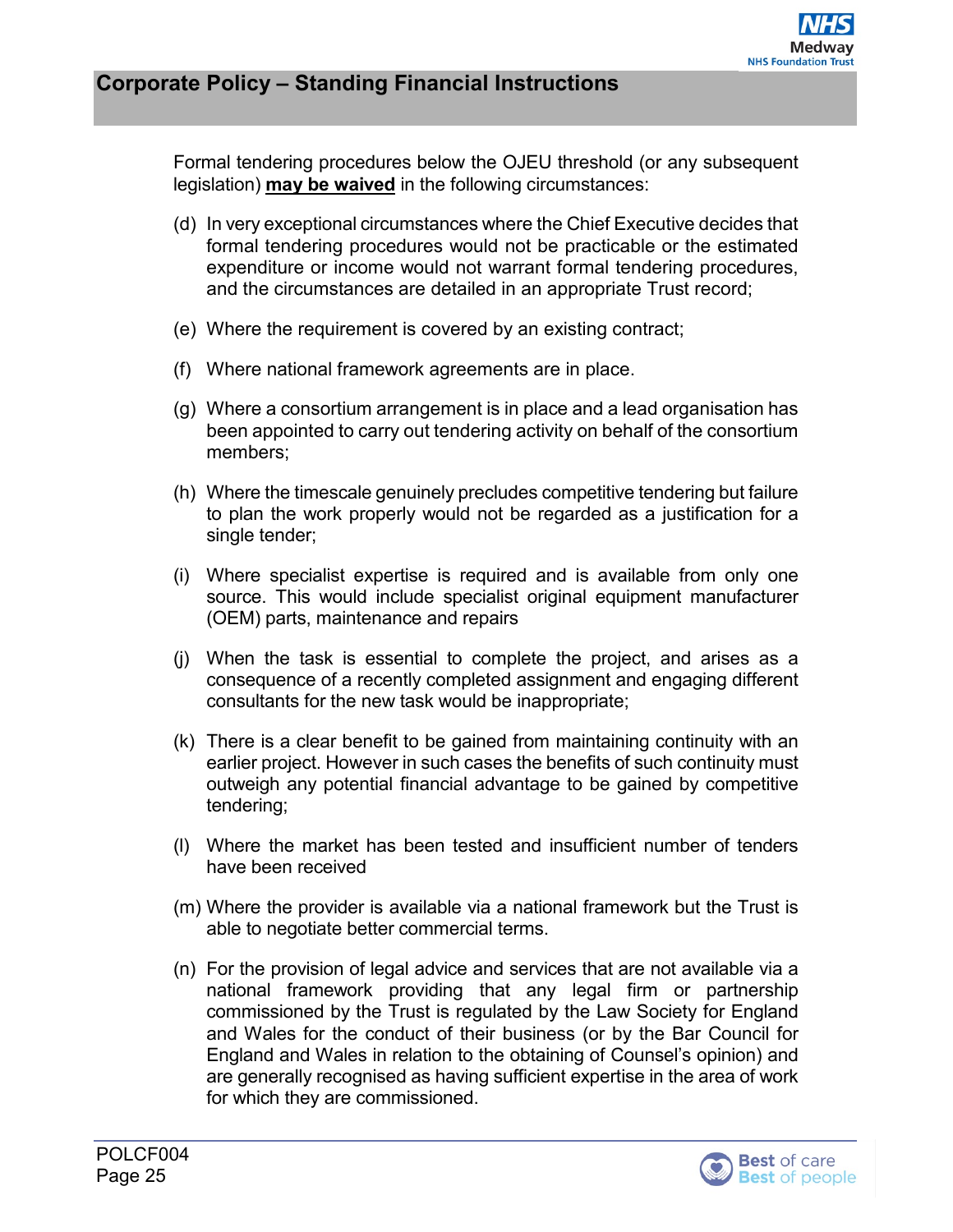The waiving of competitive tendering procedures should not be used to avoid competition or for administrative convenience or to award further work to a consultancy originally appointed through a competitive procedure

Where it is decided that competitive tendering is not applicable and should be waived, the fact of the waiver and the reasons should be documented and recorded in an appropriate Trust record and reported to the Integrated Audit Committee at each meeting.

### 7.5.4 Fair and Adequate Competition

Where the exceptions set out in these standing financial instructions do not apply, the Trust shall ensure that invitations to tender are sent to a sufficient number of firms/individuals to provide fair and adequate competition as appropriate, and in no case less than three firms/individuals, having regard to their capacity to supply the goods or materials or to undertake the services or works required.

#### 7.5.5 List of Approved Firms

The Trust shall ensure that the firms/individuals invited to tender (and where appropriate, quote) are among those on approved lists or approved by prequalification, unless through open invitation to tender consistent with UK directives. Where in the opinion of the Chief Financial Officer it is desirable to seek tenders from firms not approved, the reason shall be recorded.

A manager nominated by the Chief Executive shall on behalf of the Trust maintain lists of approved firms from who tenders and quotations may be invited. These shall be kept under frequent review. The lists shall include all firms who have applied for permission to tender and as to whose technical and financial competence the Trust is satisfied. All suppliers must be made aware of the Trust's terms and conditions of contract.

For building and engineering construction works and consultancy costs, invitations to tender shall be made only to firms included on the approved list of tenders compiled in accordance with this instruction or on the separate maintenance lists compiled and who are listed on the Construction line Supplier List for the relevant scope and value of works/services being procured.

Firms included on the approved list of tenders shall ensure that when engaging, training, promoting or dismissing employees or in any conditions of employment, shall not discriminate against any person because of colour, race, ethnic or national origins, religion or sex, and will comply with the provisions of the Equality Act 2010 and any amending and /or related legislation.

Firms shall conform at least with the requirements of the Health and Safety at Work Act and any amending and /or other related legislation concerned with the health, safety and welfare of workers and other persons, and to any relevant British

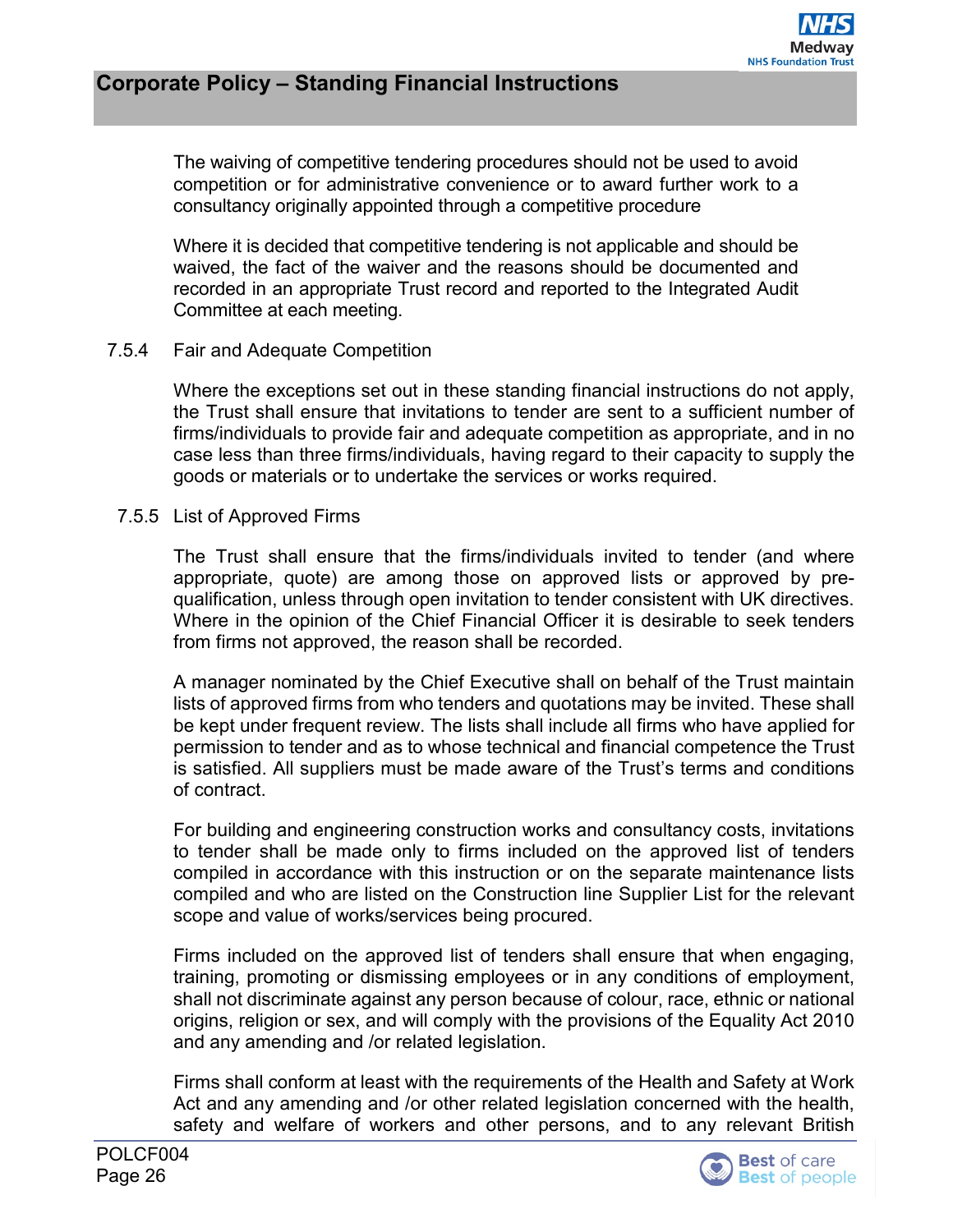Standard Code of Practice issued by the British Standard Institution. For building and engineering construction works, firms must provide to the appropriate manager a copy of its safety policy and evidence of the safety of plant and equipment, when requested.

#### 7.5.6 Financial Standing and Technical Competence of Contractors

The Chief Financial Officer may make or institute any enquiries he/she deems appropriate concerning the financial standing and financial suitability of approved contractors. The Director with lead responsibility for clinical governance will similarly make such enquiries as is felt appropriate to be satisfied as to their technical/medical competence.

7.5.7 Exceptions to using Approved Contractors

If in the opinion of the Chief Executive and the Chief Financial Officer it is impractical to use a potential contractor from the list of approved firms/individuals (for example where specialist services or skills are required and there are insufficient suitable potential contractors on the list), or where a list for whatever reason has not been prepared, the Chief Executive should ensure that appropriate checks are carried out as to the technical and financial capability of those firms that are invited to tender or quote.

An appropriate record in the contract file should be made of the reasons for inviting a tender or quote other than from an approved list.

#### 7.5.8 Items which subsequently breach thresholds after original approval

Items estimated to be below the limits set in this Standing Financial Instruction for which formal tendering procedures are not used which subsequently prove to have a value above such limits shall be reported to the Chief Executive, and be recorded in an appropriate Trust record.

### **7.6 Contracting/Tendering Procedure**

- 7.6.1 Invitation to tender
	- (a) All invitations to tender shall be issued on the Trust's e-tendering platform and shall state the date and time as being the latest time for the receipt of tenders.
	- (b) All invitations to tender shall state that no tender will be accepted unless they are submitted via the e-tendering platform
	- (c) Every tender for goods, materials, services or disposals shall embody such of the NHS Terms and conditions for the supply of goods and services as are applicable.

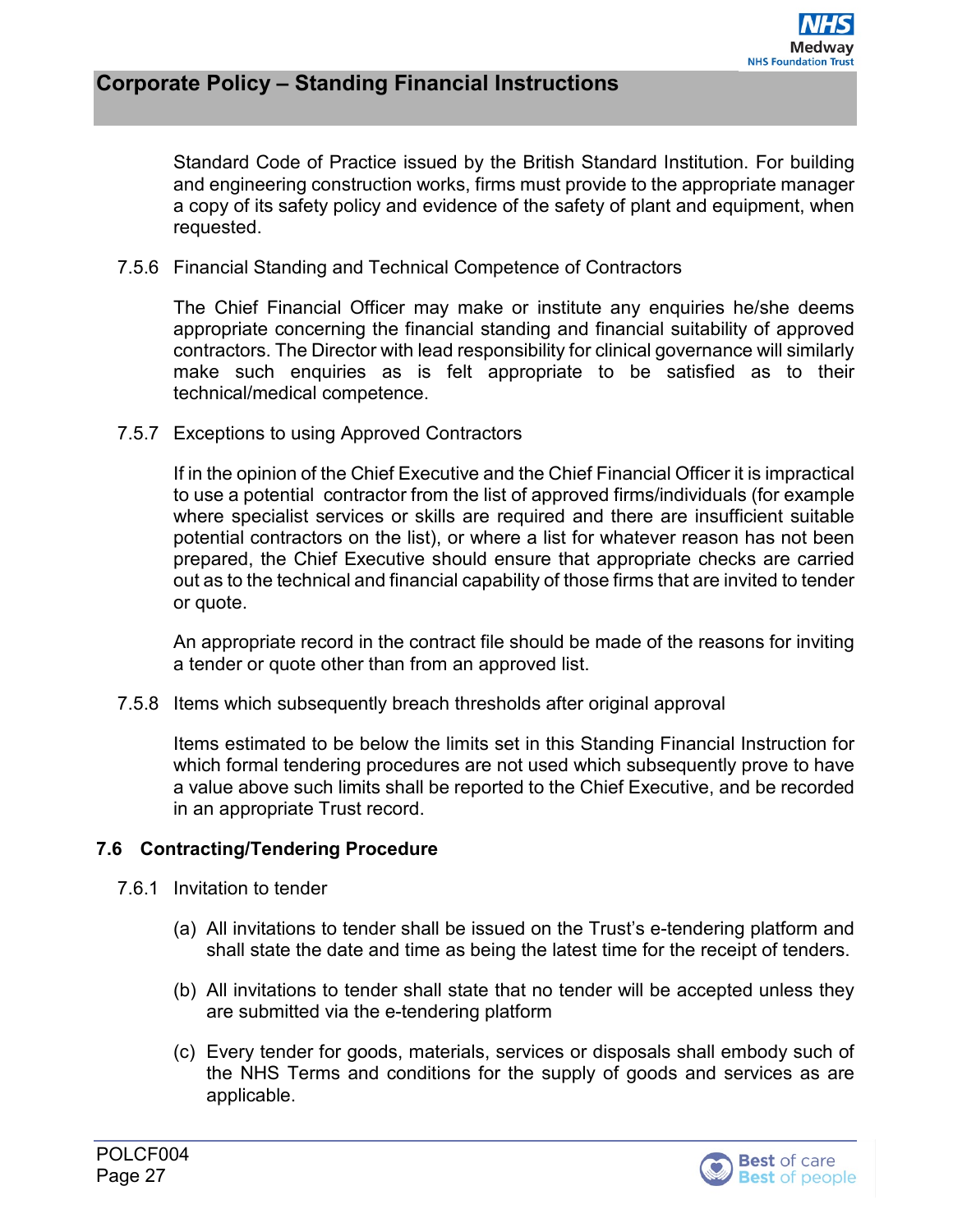

- (d) Every tender for building or engineering works (except for maintenance work, when Estate code guidance shall be followed) shall embody or be in the terms of the current edition of one of the Joint Contracts Tribunal Standard Forms of Building Contract or Department of the Environment (GC/Wks) Standard forms of contract amended to comply with Concode; or, when the content of the work is primarily engineering, the General Conditions of Contract recommended by the Institution of Mechanical and Electrical Engineers and the Association of Consulting Engineers (Form A), or (in the case of civil engineering work) the General Conditions of Contract recommended by the Institute of Civil Engineers, the Association of Consulting Engineers and the Federation of Civil Engineering Contractors, or in the case of contracts entered into using DH frameworks the rules and regulations regarding this procurement route. If the Trust deems appropriate these documents shall be modified and/or amplified to accord with Independent Regulator guidance and, in minor respects, to cover special features of individual projects.
- 7.6.2 Opening tenders and Register of tenders
	- (a) As soon as practicable after the date and time stated as being the latest time for the receipt of tenders, they shall be opened on the e-tendering platform.
	- (b) The rules relating to the opening of tenders will need to be read in conjunction with any delegated authority set out in the Trust's Scheme of Delegation.
	- (c) The 'originating' Department will be taken to mean the Department sponsoring or commissioning the tender.
	- (d) An electronic record shall be maintained on the e-tendering platform to show for each set of competitive tender invitations despatched:
		- i) The name of all firms or individuals invited;
		- ii) The names of firms individuals from which tenders have been received;
		- iii) The date the tenders were opened;
		- iv) The price shown on each tender;
	- (e) Incomplete tenders, i.e. those from which information necessary for the adjudication of the tender is missing, and amended tenders i.e., those amended by the tenderer upon his own initiative either orally or in writing after the due time for receipt, but prior to the opening of other tenders, should be dealt with in the same way as late tenders.
- 7.6.3 Admissibility

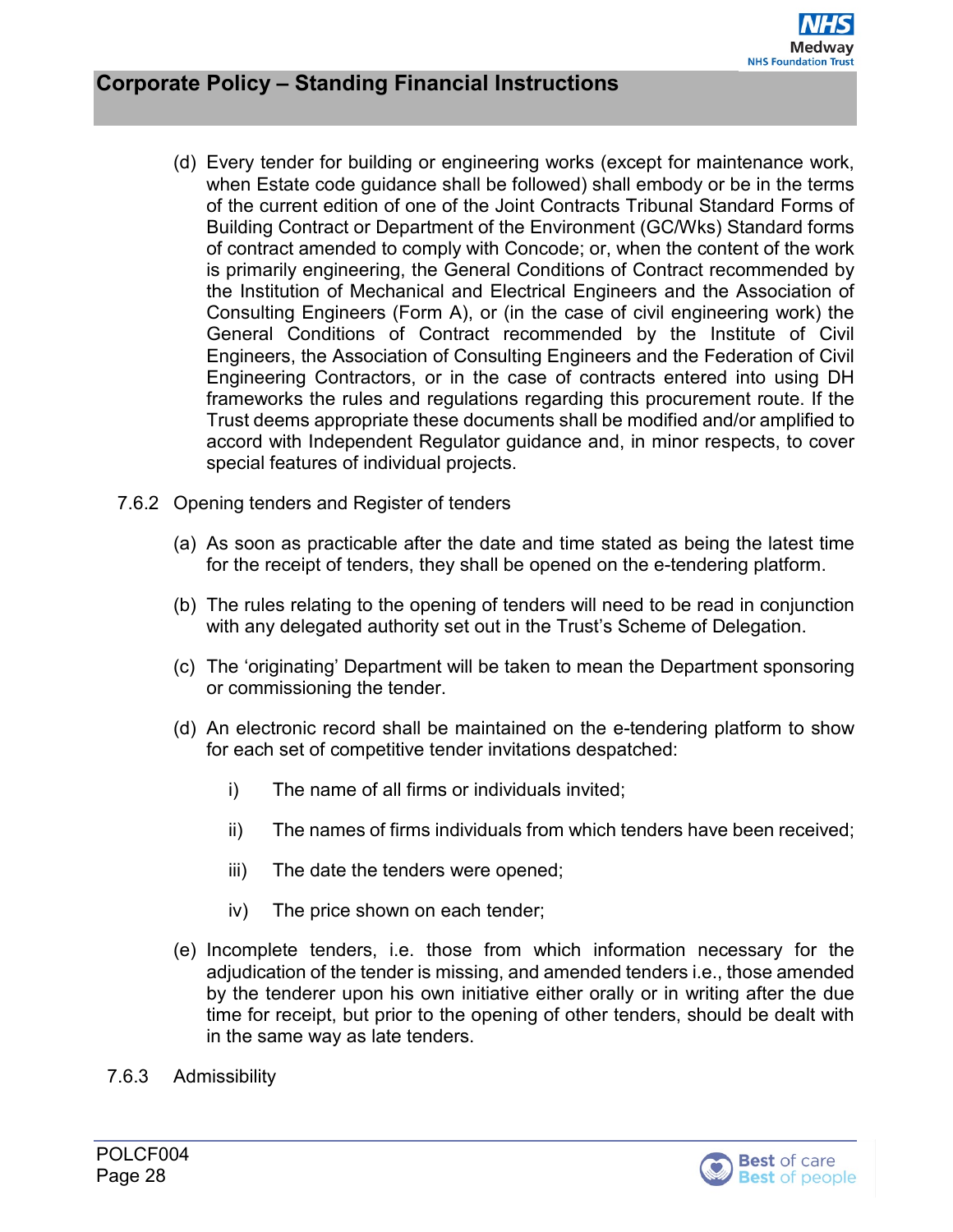- (a) If for any reason the designated officers are of the opinion that the tenders received are not strictly competitive (for example, because their numbers are insufficient or any are amended, incomplete or qualified) no contract shall be awarded without the approval of the Chief Executive.
- (b) Where only one tender is sought and/or received, the Chief Executive and Chief Financial Officer shall, as far as practicable, ensure that the price to be paid is fair and reasonable and will ensure value for money for the Trust.

#### 7.6.4 Late tenders

Tenders received after the due time and date, but prior to the opening of the other tenders, may be considered only if the Chief Executive or his nominated officer decides that there are exceptional circumstances i.e. despatched in good time but delayed through no fault of the tenderer.

- 7.6.5 Acceptance of formal tenders
	- (a) Any discussions with a tenderer which are deemed necessary to clarify technical aspects of his tender before the award of a contract will not disqualify the tender.

The most economically advantageous (MEAT) tender, shall ordinarily be accepted unless there are good and sufficient reasons to the contrary. Such reasons shall be set out in either the contract file, or other appropriate record. The process of determining the lowest net cost, or the highest net value, should ensure that optimum value for money is achieved and should therefore assess the factors of economy, effectiveness and efficiency of the tendered goods or services. Other qualitative factors affecting the success of specific projects should also be assessed and include the:

- i) Experience and qualifications of the supplier team member;
- ii) Understanding of client's needs;
- iii) Feasibility and credibility of proposed approach;
- iv) Ability to complete the project or deliver the service within the required timescale
- (b) Where other factors are taken into account in selecting a tenderer, these must be clearly recorded and documented in the contract file, and the reason(s) for not accepting the lowest tender clearly stated.
- (c) If only one tender is received and this is in the range of the initial estimate then the contract can be awarded to that tenderer.

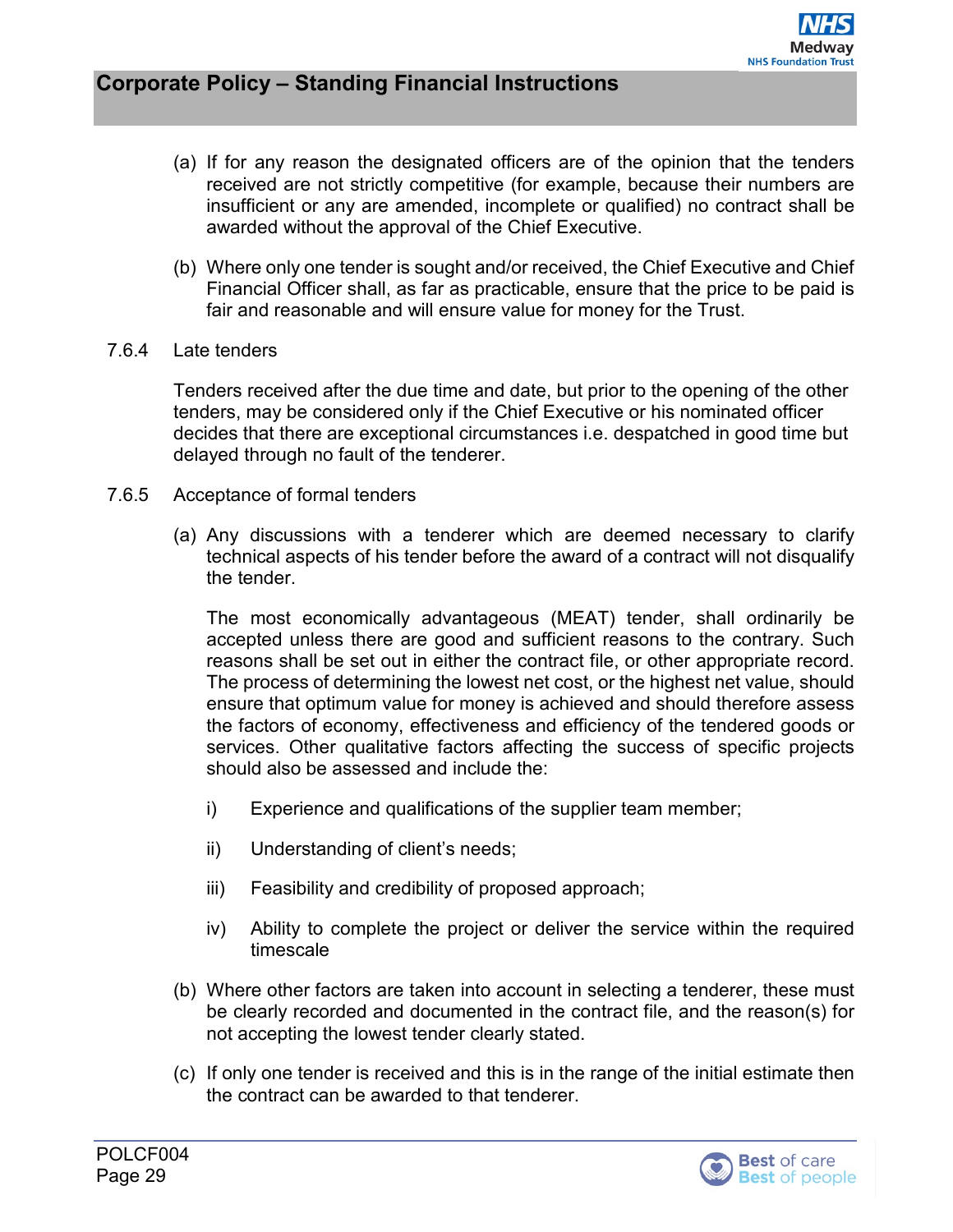- (d) No tender shall be accepted which will commit expenditure in excess of that which has been allocated by the Trust and which is not in accordance with these Instructions except with the authorisation of the Chief Executive.
- (e) The use of these procedures must demonstrate that the award of the contract was:
	- i) Not in excess of the going market rate / price current at the time the contract was awarded;
	- ii) That best value for money was achieved.
- (f) All tenders should be treated as confidential and should be retained for inspection.
- 7.6.6 Tender reports to the Trust Board

Reports to the Trust Board will be made on an exceptional circumstance basis only.

### **7.7 Quotations: Competitive and non-competitive**

7.7.1 General Position on quotations

Competitive quotations are required where formal tendering procedures are not adopted and where the intended expenditure or income during the total period of the contract is reasonably expected to exceed £24,999.

- 7.7.2 Competitive Quotations
	- (a) Written Quotations or Tenders as appropriate should be obtained from at least 3 suppliers from £24,999 to £49,999, 4 from £50,000 to £249,999 and a minimum of 5 over £250,000, based on specifications or terms of reference prepared by, or on behalf of, the Trust.
	- (b) Quotations should be in writing on company letter headed paper, from a company email address or via the e-tendering platform
	- (c) All quotations should be treated as confidential and should be retained for inspection.
	- (d) The Chief Executive or his nominated officer should evaluate the quotation and select the quote which gives the best value for money. If this is not the lowest quotation if payment is to be made by the Trust, or the highest if payment is to be received by the Trust, then the choice made and the reasons why should be recorded in a permanent record.
- 7.7.3 Non-Competitive Quotations

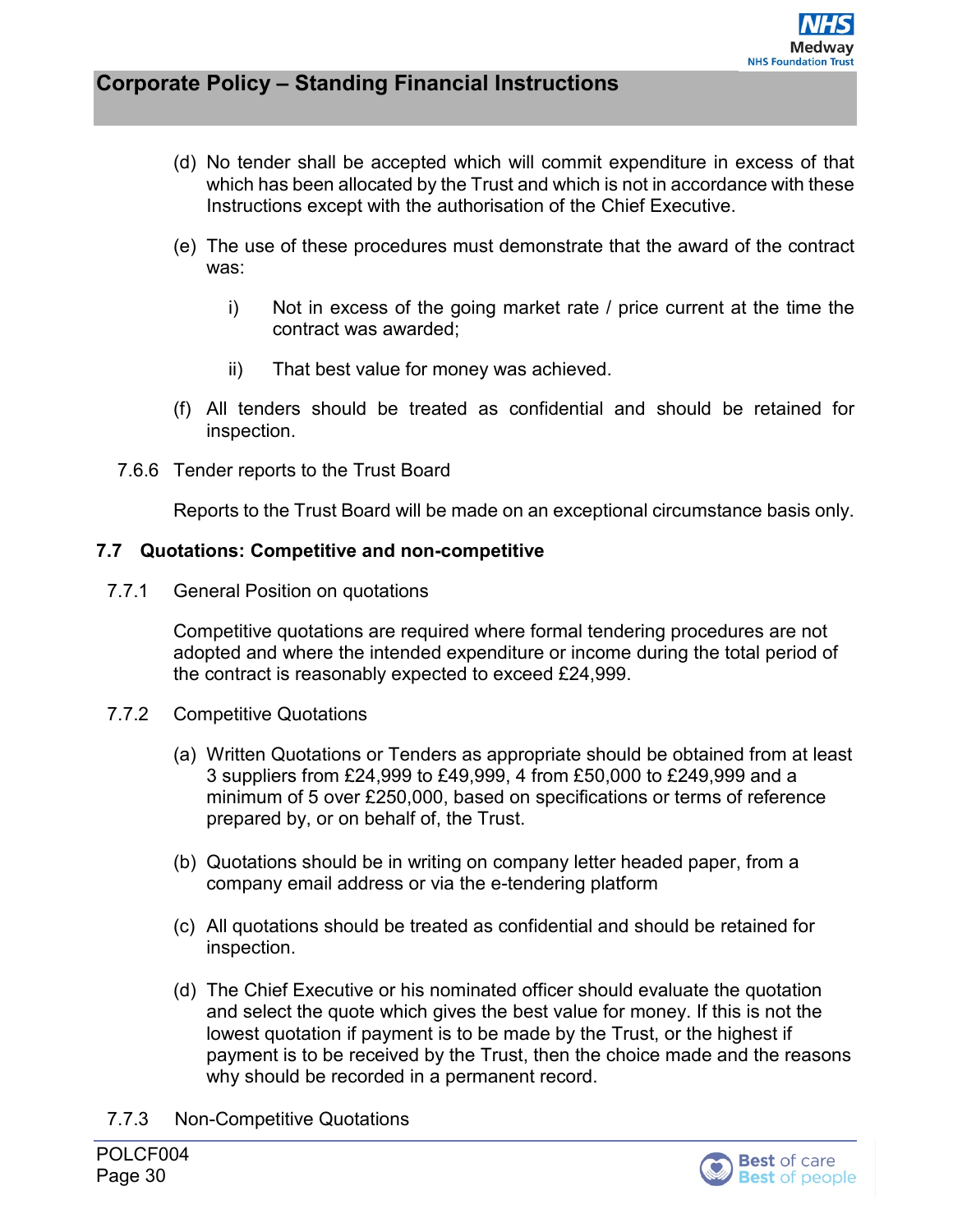

Non-competitive quotations in writing may be obtained in the following circumstances

- (a) The supply of proprietary or other goods of a special character and the rendering of services of a special character, for which it is not, in the opinion of the responsible officer, possible or desirable to obtain competitive quotations;
- (b) The supply of goods or manufactured articles of any kind which are required quickly and are not obtainable under existing contracts;
- (c) Miscellaneous services, supplies and disposals;
- (d) Where the goods or services are for building and engineering maintenance the responsible works manager must certify that the first two conditions of this SFI (i.e.: (a) and (b) of this SFI) apply.
- 7.7.4 Quotations to be within Financial Limits No quotation shall be accepted which will commit expenditure in excess of that which has been allocated by the Trust and which is not in accordance with Standing Financial Instructions except with the authorisation of either the Chief Executive or Chief Financial Officer.

### **7.8 Authorisation of Tenders and Competitive Quotations**

Providing all the conditions and circumstances set out in these Standing Financial Instructions have been fully complied with, formal authorisation and awarding of a contract may be decided by those with delegated authority.

The total value of the contract should be determined by reference to the total period to which the contract relates

Formal authorisation must be put in writing. In the case of authorisation by the Trust Board this shall be recorded in their minutes.

### **7.9 Instances where formal competitive tendering or competitive quotation is not required**

Where competitive tenders or competitive quotations are not required because the amounts are less than those specified in 7.7 the Trust should adopt one of the following alternatives:

(a) The Trust shall use NHS Supply Chain or other national collaborative agreement for the procurement of goods and services unless the Chief Executive or nominated officers deem it inappropriate. The decision to use alternative sources must be documented.

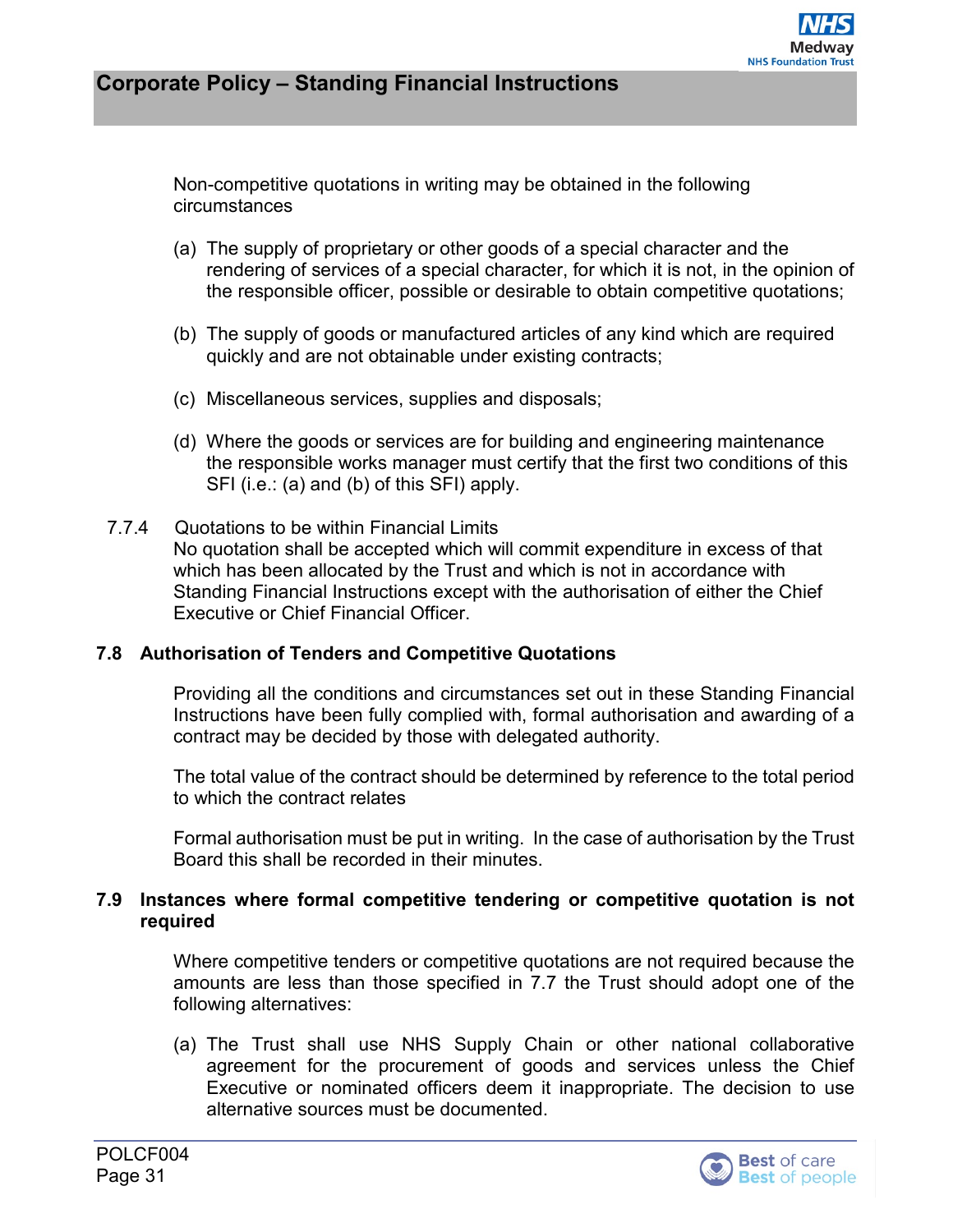- (b) If the Trust does not use the NHS Supply Chain or other national collaborative agreement - the Trust shall procure goods and services in accordance with procurement procedures approved by the Chief Financial Officer.
- (c) Where a schedule of rates for work has already been approved via a minor / major construction framework agreement.

### **7.10 Private Finance for capital procurement**

The Trust should normally market-test for PFI (Private Finance Initiative funding) when considering a capital procurement. When The Board proposes, or is required, to use finance provided by the private sector the following should apply:

- (a) The Chief Executive shall demonstrate that the use of private finance represents value for money and genuinely transfers risk to the private sector.
- (b) Where the sum exceeds delegated limits, a business case must be referred to the appropriate Independent Regulator for approval or treated as per current guidelines.
- (c) The proposal must be specifically agreed by The Board of the Trust.
- (d) The selection of a contractor/finance company must be on the basis of competitive tendering or quotations.

### **7.11 Compliance requirements for all contracts**

The Board may only enter into contracts on behalf of the Trust within the statutory powers delegated to it by the Secretary of State and shall comply with:

- (a) The Trust's Constitution, Terms of Authorisation, Standing Orders and Standing Financial Instructions;
- (b)  $UK Government$  and other statutory provisions;
- (c) Any relevant directions including the Capital Investment Manual, Estate code and guidance on the Procurement and Management of Consultants;
- (d) Where appropriate contracts shall be in or embody the same terms and conditions of contract as was the basis on which tenders or quotations were invited.
- (e) In all contracts made by the Trust, The Board shall endeavour to obtain best value for money by use of all systems in place. The Chief Executive

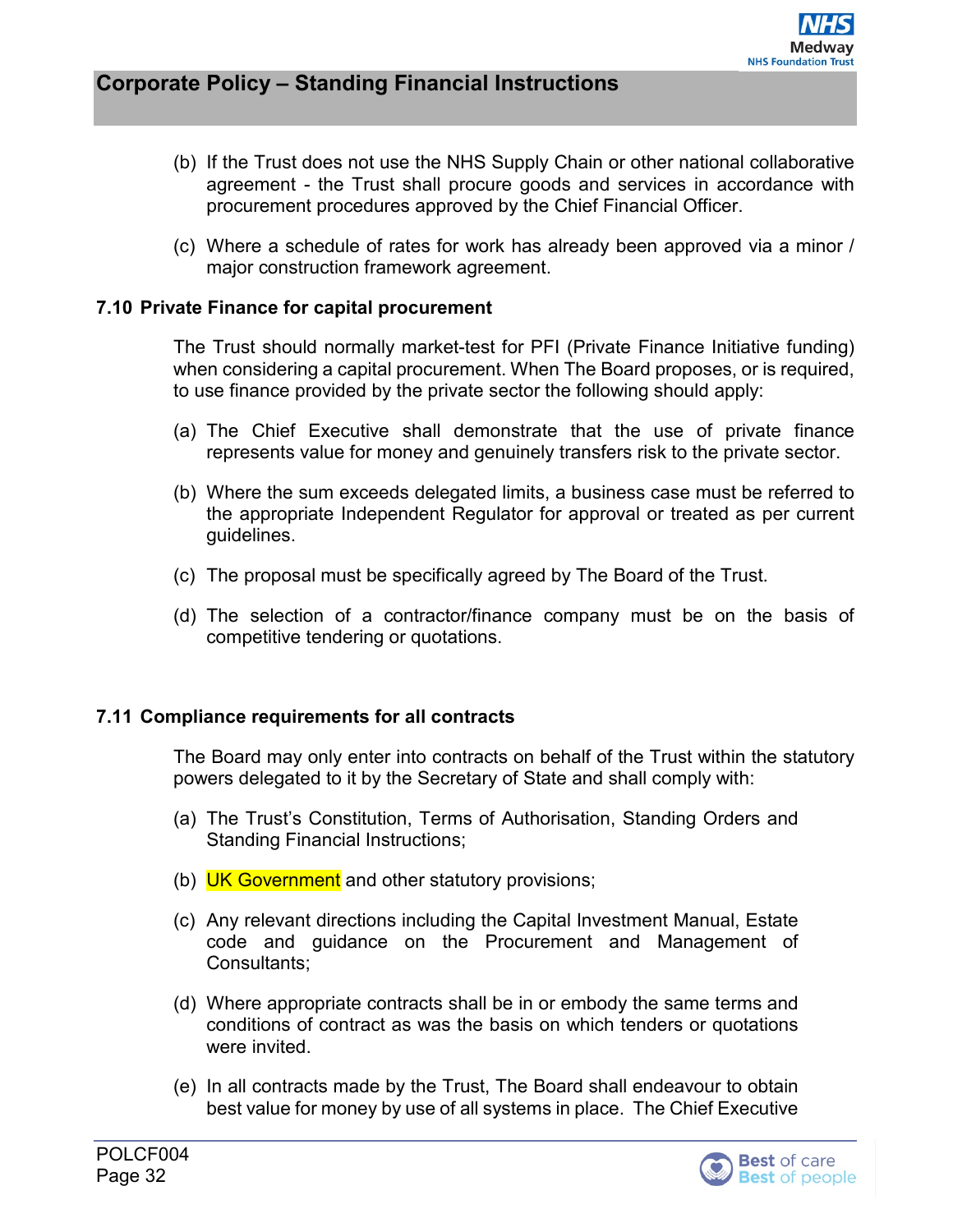shall nominate an officer who shall oversee and manage each contract on behalf of the Trust.

### **7.12 Personnel and Agency or Temporary Staff Contracts**

The Chief Executive shall nominate officers with delegated authority to enter into contracts of employment, regarding staff, agency staff or temporary staff service contracts; ensuring compliance with relevant directives from NHS England, Department of Health and Social Care, and HMRC.

### **7.13 Disposals**

Competitive Tendering or Quotation procedures shall not apply to the disposal of:

- (a) Any matter in respect of which a fair price can be obtained only by negotiation or sale by auction as determined (or pre-determined in a reserve) by the Chief Executive or his nominated officer;
- (b) Obsolete or condemned articles and stores, which must be disposed of in accordance with the supplies policy of the Trust;
- (c) Items to be disposed of with an estimated sale value of less than £1,000, this figure to be reviewed on a periodic basis;
- (d) Items arising from works of construction, demolition or site clearance, which should be dealt with in accordance with the relevant contract;

### **7.14 In-house Services**

- 7.14.1 The Chief Executive shall be responsible for ensuring that best value for money can be demonstrated for all services provided on an in-house basis. The Trust should ensure from time to time that benchmarking takes place.
- 7.14.2 In all cases where The Board determines that in-house services should be subject to competitive tendering the following groups shall be set up:
	- (a) Specification group, comprising the Chief Executive or nominated officer/s and specialist.
	- (b) In-house tender group, comprising a nominee of the Chief Executive and technical support.
	- (c) Evaluation team, comprising normally a specialist officer, a supplies officer and a Chief Financial Officer representative. For services having a likely annual expenditure exceeding £500,000, a non-officer member should be a member of the evaluation team.

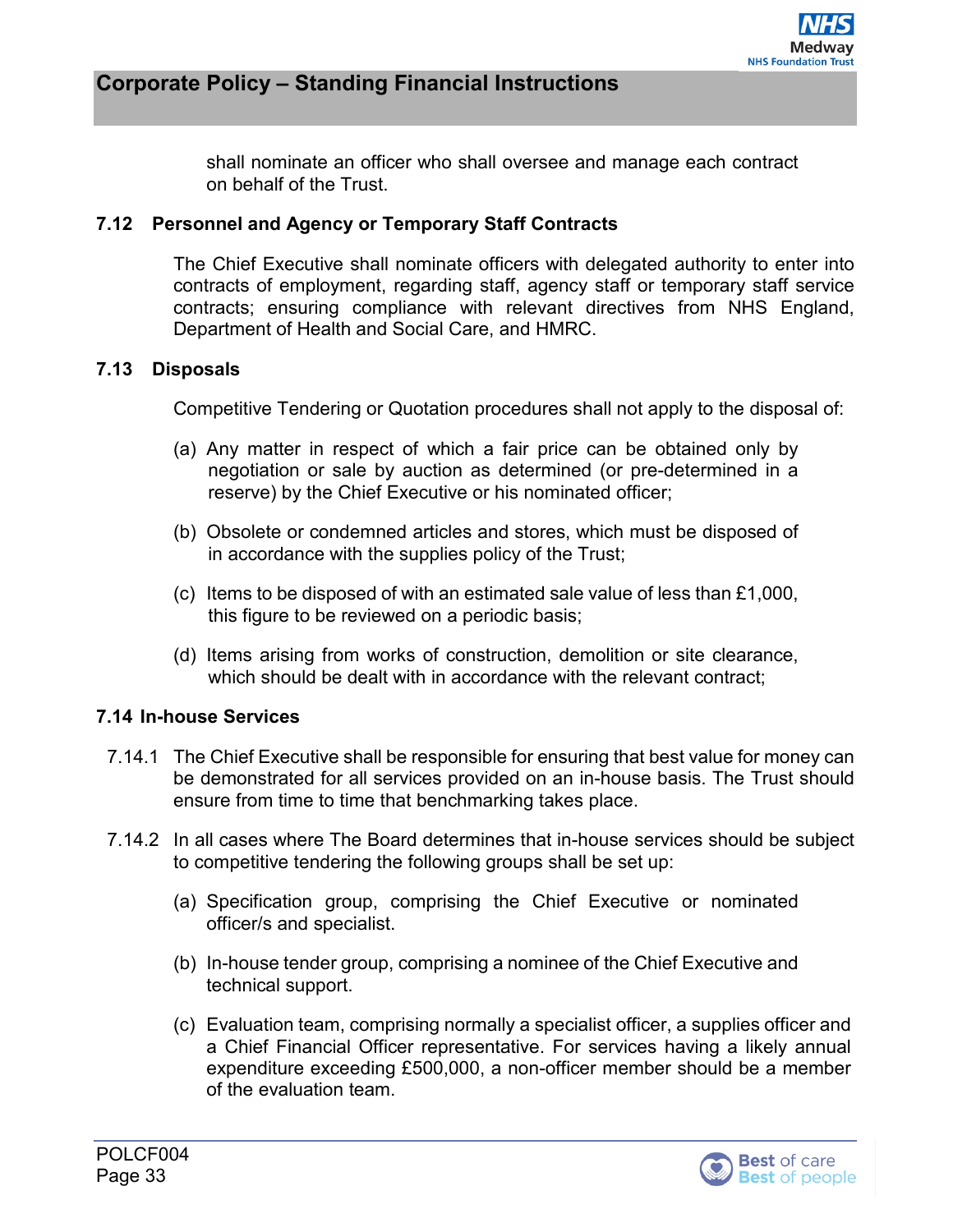

- 7.14.3 All groups should work independently of each other and individual officers may be a member of more than one group but no member of the in-house tender group may participate in the evaluation of tenders.
- 7.14.4 The evaluation team shall make recommendations to The Board.
- 7.14.5 The Chief Executive shall nominate an officer to oversee and manage the contract on behalf of the Trust.

### **7.15 Applicability of SFIs on Tendering and Contracting to funds held in Trust**

These Instructions shall not only apply to expenditure from Exchequer funds but also to works, services and goods purchased from the Trust's Charity and private sources

#### <span id="page-33-0"></span>**NHS Contracts for the Provision of Healthcare Services**

#### **8.1 Commissioning**

- 8.1.1 Contracts with NHS providers for the supply of healthcare services shall be drawn up in accordance with the latest guidance available from the Department of Health and Social Care and administered by the Trust.
- 8.1.2 The Chief Executive, as the Accounting Officer, is responsible for ensuring the Trust enters into suitable contracts with service commissioners for the provision of NHS services. This responsibility has been delegated to the Chief Financial Officer who is responsible for commissioning NHS service agreements for the provision of services to patients in accordance with the Business Plan, and for establishing the arrangements for non-contracted activity. In carrying out these functions, the Chief Financial Officer will pay due regards to:
	- (a) Costing and pricing of services;
	- (b) Payment terms and conditions;
	- (c) Amendments to NHS contracts and contracted activity; and
	- (d) License conditions and any other guidance issued by NHS Improvement and or NHS England.

### **8.2 Contract Pricing and Reporting**

8.2.1 NHS contracts should comply with the most recent guidance from the DHSC and be so devised as to minimise risk whilst maximising the Trust's opportunity to generate income. NHS contract prices should comply with Costing and Payment by Results guidelines and the latest guidance published by NHS England and conform with any license conditions and other guidance issued by NHS England.

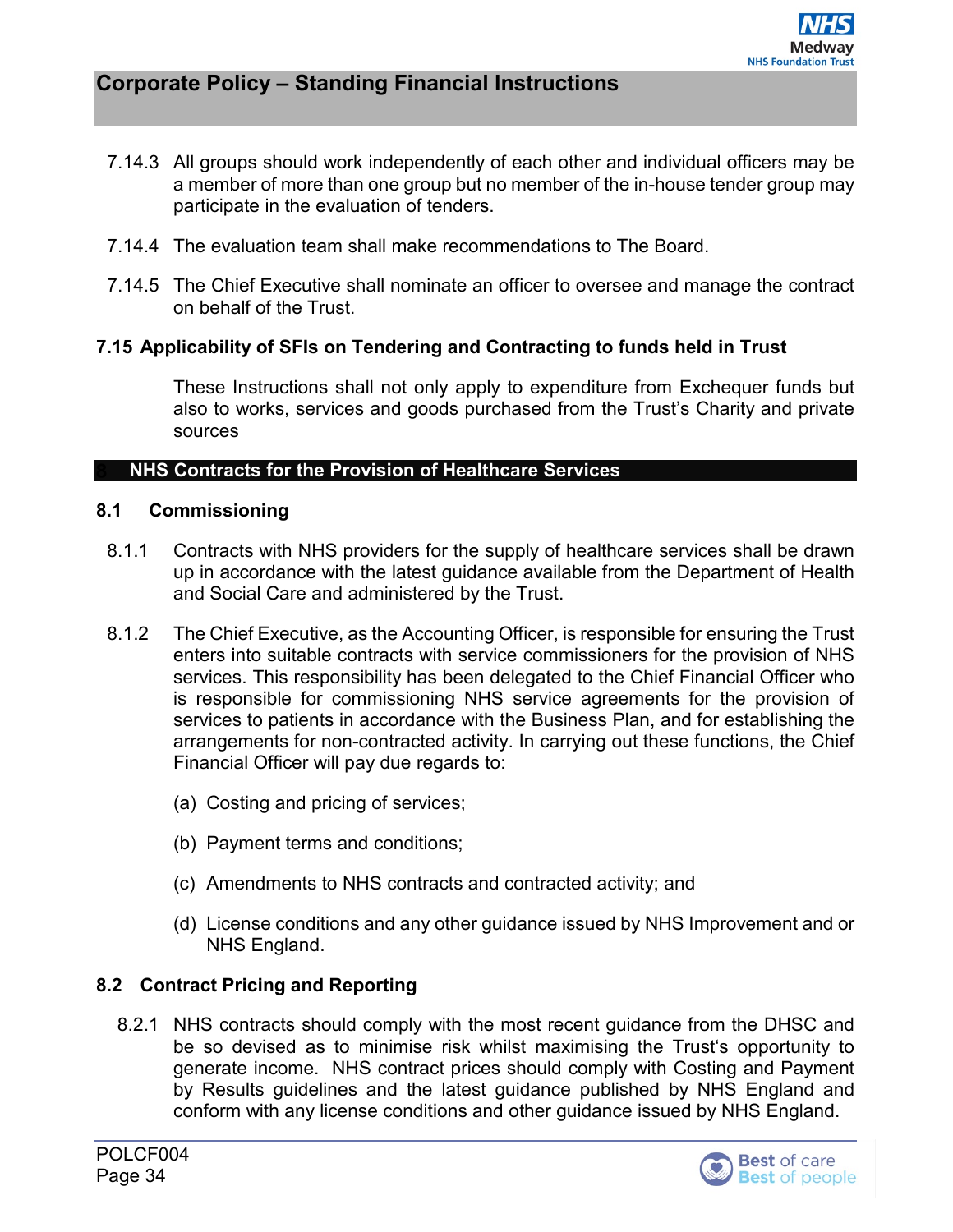8.2.2 The Chief Financial Officer will need to ensure that regular reports are provided to The Board detailing actual and forecast income from the contract. This will include information on costing arrangements; any pricing of NHS contracts at marginal/subsidised cost must be undertaken by the Chief Financial Officer and reported to The Board.

### **8.3 Content of Contracts for clinical services**

- 8.3.1 All contracts should aim to implement the agreed priorities contained within the Plan and wherever possible, be based upon integrated care pathways to reflect expected patient experience. In discharging this responsibility, the Chief Executive should take into account the latest relevant guidance available from NHS NHS England, including:
	- (a) The standards of service quality expected;
	- (b) The relevant national service framework (if any);
	- (c) The provision of reliable information on cost and volume of services; and
	- (d) The NHS National Performance Assessment Framework.
	- 8.3.2 Approval of contracts must be in accordance with the scheme of delegation.

### **Employment and Terms of Service including staff expenses**

### <span id="page-34-0"></span>**9.1 Remuneration and Terms of Service**

- 9.1.1 In accordance with the Trust constitution, The Board shall establish a Non-Executive led nomination and remuneration committee, with clearly defined terms of reference, specifying which posts fall within its area of responsibility, its composition, and the arrangements for reporting. (See guidance contained in the Higgs report.)
- 9.1.2 The Nominations and Remuneration Committee is a committee of The Board and is established under paragraph 17 of Schedule 7 to the NHS 2006 Act.
- 9.1.3 The Nominations and Remuneration Committee reviews and makes recommendations to The Board of Directors (BoD) on the composition, balance, skill mix and succession planning of The Board. It determines with the Chief Executive the appointment of Executive Directors. It is responsible for setting the overall remuneration and benefits for the Chief Executive, the Executive Directors, senior managers on very senior manager terms and conditions, and other senior managers reporting directly to the Chief Executive. In carrying out this role it has the specific duty to:

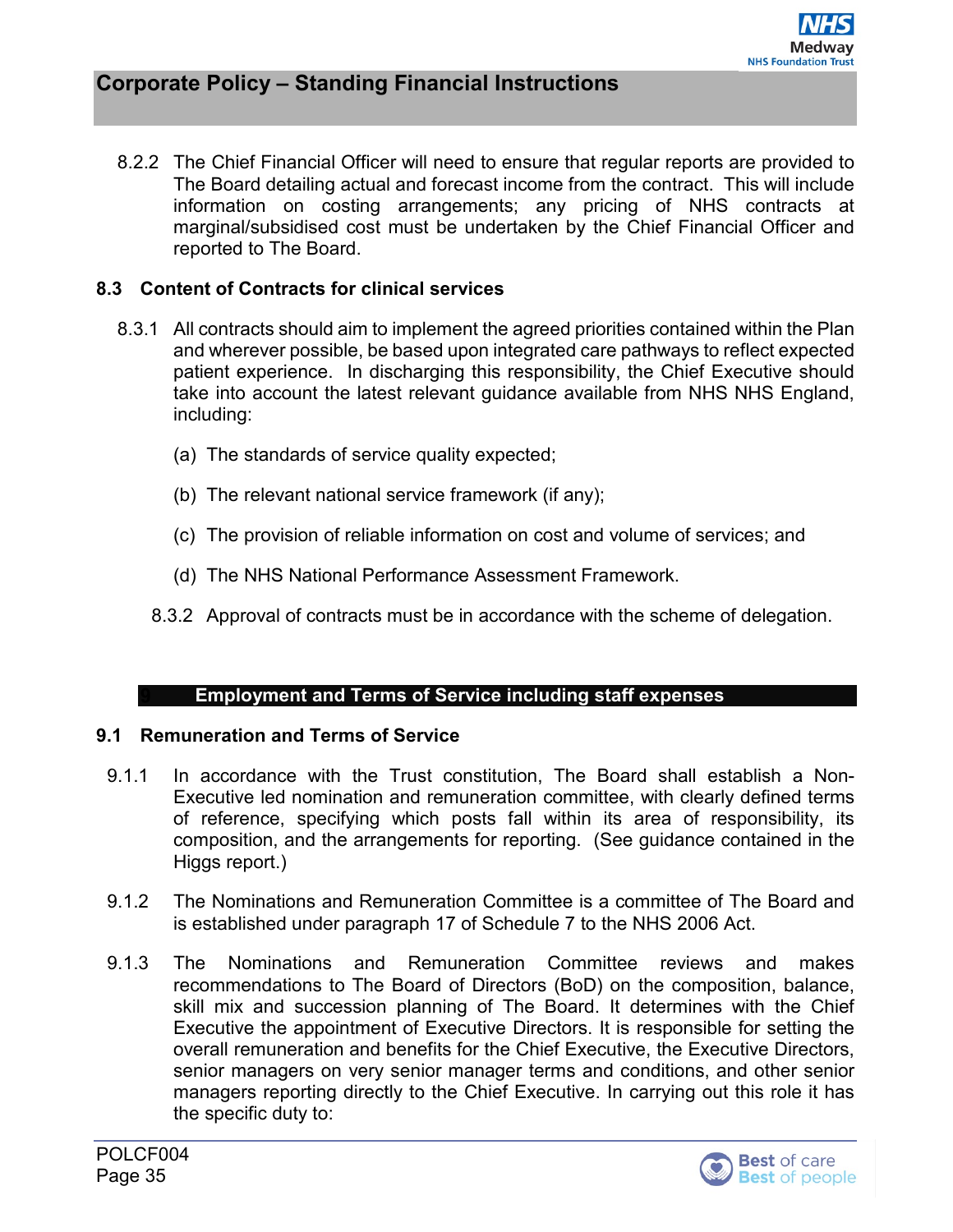- (a) Regularly review the composition and effectiveness of the BoD and to make recommendations to The Board to improve its own governance and effectiveness.
- (b) Ensure that appraisals are undertaken for all members of the BoD.
- (c) Regularly review the structure, size and composition (including the skills, knowledge and experience of The Board of Directors) and make recommendations to The Board with regard to any changes and appropriate process.
- (d) To ensure a succession plan is in place and appropriate actions are taken to ensure the continued leadership of the Trust for the most senior leaders (including consultants) of the Trust.
- (e) To ensure an appropriate process is in place for the appointment of the Chief Executive, Executive Directors, senior managers and consultants.
- (f) to determine the appointment Chief Executive subject to the approval of the Council of Governors (CoG).
- (g) In conjunction with the CoG Appointment committee and the Council of Governors, ensure that the process for appointing the Trust Chair and Non-Executive Directors, and the process for appointing the Chair, Executive, Executive Directors, senior managers and consultants are aligned.
- (h) To determine appropriate remuneration and terms of service for the Chief Executive, the Executive, senior managers on very senior manager terms and conditions, senior managers reporting directly the Chief Executive and consultants which will include:
	- All aspects of salary (including any performance related element/bonuses);
	- Provision for other benefits, including pensions and cars;
	- Agreement of contracts of employment and if applicable terms of office;
	- Arrangements for termination of employment and other contractual terms, including the proper calculation and scrutiny of termination payments taking account of such national guidance as is appropriate;
	- Clinical Excellence Awards.
- (h) To consider a report annually from the Chair on the performance of the Chief Executive and from the Chief Executive on the performance of Executive Directors and consultants and determine any adjustment to salary.

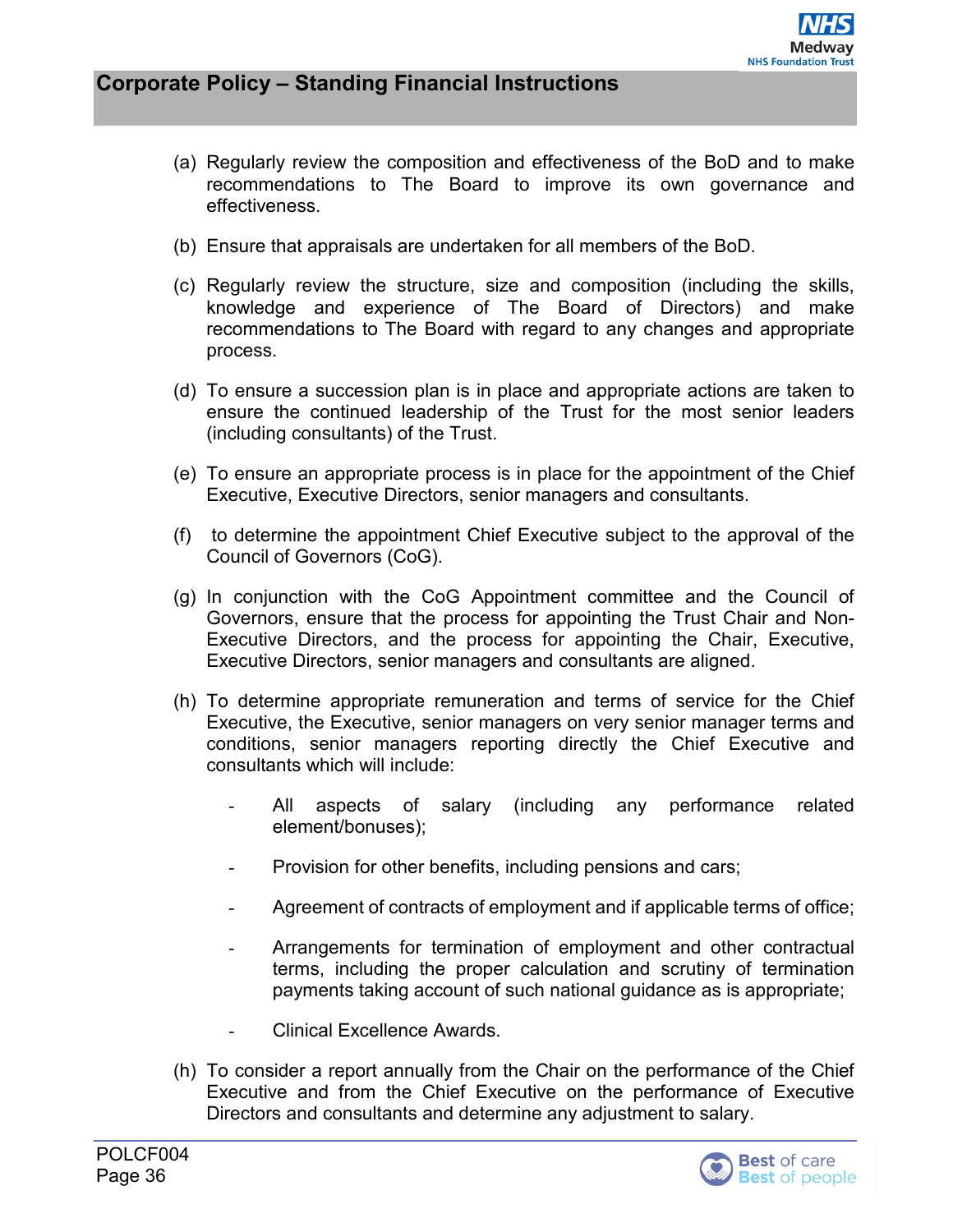- (i) To agree the policy and strategy for remuneration for all staff.
- 9.1.4 The Chair of the Committee shall draw the attention of The Board to any issues that require disclosure to the full board, or require executive action.

### **9.2 Funded Establishment**

- 9.2.1 The workforce plans incorporated within the annual budget will form the funded establishment, as approved by The Board.
- 9.2.2 The funded establishment of any department can only be varied if its cost remains within the approved budget for pay and changes are within approved virement levels. Any amendment to establishments must obtain prior approval from the Vacancy Control Panel.

## **9.3 Staff Appointments**

- 9.3.1 No officer or Member of the Trust Board or employee may engage, re-engage, or re-grade employees, either on a permanent or temporary nature, or hire agency staff, or agree to changes in any aspect of remuneration unless:
	- (a) They are duly authorized to do so by the Chief Executive; and
	- (b) The changes are within the limit of their approved budget and funded establishment;
- 9.3.2 The Board will approve procedures presented by the Chief Executive for the determination of commencing pay rates, condition of service, etc., for employees.

## **9.4 Temporary staffing (bank or agency)**

9.4.1 Temporary staff (bank or agency) will only be appointed to fill gaps in the approved established roster up to safe minimum operating levels. The appointment of temporary staff will only be approved by officers who have been delegated the authority to do so, and in accordance with the Trust's mandatory processes for recruiting temporary staff.

## **9.5 Processing Payroll**

- 9.5.1 The Chief Financial Officer and the Chief People Officer are jointly responsible for arranging the provision of an appropriate payroll service. Together with the service provider, The Director is responsible for:
	- (a) Specifying timetables for submission of properly authorised time record and other notifications;



**NHS Foundation Trust**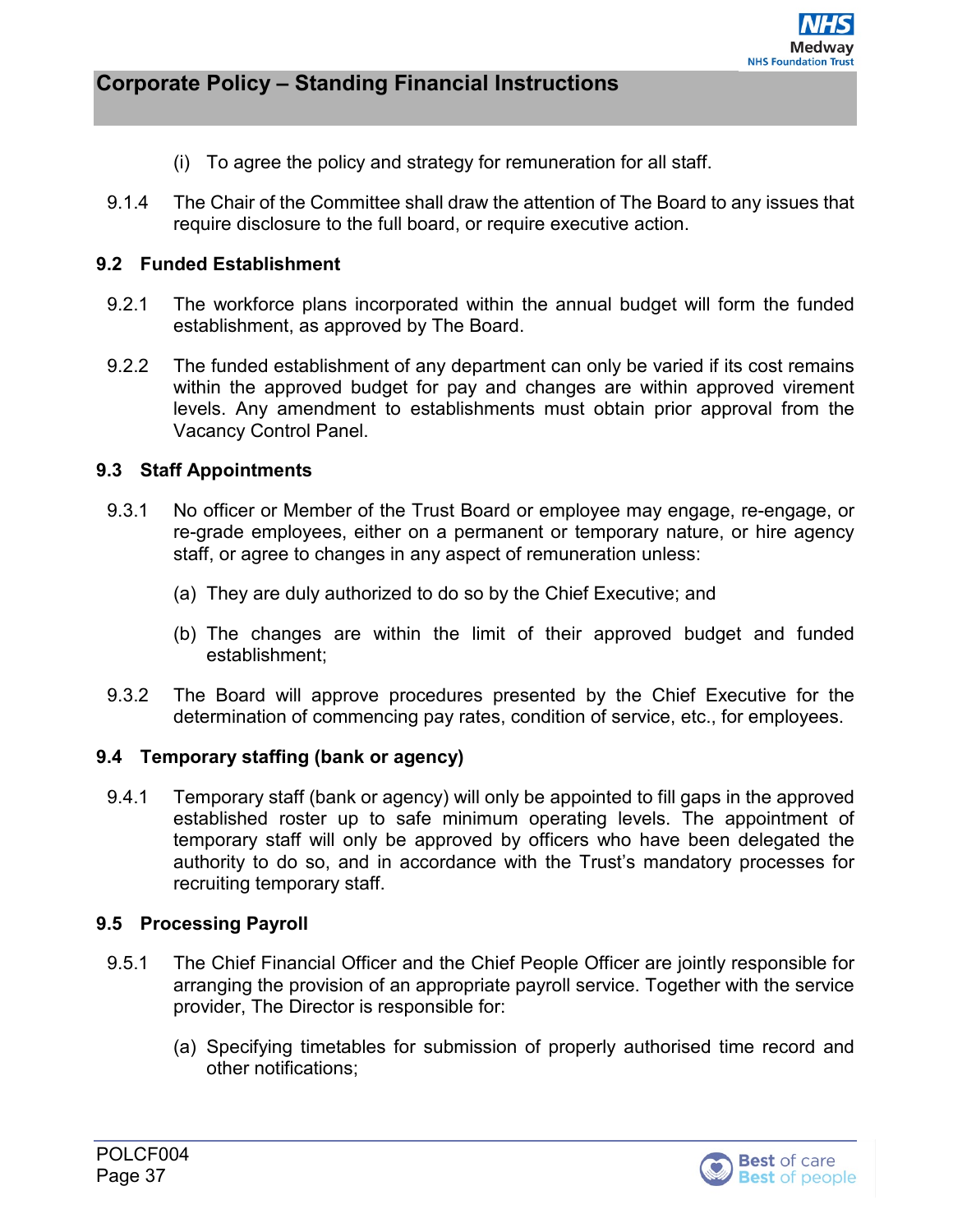

- (b) The final determination of pay and allowances including the verification that rates of pay and other relevant conditions of service are in accordance with the current agreements as approved by The Board;
- (c) Making payment on agreed dates;
- (d) Agreeing method of payment;
- (e) Determining the correct tax status of any payment made.
- 9.5.2 Together with the payroll service provider, the Chief Financial Officer and the Chief People Officer will issue instructions in compliance with the standard operation of the national NHS Electronic Staff Record System and in compliance with the procedures of the relevant payroll service provider regarding:
	- (a) Certification and documentation of data;
	- (b) The timetable for receipt and preparation of payroll data and the payment of employees and allowances;
	- (c) Maintenance of subsidiary records for superannuation, income tax, national insurance and other authorised deductions from pay;
	- (d) Security and confidentiality of payroll information;
	- (e) Checks to be applied to completed payroll before and after payment;
	- (f) Authority to release payroll data under the provisions of the Data Protection Act;
	- (g) Methods of payment available to various categories of employee and officers;
	- (h) Procedures for payment by cheque, bank credit, or cash to employees and officers;
	- (i) Procedures for the recall of cheques and bank credits;
	- (j) Pay advances and their recovery;
	- (k) Maintenance of regular and independent reconciliation of pay control accounts;
	- (l) A system to ensure the recovery from those leaving the employment of the Trust of sums of money and property due by them to the Trust.
- 9.5.3 Managers authorised under the Scheme of Delegation have delegated responsibility for:
	- (a) Submitting time records, and other notifications, in accordance with agreed timetables;

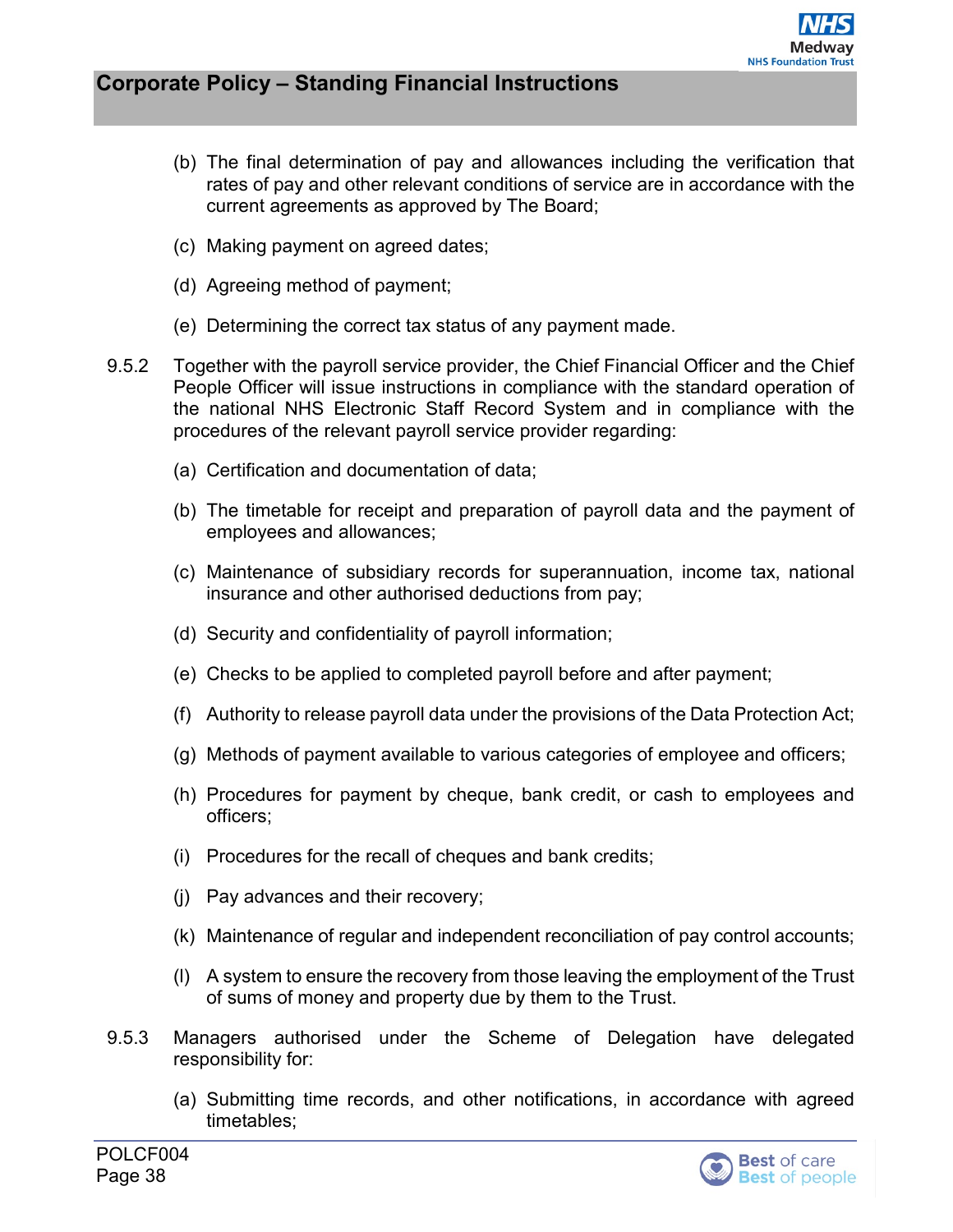- (b) Completing time records and other notifications in accordance with the Chief People Officer instructions and in the form prescribed by the Chief People Officer;
- (c) Submitting termination forms in the prescribed form immediately upon knowing the effective date of an employee's or officer's resignation, termination or retirement. Where an employee fails to report for duty or to fulfil obligations in circumstances that suggest they have left without notice, the Chief People Officer must be informed immediately;
- (d) Submitting change of detail forms regarding both employment and personal data as soon as information is available.
- 9.5.4 Regardless of the arrangements for providing the payroll service, the Chief Financial Officer and the Chief People Officer and shall ensure that the chosen method is supported by appropriate (contracted) terms and conditions, adequate internal controls and audit review procedures, and that suitable arrangements are made for the collection of payroll deductions and payment of these to appropriate bodies.

### **9.6 Contracts of Employment**

- 9.6.1 The Board shall delegate responsibility to the Chief People Officer for:
	- (a) Ensuring that all employees are issued with a Contract of Employment in a form approved by the Board and which complies with employment legislation;
	- (b) Dealing with variations to, or termination of, contracts of employment.

### **9.7 Staff Expenses**

9.7.1 The Chief Financial Officer and Chief People Officer are jointly responsible for establishing procedures for the management of expense claims submitted by Trust employees.

They shall arrange for duly approved expense claims, which are in accordance with the Trust's expense policy, to be processed through the Trust's payroll system Expense claims shall be authorised in accordance with the Scheme of Delegation.

9.7.2 The Chief Financial Officer and Chief People Officer shall refer to the Trust's general policies on staff expenses and may reject expense claims where there are material breaches of Trust policies. In this regard the Chief Financial Officer shall liaise with the Chief Executive where appropriate.

### <span id="page-38-0"></span>**Non Pay Expenditure**

#### **10.1 General**

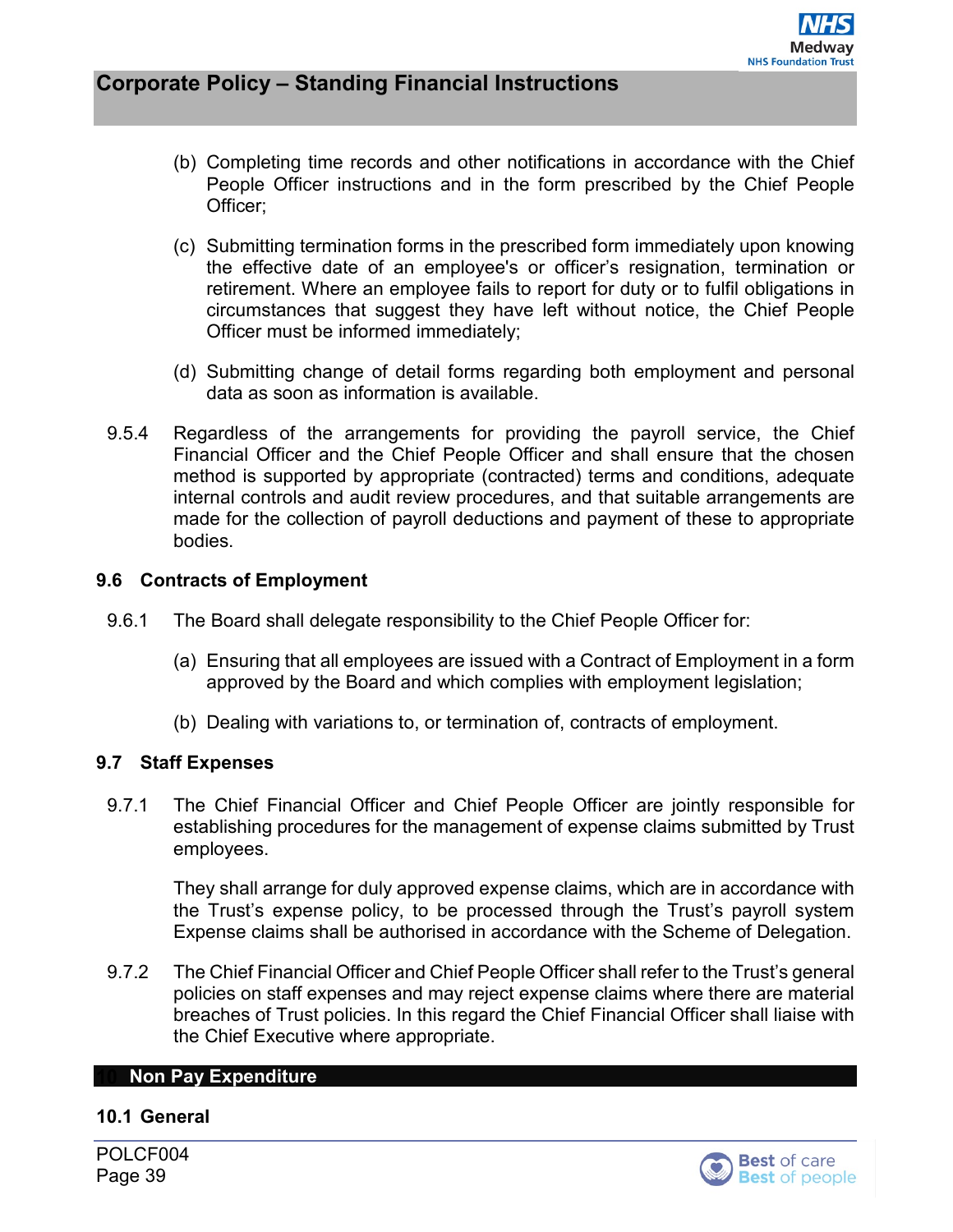The Board will approve the level of non-pay expenditure on an annual basis and the Chief Executive will determine the level of delegation to budget managers.

- 10.1.1 The Chief Executive will set out:
	- (a) The list of managers who are authorised to place requisitions for the supply of goods and services;
	- (b) The maximum level of each requisition and the system for authorisation above that level.
- 10.1.2 The Chief Executive shall set out procedures on the seeking of professional advice regarding the supply of goods and services.
- 10.1.3 Where appropriate the Chief Financial Officer will ensure that relevant statutory and guidance notes are followed. This will include the requirements in relation to the construction industry certificates.
- 10.1.4 Choice, Requisitioning, Ordering, Receipt and Payment for Goods and Services (see overlap with Standing Financial Instruction No. 7)

### **10.2 Requisitioning**

The requisitioner, in choosing the item to be supplied (or the service to be performed) shall always obtain the best value for money for the Trust. In so doing, the advice of the Trust's adviser on supply shall be sought. Where this advice is not acceptable to the requisitioner, the Chief Financial Officer (and/or the Chief Executive) shall be consulted.

### **10.3 System of Payment and Payment Verification**

The Chief Financial Officer shall be responsible for ensuring there is a system and associated procedures in place for the prompt payment of supplier invoices and charges. Payment of contract invoices shall be in accordance with contract terms, or otherwise, in accordance with **national guidance.**

- 10.3.1 The Chief Financial Officer will:
	- (a) Advise The Board regarding the setting of thresholds above which quotations (competitive or otherwise) or formal tenders must be obtained; and, once approved, the thresholds should be incorporated in Standing Orders and Standing Financial Instructions and regularly reviewed;
	- (b) Prepare procedural instructions or guidance within the Scheme of Delegation on the obtaining of goods, works and services incorporating the thresholds;

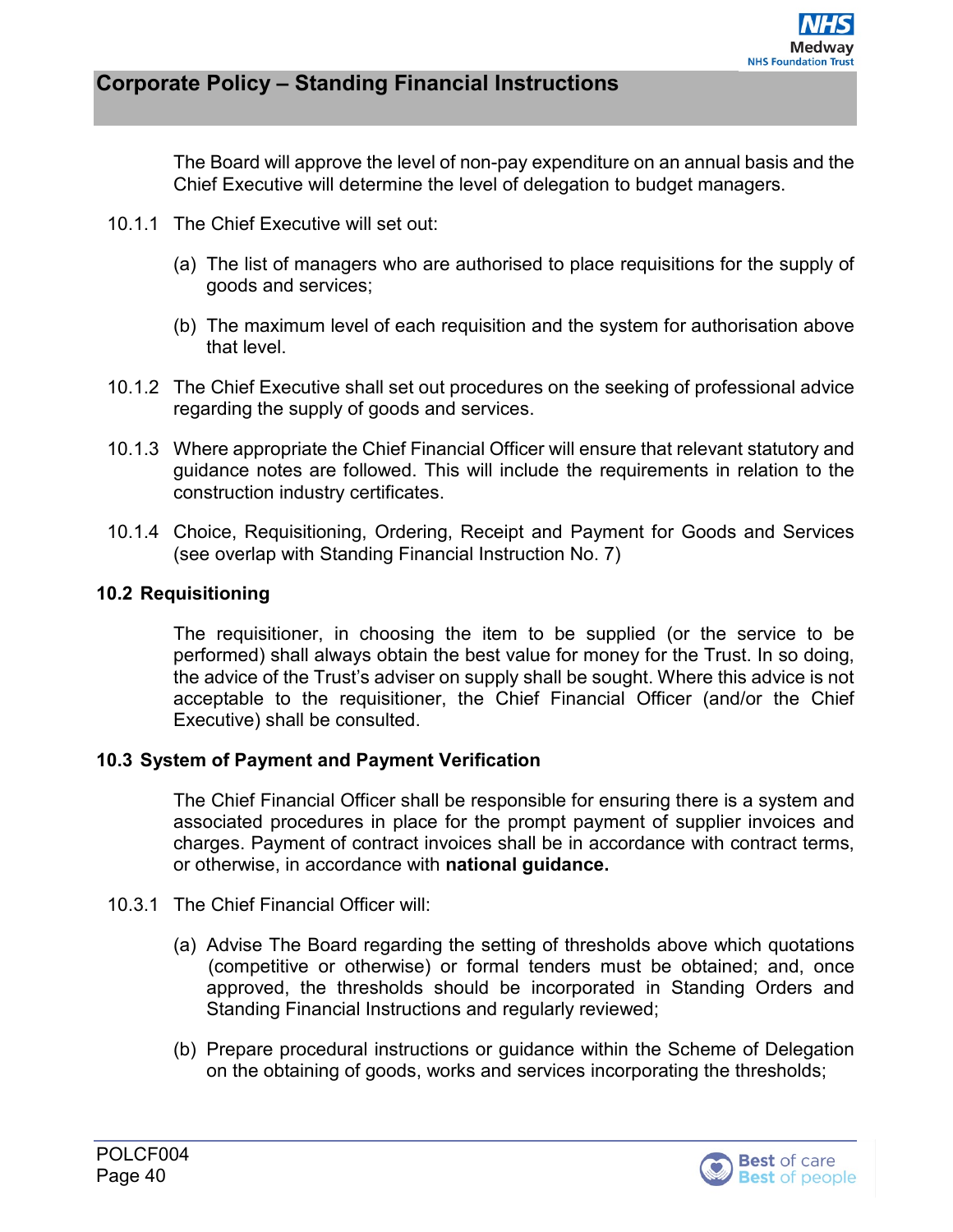- (c) Be responsible for the prompt payment of all properly authorised accounts and claims;
- (d) Be responsible for designing and maintaining a system of verification, recording and payment of all amounts payable. The system shall provide for:
	- (ii) A list of employees (including specimens of their signatures) authorised to certify invoices.
	- (iii) Certification that:
	- Goods have been duly received, examined and are in accordance with specification and the prices are correct;
	- Work done or services rendered have been satisfactorily carried out in accordance with the order, and, where applicable, the materials used are of the requisite standard and the charges are correct;
	- In the case of contracts based on the measurement of time, materials or expenses, the time charged is in accordance with the time sheets, the rates of labour are in accordance with the appropriate rates, the materials have been checked as regards quantity, quality, and price and the charges for the use of vehicles, plant and machinery have been examined;
	- Where appropriate, the expenditure is in accordance with regulations and all necessary authorisations have been obtained;
	- The account is arithmetically correct;
	- The account is in order for payment.
- 10.3.2 A timetable and system for submission to the Chief Financial Officer of accounts for payment; provision shall be made for the early submission of accounts subject to cash discounts or otherwise requiring early payment.
- 10.3.3 Instructions to employees regarding the handling and payment of accounts within the Finance Department.
- 10.3.4 Prepayments

Prepayments are only permitted where the Trust is contractually obliged as part of a contract approved within the Scheme of Delegation.

(a) The appropriate Director must provide, as part of the Business Case, all relevant circumstances of the purchase. The report must set out the effects on

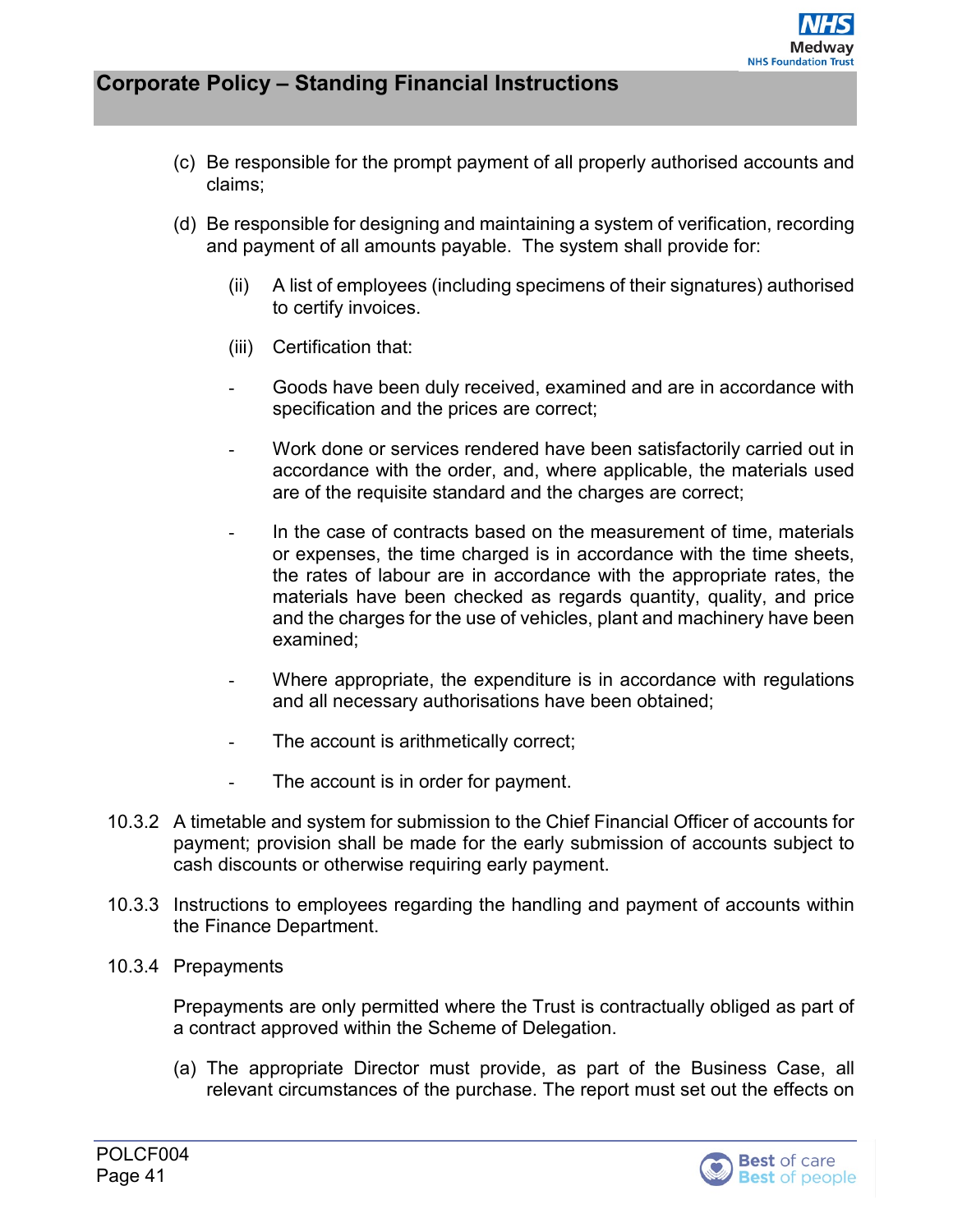the Trust if the supplier is at some time during the course of the prepayment agreement unable to meet his commitments:

- (b) The Chief Financial Officer will need to be satisfied with the proposed arrangements before contractual arrangements proceed (taking into account the EU public procurement rules where the contract is above a stipulated financial threshold):
- (c) The budget holder is responsible for ensuring that all items due under a prepayment contract are received and they must immediately inform the appropriate Director or Chief Executive if problems are encountered.
- (d) Payment in respect of training courses and book purchases, maintenance contracts and leases where appropriate may be paid in advance of the receipt of the goods or services.

### **10.4 Official orders**

- 10.4.1 Official Orders must:
	- (a) Be individually numbered;
	- (b) Be in a form approved by the Chief Financial Officer;
	- (c) State the Trust's terms and conditions of trade;
	- (d) Only be issued to, and used by, those duly authorised by the Chief Executive.
- 10.4.2 Duties of Managers and Officers

Managers and officers must ensure that they comply fully with the guidance and limits specified by the Chief Financial Officer and that:

- (a) All goods, services, or works must be ordered via an official order.
- (b) All contracts (except as otherwise provided for in the Scheme of Delegation), leases, tenancy agreements and other commitments which may result in a liability are notified to the Chief Financial Officer in advance of any commitment being made;
- (c) Contracts above specified thresholds are advertised and awarded in accordance with **EU** rules on public procurement;
- (d) No order shall be issued for any item or items to any firm which has made an offer of gifts, reward or benefit to directors or employees, other than:
	- Isolated gifts of a trivial character or inexpensive seasonal gifts, such as branded calendars;

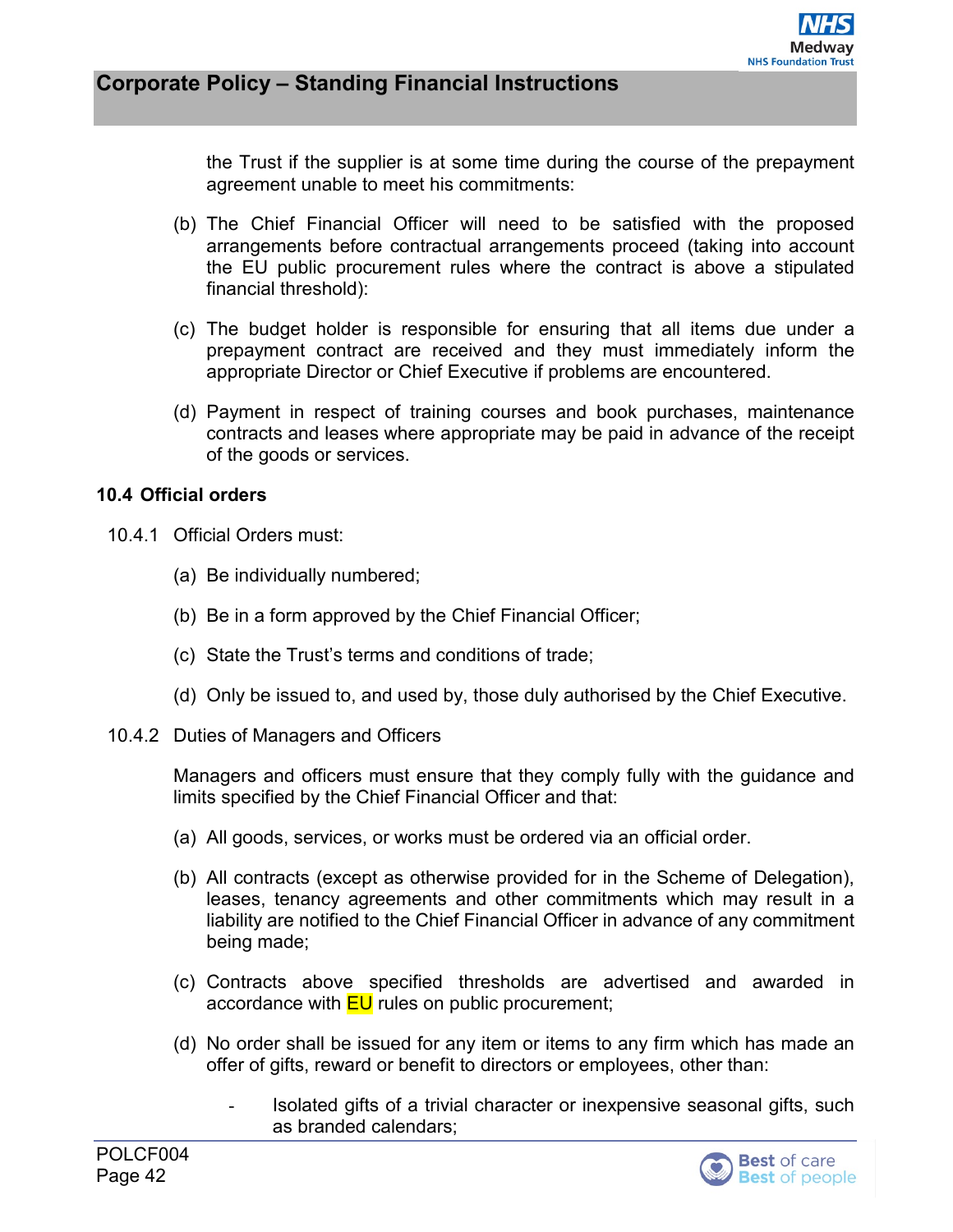Conventional hospitality, such as lunches in the course of working visits;

This provision needs to be read in conjunction the principles outlined in the national guidance contained the Conflicts of Interest policy. Specifically all orders shall be issued in compliance with the Trust's policy, ensuring that no director or employees benefit from contracts with the Trust's suppliers or obtain private use of the Trust's assets, goods or services

- (e) No requisition/order is placed for any item or items for which there is no budget provision unless authorised by the Chief Financial Officer on behalf of the Chief Executive;
- (f) Verbal orders must only be issued very exceptionally by an employee designated by the Chief Executive and only in cases of emergency or urgent necessity. These must be confirmed by an official order and clearly marked "Confirmation Order";
- (g) Where consultancy advice is being obtained, the procurement of such advice must be in accordance with guidance issued by NHS England;
- (h) Orders are not split or otherwise placed in a manner devised so as to avoid the financial thresholds;
- (i) Goods are not taken on trial or loan in circumstances that could commit the Trust to a future uncompetitive purchase;
- (j) Changes to the list of employees and officers authorised to certify invoices are notified to the Chief Financial Officer;
- (k) Purchases from trust petty cash are restricted in value and by type of purchase in accordance with instructions issued by the Chief Financial Officer; No single petty cash payment may exceed £50 without finance department approval.
- (l) Purchases from charitable funds petty cash are restricted in value and by type of purchase in accordance with instructions issued by the Charitable funds committee; No single petty cash payment may exceed £100 and be in accordance with the delegations agreed by the Trustees.
- (m) The trust will not reimburse personal expenses or petty cash payments for items that have a formal contract and should have been ordered through an official purchase order.
- (n) Petty cash records are maintained in a form as determined by the Chief Financial Officer.

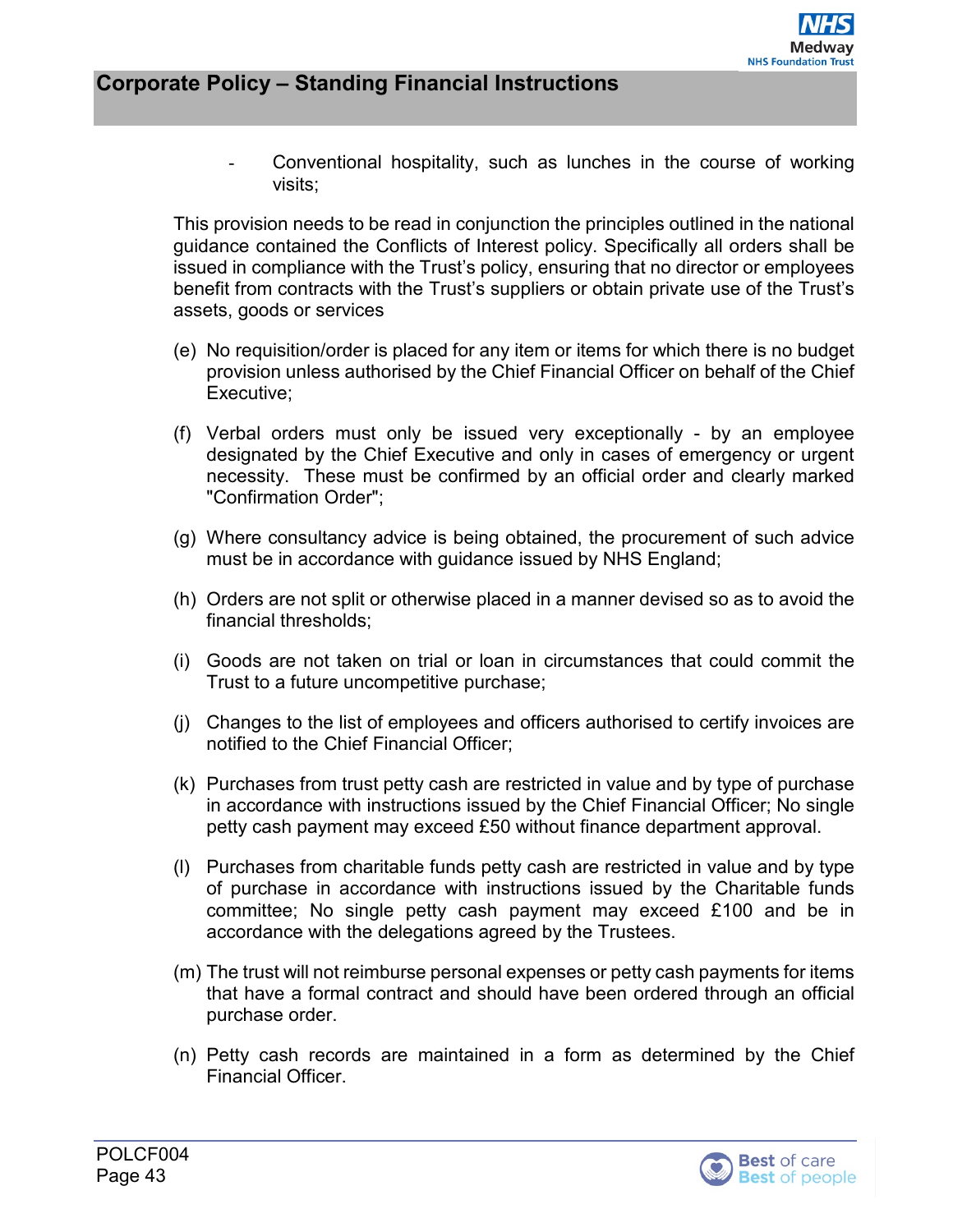- (o) The Chief Financial Officer or designated officer may authorise advances on the imprest system for petty cash and other purposes as required. He/she may make supplementary advances in excess of the imprest where, through special circumstances, the amount of an officer's imprest is temporarily insufficient to meet outgoings.
- (p) It is the responsibility of budget holders to ensure that accruals of expenditure are notified to Finance and that they are fully and accurately reflected within monthly financial reports and records.
- 10.4.3 The Chief Executive and Chief Financial Officer shall ensure that the arrangements for financial control and financial audit of building and engineering contracts and property transactions comply with best practice. The technical audit of these contracts shall be the responsibility of the relevant Director.

#### **10.5 Joint Finance Arrangements with Local Authorities and Voluntary Bodies**

10.5.1 Payments to local authorities and voluntary organisations made under the powers of section 256 of the NHS Act 2006 shall comply with procedures laid down by the Chief Financial Officer which shall be in accordance with these Acts.

#### <span id="page-43-0"></span>**External Borrowing**

### **11.1 External Borrowing and Public Dividend Capital**

- 11.1.1 The Chief Financial Officer will advise The Board concerning the Trust's ability to pay dividends and repay Public Dividend Capital together with any proposed new borrowing, within the limits set by the Terms of the Authorisation and reviewed annually by the Independent Regulator (the "Prudential Borrowing Code"). The Chief Financial Officer is also responsible for reporting periodically to The Board concerning Public Dividend Capital debt and all loans, overdrafts and associated interest.
- 11.1.2 Any application for new borrowings will only be made by the Chief Financial Officer or by an employee acting on their behalf and in accordance with the Scheme of Delegation as appropriate.
- 11.1.3 The Chief Financial Officer must prepare detailed procedural instructions concerning applications for new borrowings which comply with the instructions issued by the Independent Regulator from time to time.
- 11.1.4 Assets protected under the Terms of Authorisation shall not be used or allocated for borrowing. Non-protected assets will be eligible as security for loans.
- 11.1.5 The Board will agree the list of employees (including specimens of their signatures) who are authorised to make short term borrowings on behalf of the Trust. This must include the Chief Executive and the Chief Financial Officer.

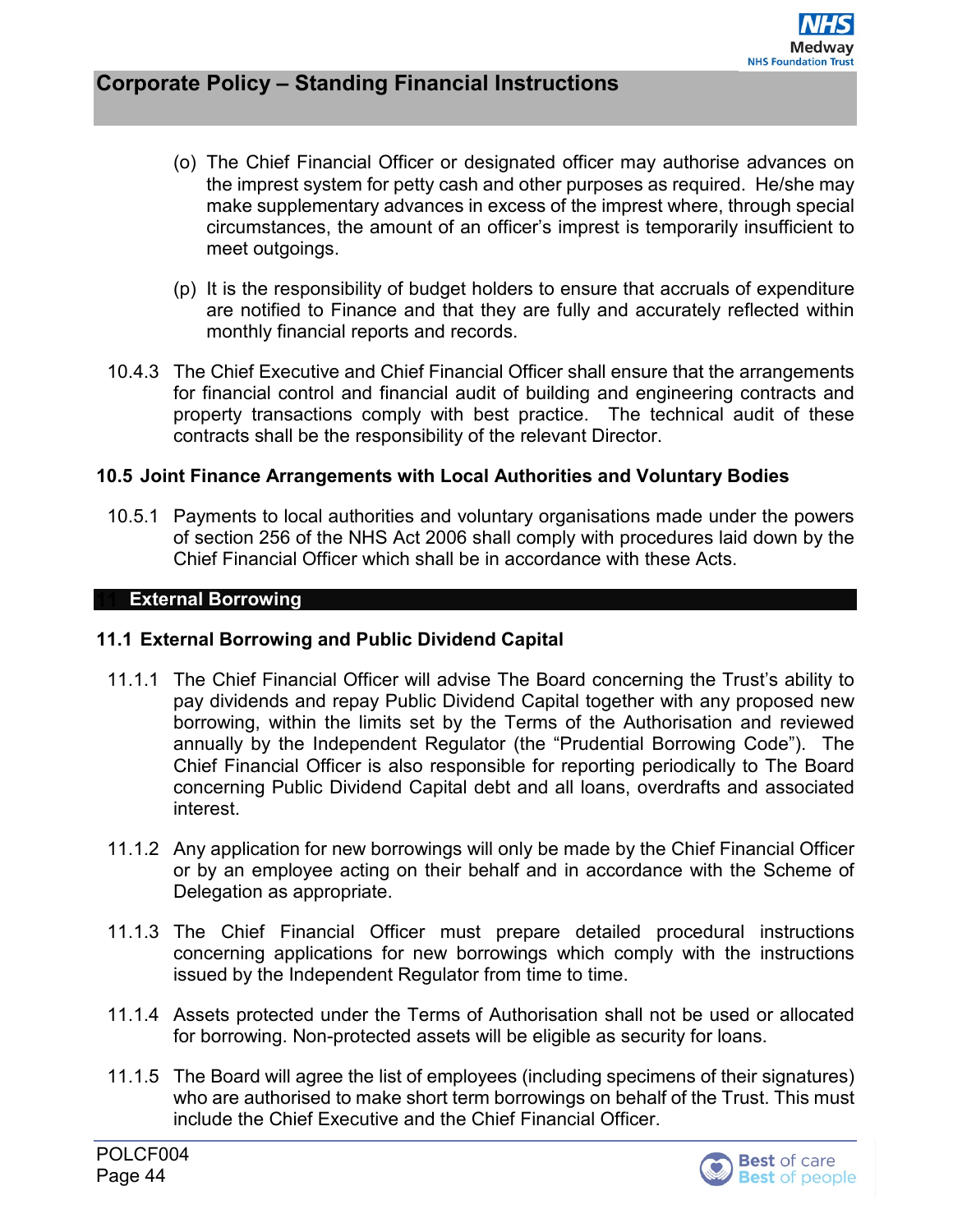- 11.1.6 Any short-term borrowing must be with the authority of two Directors of an authorised panel, one of which must be the Chief Executive or the Chief Financial Officer. The Board must be made aware of all short term borrowings at the next Board meeting.
- 11.1.7 The Chief Financial Officer will produce an investment policy in accordance with any guidance issued by the Independent Regulator from time to time, for approval by The Board.
- 11.1.8 The Board will report to the Independent Regulator on any proposed major investments that could affect their financial risk rating, as part of the annual planning process or in year, prior to financial closure. In determining whether any investment decision is to be reported to the Independent Regulator the Trust will take into account guidance issued by the Independent Regulator "Risk Evaluation for Investment Decisions by NHS Foundation Trusts" as amended from time to time. Temporary cash surpluses must be held only in such investments as authorised by The Board and within the terms of guidance as may be issued by the Independent Regulator from time to time.
- 11.1.9 The Chief Financial Officer is responsible for advising The Board on investments and shall report periodically to The Board concerning the performance of investments held. The Chief Financial Officer will prepare detailed procedural instructions on the operation of investment accounts and on the records to be maintained.

### <span id="page-44-0"></span>**Capital Investment, Private Financing, Fixed Asset Registers and Security of Assets**

### **12.1 Capital Investment**

- 12.1.1 The Chief Executive shall:
	- (a) Ensure that there is an adequate appraisal and approval process in place for determining capital expenditure, including leasing, priorities and the effect of each proposal upon Business Plans;
	- (b) Be responsible for the management of all stages of capital schemes and for ensuring that schemes are delivered on time and to cost; and
	- (c) Ensure that the capital investment is not undertaken without appropriate authorisation and confirmation of purchaser(s) support, and resources to finance all revenue consequences, including depreciation and interest payable.

For every significant capital expenditure proposal the Chief Executive shall ensure:

(a) That a business case, prepared to a standard format as determined by The Board of Directors, is produced setting out:

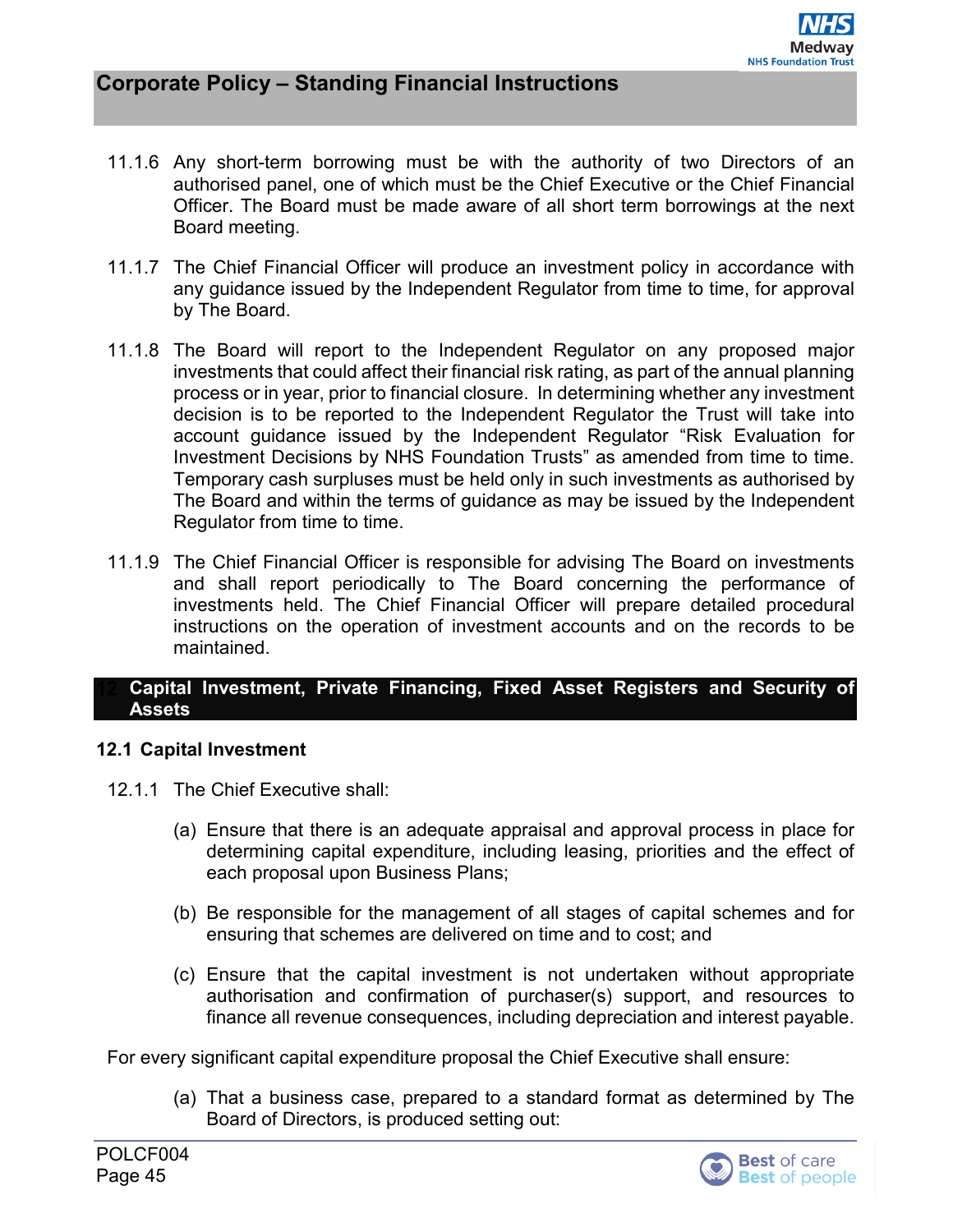- (ii) An option appraisal of potential benefits compared with known costs to determine the option with the highest ratio of benefits to costs;
- (iii) The involvement of appropriate Trust personnel and external agencies;
- (iv) Appropriate project management and control arrangements;
- (b) That the Chief Financial Officer has certified professionally to the costs and revenue consequences detailed in the business case for capital schemes where the contracts stipulate stage payments; the Chief Executive will issue procedures for their management, incorporating the recommendations of "Estate code".
- 12.1.2 The Chief Financial Officer shall assess on an annual basis the requirement for the operation of the construction industry tax deduction scheme in accordance with Inland Revenue guidance.
- 12.1.3 The Chief Financial Officer shall issue procedures for the regular reporting of expenditure and commitment against authorised expenditure.
- 12.1.4 The approval of the annual capital plan shall not constitute approval for expenditure on any scheme within that plan.
- 12.1.5 The approval of annual programmes of maintenance, renewal or similar works shall constitute approval for schemes within that programme under the responsible supervision of the trust capital group.
- 12.1.6 The Chief Executive will issue a scheme of delegation for capital investment management in accordance with "Estate code" guidance, the Trust's Standing Orders and any guidance issued by the Independent Regulator.
- 12.1.7 The Chief Financial Officer shall issue procedures governing the financial management, including variations to contract, of capital investment projects and valuation for accounting purposes. Escalation thresholds for approving variations to authorised capital programmes are set out in the Scheme of Delegation.

### **12.2 Private Finance**

- 12.2.1 The Trust should normally test for PFI when considering capital procurement. When the Trust proposes to use finance which is to be provided other than through its internally generated funds or formal borrowing, the following procedures shall apply:
	- (a) The Chief Financial Officer shall demonstrate that the use of private finance represents value for money and genuinely transfers significant risk to the private sector.

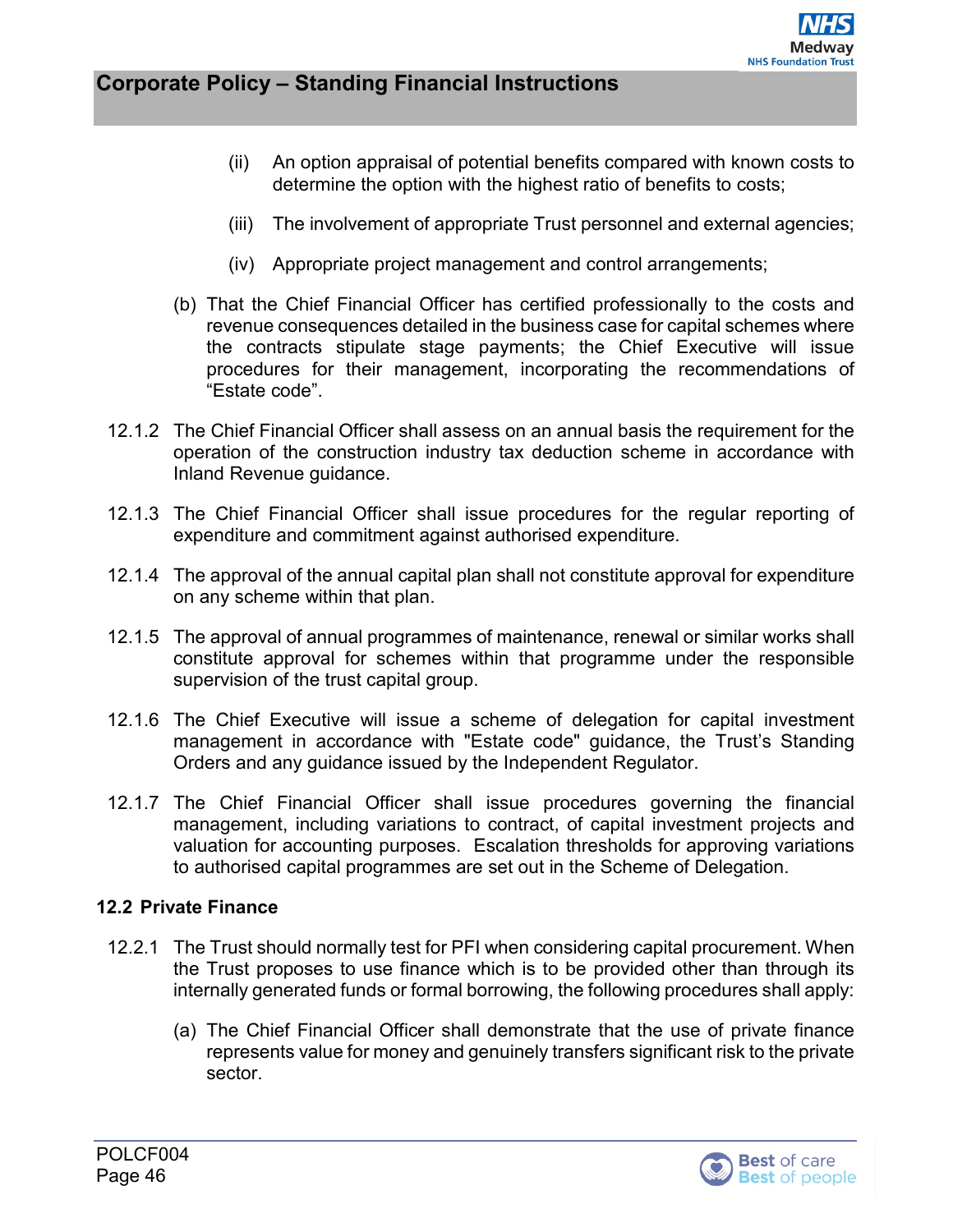- (b) Where the sum involved exceeds delegated limits, the business case must be referred to the Independent Regulator or in line with any current guidelines.
- (c) The proposal must be specifically agreed by The Board.

### **12.3 Asset Registers**

- 12.3.1 The Chief Executive is responsible for ensuring procedures are in place for the maintenance of registers of assets, taking account of the advice of the Chief Financial Officer concerning the form of any register and the method of updating, and arranging for a physical check of assets against the asset register to be conducted once a year.
- 12.3.2 The Trust shall maintain a publicly available property asset register recording protected property in accordance with the guidance issued by the Independent Regulator.
- 12.3.3 The Trust may not dispose of any protected property assets without the approval of the Independent Regulator. This includes the disposal of part of the property or granting an interest in it.
- 12.3.4 The Chief Financial Officer shall approve procedures for reconciling balances on fixed assets accounts in ledgers against balances on protected property asset registers.
- 12.3.5 Additions to the fixed asset register must be clearly identified to an appropriate budget holder and be validated by reference to:
	- (a) Properly authorised and approved agreements, architect's certificates, supplier's invoices and other documentary evidence in respect of purchases from third parties;
	- (b) Stores, requisitions and wages records for own materials and labour including appropriate overheads;
	- (c) Lease agreements in respect of assets held under a finance lease and capitalised.
- 12.3.6 Where capital assets are sold, scrapped, lost or otherwise disposed of, their value must be removed from the accounting records and each disposal must be validated by reference to authorisation documents and invoices (where appropriate).

### **12.4 Security of Assets**

12.4.1 The overall control of fixed assets is the responsibility of the Chief Executive.

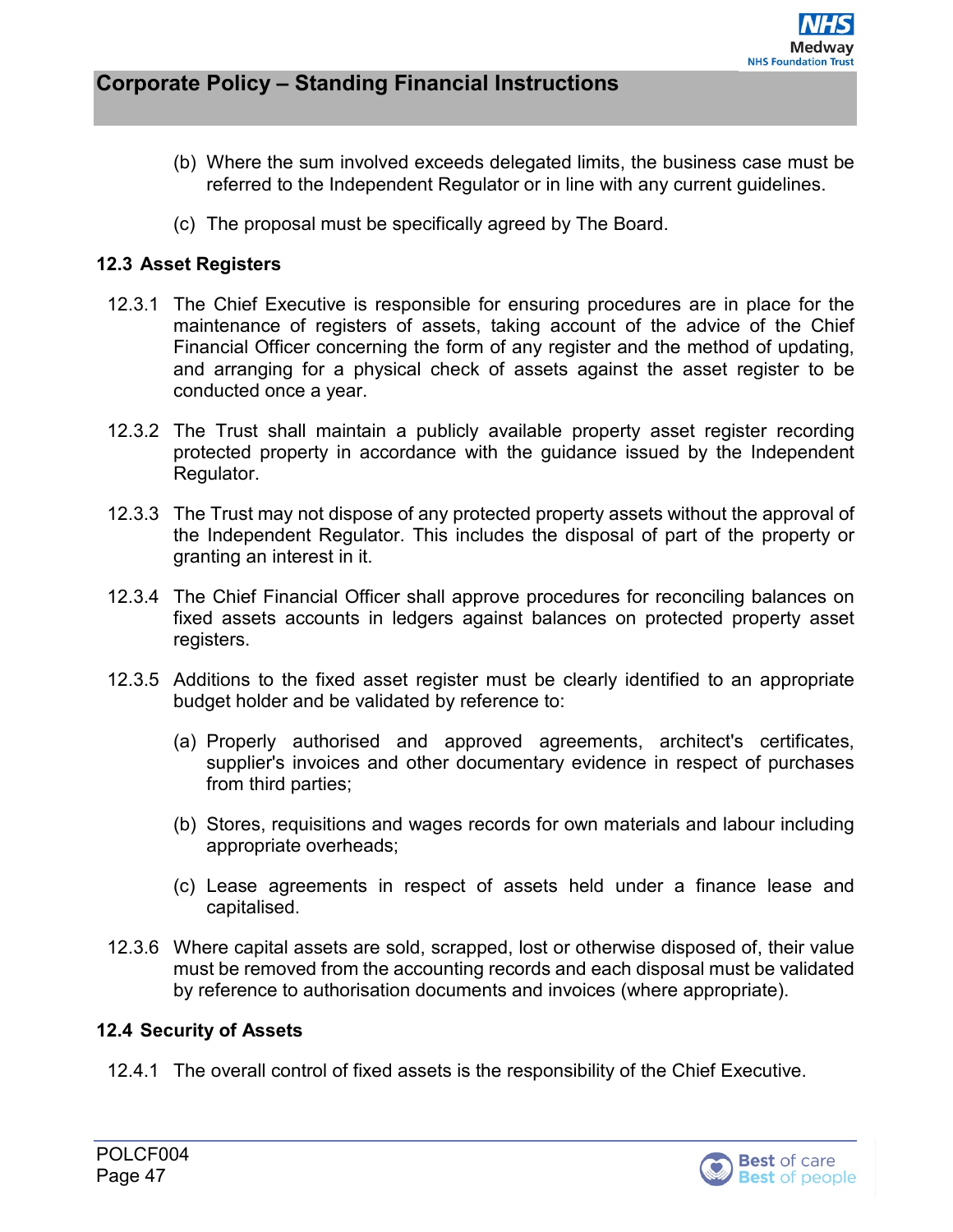- 12.4.2 Asset control procedures (including fixed assets, cash, cheques, negotiable instruments and donated assets) must be approved by the Chief Financial Officer. This procedure shall make provision for:
	- (a) Recording managerial responsibility for each asset;
	- (b) Identification of additions and disposals;
	- (c) Identification of all repairs and maintenance expenses;
	- (d) Physical security of assets;
	- (e) Periodic verification of the existence of, condition of, and title to, assets recorded;
	- (f) Identification and reporting of all costs associated with the retention of an asset;
	- (g) Reporting, recording and safekeeping of cash, cheques, and negotiable instruments.
- 12.4.3 All discrepancies revealed by verification of physical assets to fixed asset register shall be notified to the Chief Financial Officer.
- 12.4.4 Whilst each employee and officer has a responsibility for the security of property of the Trust, it is the responsibility of directors and senior employees in all disciplines to apply such appropriate routine security practices in relation to NHS property as may be determined by The Board. Any breach of agreed security practices must be reported in accordance with agreed procedures.
- 12.4.5 Any damage to the Trust's premises, vehicles and equipment, or any loss of equipment, stores or supplies must be reported by directors and employees in accordance with the procedure for reporting losses.
- 12.4.6 Where practical, assets should be marked as Trust property.

#### <span id="page-47-0"></span>**Stores and Receipt of Goods**

#### **13.1 General**

- 13.1.1 Stores, defined in terms of controlled stores and departmental stores (for immediate use) should be:
	- (a) Kept to a minimum practical level;
	- (b) Subjected to regular stock take –perpetual and/or annual;
	- (c) Valued at the lower of cost and net realisable value; and

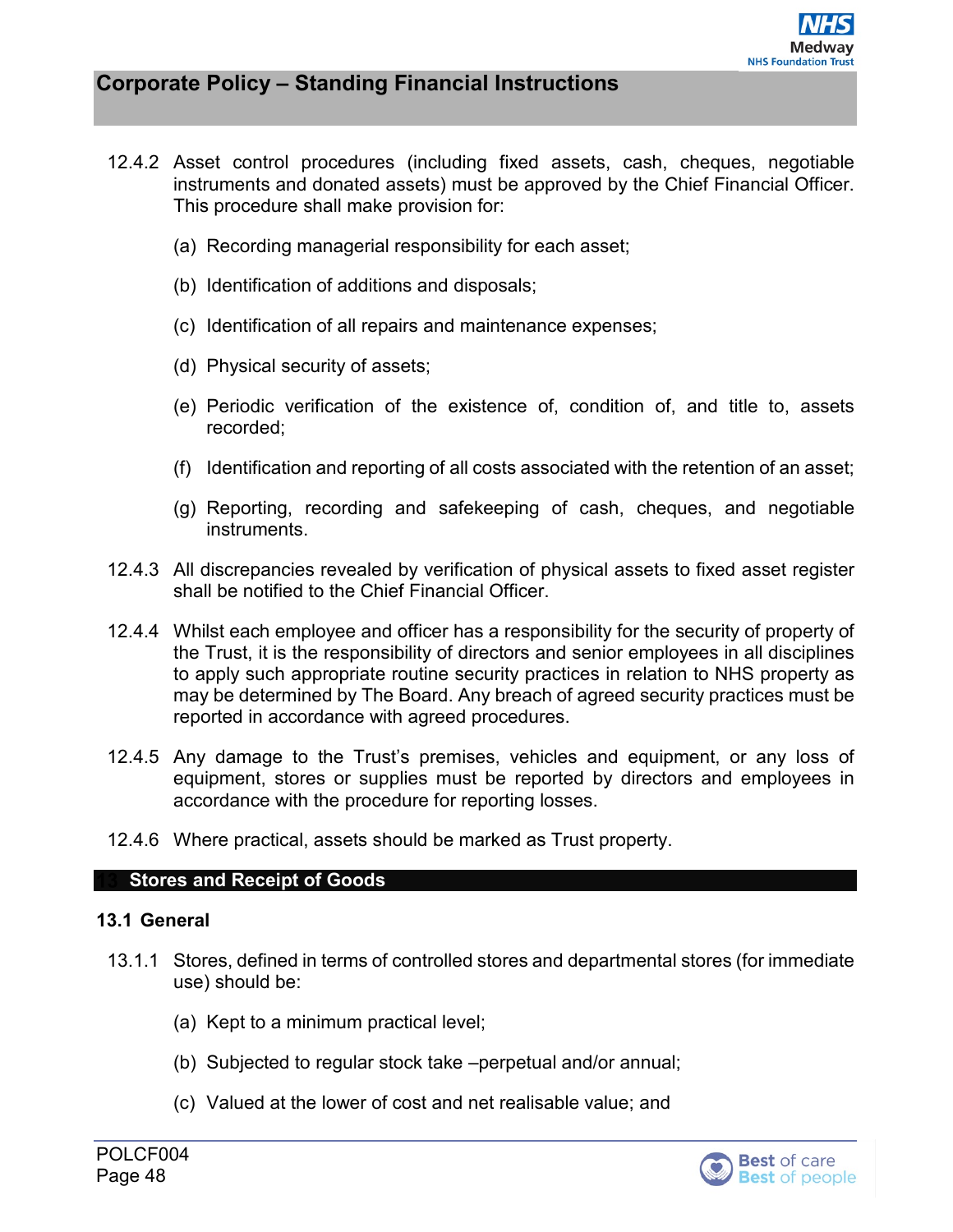(d) Be kept as secure as practically possible.

### **13.2 Control**

- 13.2.1 The Chief Financial Officer is responsible for the systems of control and stores.
- 13.2.2 The day to day responsibility will be delegated to departmental employees and stores managers/keepers, subject to such delegation being entered in a record available to the Chief Financial Officer. The control of Pharmaceutical stocks shall be the responsibility of a designated pharmaceutical officer; and the control of fuel oil and coal to a designated estates manager.
- 13.2.3 The responsibility for security arrangements and the custody of keys for all stores and locations shall be clearly defined in writing by the designated manager/pharmaceutical officer. Wherever practicable, stocks should be marked as Trust property.
- 13.2.4 The Chief Financial Officer shall set out procedures and systems to regulate the stores including records for receipt of goods, issues, and returns to stores, stocktaking and losses.
- 13.2.5 Stocktaking arrangements shall be agreed with the Chief Financial Officer and there shall be a physical check covering all items in store at least once a year.
- 13.2.6 Where a complete system of stores control is not justified, alternative arrangements shall require the approval of the Chief Financial Officer.
- 13.2.7 The designated manager/pharmaceutical officer shall be responsible for a system approved by the Chief Financial Officer for a review of slow moving and obsolete items and for condemnation, disposal, and replacement of all unserviceable articles. The designated officer shall report to the Chief Financial Officer any evidence of significant overstocking and of any negligence or malpractice. Procedures for the disposal of obsolete stock shall follow the procedures set out for disposal of all surplus and obsolete goods.

### **13.3 Goods supplied to the Trust**

13.3.1 For all goods supplied to the Trust, the Chief Executive shall identify those authorised to requisition and accept goods from the store. The authorised person shall check receipt against the delivery note before forwarding this to the Chief Financial Officer, or delegated representative, who shall satisfy himself that the goods have been received before accepting the recharge.

### <span id="page-48-0"></span>**Bankruptcy, Liquidations and Receiverships**

### **14.1 Responsibility of The Chief Financial Officer**



**NHS Foundation Trust**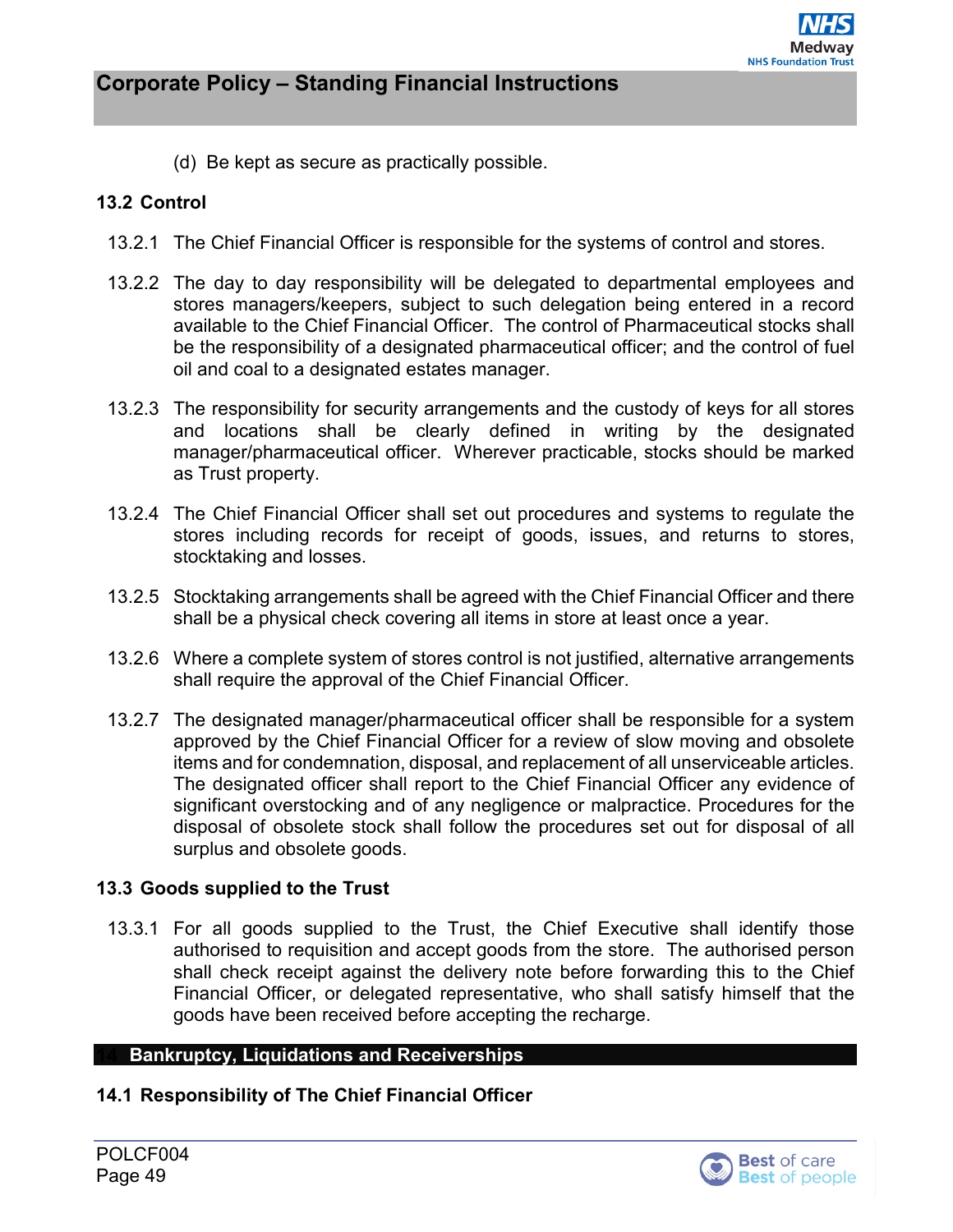- 14.1.1 The Chief Financial Officer should make every effort to become aware, at the earliest point possible, of the bankruptcy, liquidation or receivership of any supplier.
- 14.1.2 When a bankruptcy, liquidation or receivership is discovered, all payments should be ceased pending confirmation of the bankruptcy, etc. As a matter of urgency, a statement must be prepared listing the amounts due to and from the Trust.
- 14.1.3 The Chief Financial Officer must ensure that:
	- Any payments due to the Trust are made to the correct person;
	- Any claim by the Trust is properly lodged with the correct party and without delay.

### <span id="page-49-0"></span>**Disposals and Condemnations, Losses and Special Payments**

### **15.1 Disposals and Condemnations**

- 15.1.1 The Chief Financial Officer must prepare detailed procedures for the disposal of assets including condemnations, and ensure that these are notified to managers.
- 15.1.2 When it is decided to dispose of a Trust asset, the head of department or authorised deputy will determine and advise the Chief Financial Officer of the estimated market value of the item, taking account of professional advice where appropriate.
- 15.1.3 All unserviceable articles shall be:
	- (a) Condemned or otherwise disposed of by an employee authorised for that purpose by the Chief Financial Officer; and
	- (b) Recorded by the Condemning Officer in a form approved by the Chief Financial Officer which will indicate whether the articles are to be converted, destroyed or otherwise disposed of. All entries shall be confirmed by the countersignature of a second employee authorised for the purpose by the Chief Financial Officer.
- 15.1.4 The Condemning Officer shall satisfy himself as to whether or not there is evidence of negligence in use and shall report any such evidence to the Chief Financial Officer who will take the appropriate action.

### **15.2 Losses and Special Payments**

- 15.2.1 The Chief Financial Officer must prepare procedural instructions on the recording of and accounting for losses, and special payments.
- 15.2.2 In cases involving suspected fraud, the Chief Financial Officer must also prepare a 'fraud response plan' that sets out the action to be taken both by persons detecting a suspected fraud and those persons responsible for investigating it.

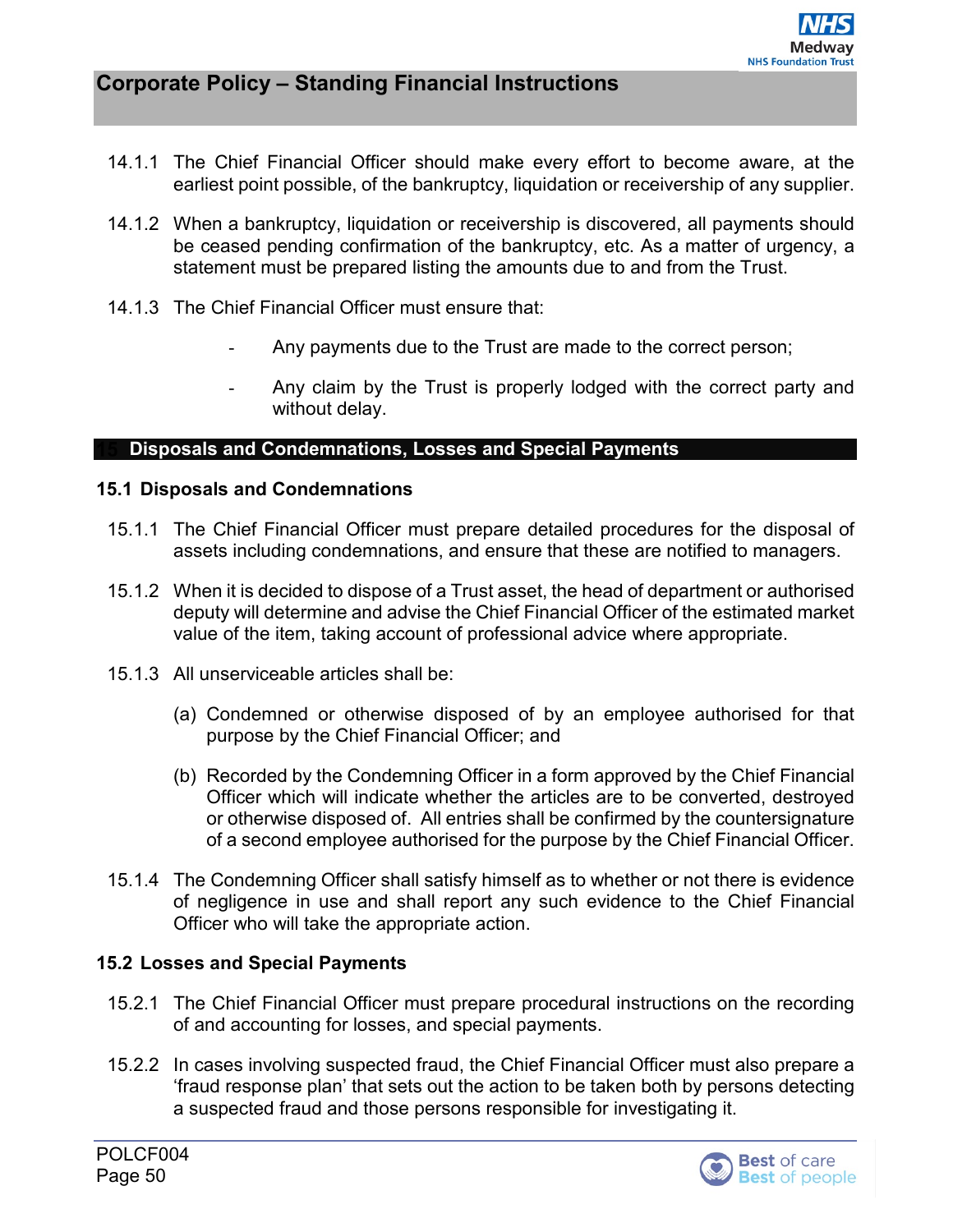15.2.3 Any employee or officer discovering or suspecting a loss of any kind must immediately inform their line manager, who must immediately inform the Head of Department.

Depending of severity, circumstance and materiality of the loss the Chief Executive, Chief Financial Officer or an officer charged with responsibility for responding to concerns involving loss must be informed. This officer will then appropriately inform the Chief Financial Officer and/or Chief Executive.

Where a criminal offence is suspected, the Chief Financial Officer must immediately inform the police if theft or arson is involved. In cases of fraud and corruption or of anomalies which may indicate fraud or corruption, the Chief Financial Officer must inform the Trust's Local Counter Fraud Specialist and the NHS Counter Fraud Authority in accordance with the NHS Standards for providers.

- 15.2.4 The Chief Financial Officer must notify the Counter Fraud and Security Management Services (CFSMS) and the External Auditor of all frauds.
- 15.2.5 For losses apparently caused by theft, arson, neglect of duty or gross carelessness, except if trivial, the Chief Financial Officer must immediately notify:
	- (a) The Board, and
	- (b) The External Auditor.
- 15.2.6 Write offs and losses not associated with Fraud are approved within the scheme of delegation The Chief Financial Officer shall be authorised to take any necessary steps to safeguard the Trust's interests in personal and company insolvencies.
- 15.2.7 For any loss, the Chief Financial Officer in conjunction with the Company Secretary should consider whether any insurance claim can be made.
- 15.2.8 The Chief Financial Officer shall maintain a Losses and Special Payments Register in which write off action is recorded, including bad debt written off. The register should show:
	- (a) The nature, gross amount (or estimate where an accurate value is unavailable), and cause of each loss;
	- (b) The action taken, total recoveries and date of write-off where appropriate; and
	- (c) The category in which each loss is to be noted.
- 15.2.9 All Losses and special payments must be reported to the Integrated Audit Committee on a regular basis; at least annually.

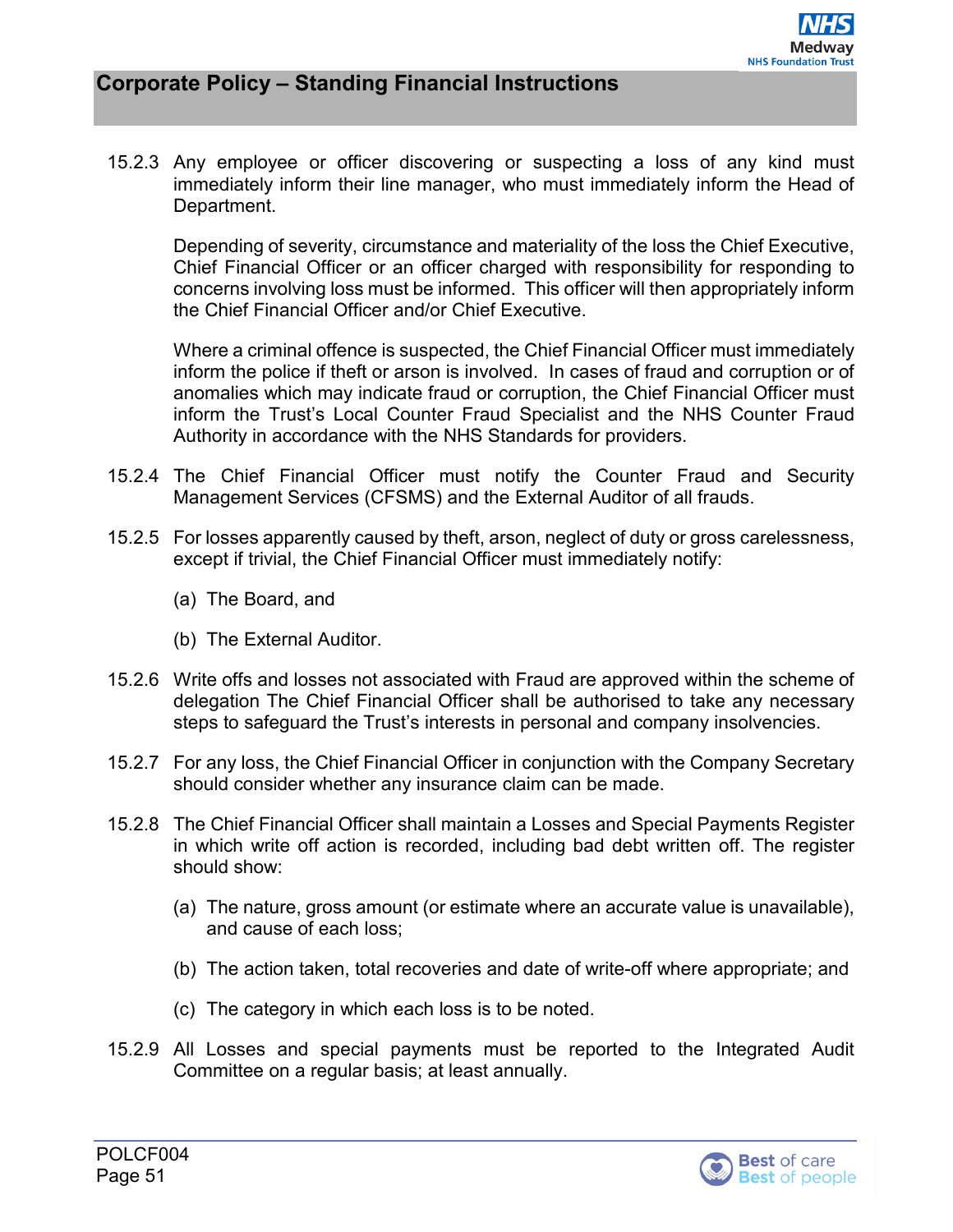#### <span id="page-51-0"></span>**Information Technology**

#### **16.1 Controls**

- 16.1.1 The Chief Executive will nominate a Senior Information Risk Owner (SIRO) who is responsible for the accuracy and security of the computerised data of the Trust, shall;
	- (a) Devise and implement any necessary procedures to ensure adequate (reasonable) protection of the Trust's data, programs and computer hardware from accidental or intentional disclosure to unauthorised persons, deletion or modification, theft or damage, having due regard for the Data Protection Act, Human Rights Act and Freedom of Information Act;
	- (b) Ensure that adequate (reasonable) controls exist over data entry, processing, storage, transmission and output to ensure security, privacy, accuracy, completeness and timeliness of the data, as well as the efficient and effective operation of the system;
	- (c) Ensure that adequate controls exist such that the computer operation is separated from development, maintenance and amendment; and
	- (d) Ensure that an adequate management (audit) trail exists through the computerised system and that such computer audit reviews as may be considered necessary are being carried out;
- 16.1.2 The Director of IT Transformation shall:
	- (a) Prepare and maintain an IT strategy for regular approval by The Board; and
	- (b) Ensure that all purchases of hardware/software are in compliance with the Trust's IT strategy.
- 16.1.3 The Chief Financial Officer shall ensure that new financial systems and amendments to current financial systems are developed in a controlled manner and thoroughly tested prior to implementation. Where this is undertaken by another organisation, assurances of adequacy must be obtained from them prior to implementation.
- 16.1.4 The Chief Executive shall ensure that the Trust shall publish and maintain a Freedom of Information (FOI) Publication Scheme, or adopt a model Freedom of Information Publication Scheme approved by the information Commissioner.

#### **16.2 System Development**

16.2.1 The Chief Executive Officer shall satisfy themselves that new computer systems and amendments to current systems are developed in a controlled manner and

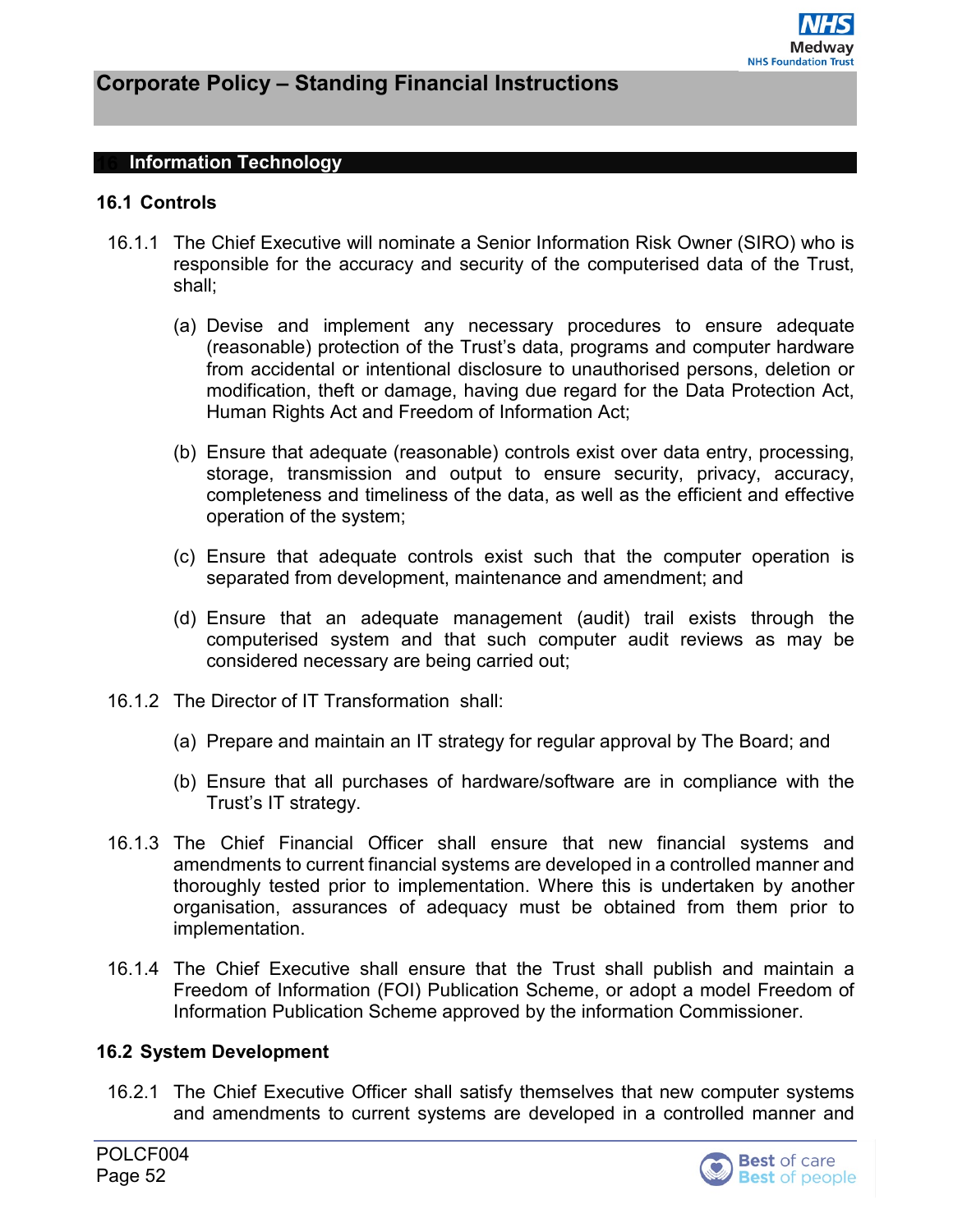thoroughly tested prior to implementation. Where this is undertaken by another organisation, assurances of adequacy will be obtained from them prior to implementation.

- 16.2.2 In the case of computer systems which are proposed General Applications (i.e. normally those applications which the majority of Authorities/Trusts in the cluster or nationally wish to sponsor jointly) all responsible Directors and employees will send to the Chief Financial Officer:
	- (a) Details of the outline design of the system; and
	- (b) In the case of packages acquired either from a commercial organisation, from the NHS, or from another public sector organisation, the operational requirement.
- 16.2.3 Contracts for Computer Services with other health bodies or outside agencies
- 16.2.4 The Chief Financial Officer shall ensure that contracts for computer services for financial applications with another health organisation or any other agency/party shall clearly define the responsibility of all parties for the security, privacy, accuracy, completeness, and timeliness of data during processing, transmission and storage. The contract should also ensure rights of access for audit purposes.
- 16.2.5 Where another health organisation or any other agency provides a computer service for financial applications, the Chief Financial Officer shall periodically seek assurances that adequate controls are in operation.

### **16.3 Risk Assessment**

16.3.1 The Chief Financial Officer shall ensure that risks to the Trust arising from the use of IT are effectively identified and considered and appropriate action taken to mitigate or control risk. This shall include the preparation and testing of appropriate disaster recovery plans.

### **16.4 Requirements for Computer Systems which have an impact on corporate financial systems**

Where computer systems have an impact on corporate financial systems the Chief Financial Officer shall need to be satisfied that:

- (a) Systems acquisition, development and maintenance are in line with corporate policies such as an Information Technology Strategy;
- (b) Data produced for use with financial systems is adequate, accurate, complete and timely, and that a management (audit) trail exists;
- (c) Staff as delegated by the Chief Financial Officer have access to such data; and

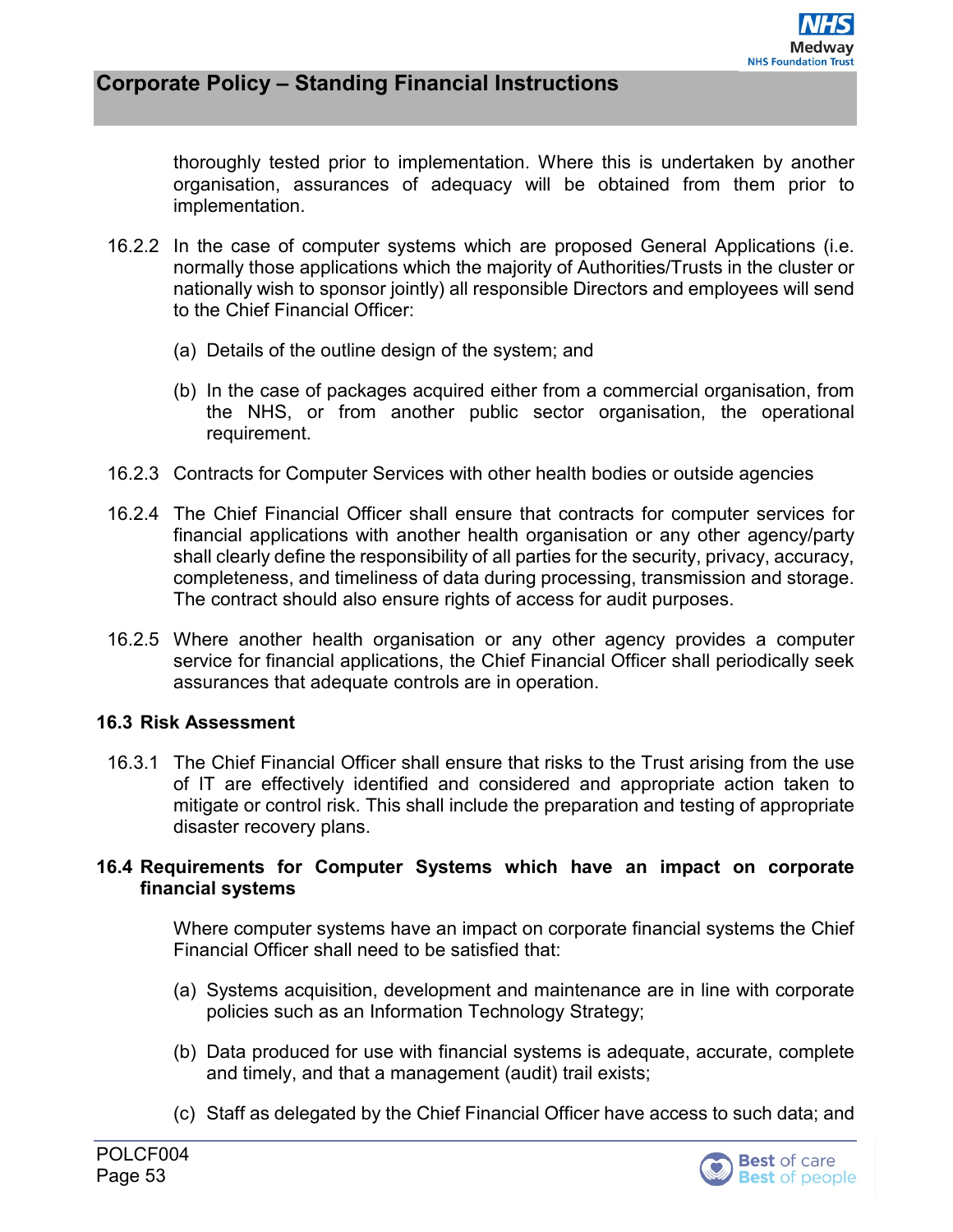

(d) Such computer audit reviews as are considered necessary are being carried out.

### **16.5 Data Security and Integrity as it relates to Financial Systems**

- 16.5.1 The Chief Financial Officer shall ensure that appropriate controls exist over data entry, processing, storage, transmission and output to ensure security, privacy, accuracy, completeness, and timeliness of the data, as well as the efficient and effective operation of the system.
- 16.5.2 Where another health organisation or any other agency provides a computer service for financial applications, the nominated Executive Director shall periodically seek assurances that adequate controls are in operation

### **Patients Property**

### <span id="page-53-0"></span>**17.1 Responsibilities**

- 17.1.1 The Trust has a responsibility to provide safe custody for money and other personal property (hereafter referred to as "property") handed in by patients, in the possession of unconscious or confused patients, or found in the possession of patients dying in hospital or dead on arrival.
- 17.1.2 The Chief Executive is responsible for ensuring:
	- (a) That patients or their carers, as appropriate, are informed before or at admission by:
		- (ii) Notices and information booklets; (notices are subject to sensitivity guidance);
		- (iii) Hospital admission documentation and property records; and
		- (iv) The oral advice of administration and nursing staff responsible for admissions.
		- (b) That the Trust will not accept responsibility or liability for patients' property brought into its premises, unless it is handed in for safe custody and a copy of an official patients' property record is obtained as a receipt.
- 17.1.3 The Chief Nursing and Quality Officer must provide detailed written instructions on the collection, custody, safekeeping, collection or disposal of patients' property. This should include the transfer of valuables for safekeeping to Finance where applicable.
- 17.1.4 The Chief Financial Officer must provide detailed written instructions on the custody, recording, safekeeping, and disposal of patients' valuables (including

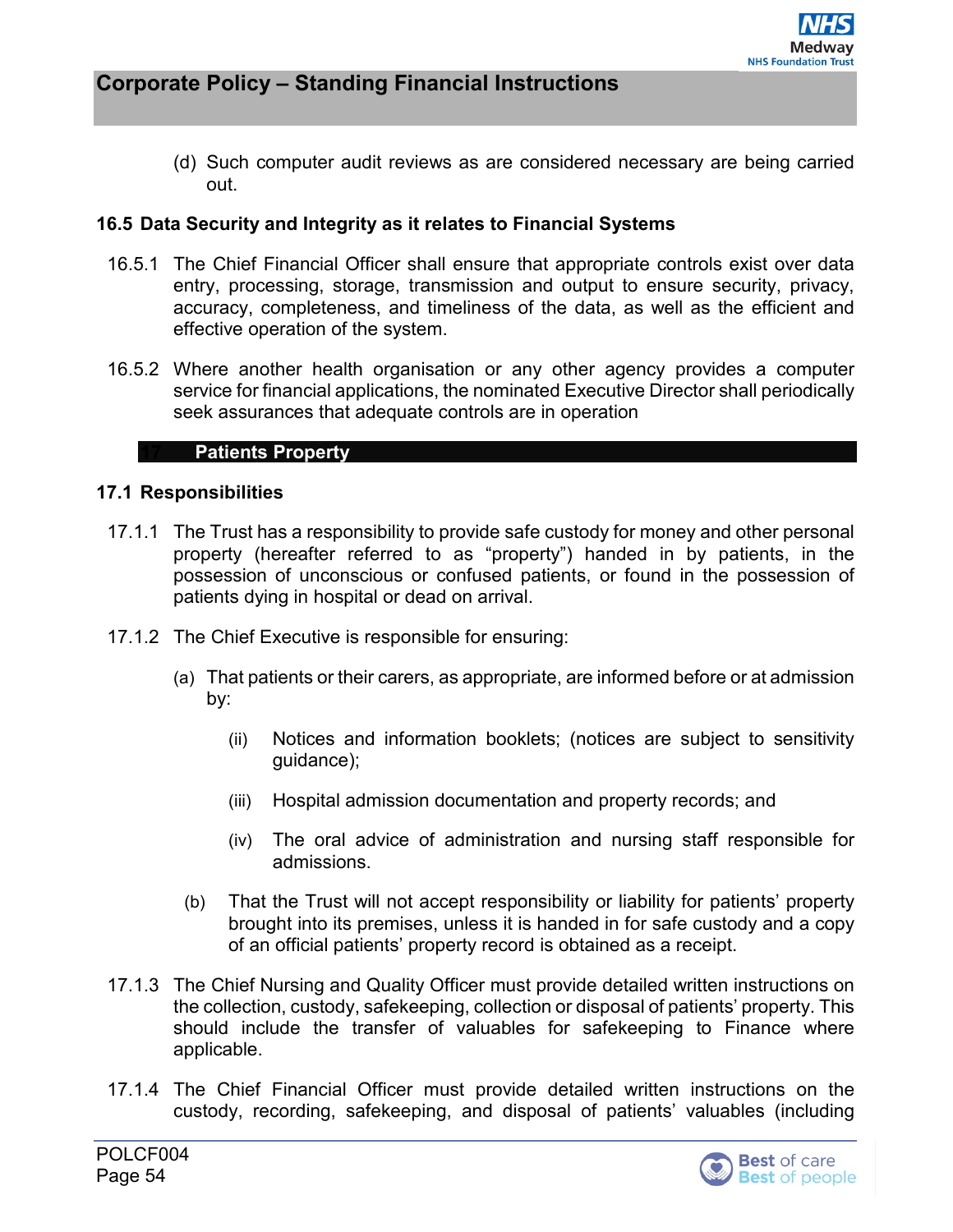instructions on the disposal of the property of deceased patients and of patients transferred to other premises) for all staff whose duty is to administer, in any way, the property of patient valuables. Due care should be exercised in the management of patients' money in order to avoid loss.

- 17.1.5 In all cases where property of a deceased patient is of a total value in excess of £5,000 (or such other amount as may be prescribed by any amendment to the Administration of Estates, Small Payments, Act 1965) the production of Probate or Letters of Administration shall be required before any of the property is released. Where the total value of the property is £5,000 or less, forms of indemnity shall be obtained, and the authority of the Chief Financial Officer received to release the property.
- 17.1.6 Staff should be informed, on appointment, by appropriate departmental or senior manager of their responsibilities and duties for the administration of the property of patients, detailed in the patient's property policy and procedure.
- 17.1.7 Where patients' property or income is received for specific purposes and held for safekeeping the property or income shall be used only for that purpose, unless any variation is approved by the donor or patient in writing.

### <span id="page-54-0"></span>**Funds Held on Trust – The Medway Hospital Charity**

The Medway Hospital Trust Charity receives gifts, donations and endowments held on trust for purposes relating to services provided by the Trust.

### **18.1 Corporate Trustee**

- 18.1.1 The Trust has responsibilities as a corporate trustee for the management of funds it holds on trust and will comply with the Charities Commission latest guidance and best practice.
- 18.1.2 The responsibilities of the Trust acting as corporate trustee are distinct from its responsibilities for exchequer funds and may not necessarily be discharged in the same manner, but there must still be adherence to the overriding general principles of financial regularity, prudence and propriety. Trustee responsibilities cover both charitable and non-charitable purposes.
- 18.1.3 The Charitable funds manager on authority from the Trustees of the Charitable Funds shall ensure that each trust fund which the Trust is responsible for managing is managed appropriately with regard to its purpose and to its requirements.

### **18.2 Accountability to Charity Commission and Secretary of State for Health**

18.2.1 The Trustee responsibilities must be discharged separately and full recognition given to the Trust's dual accountabilities to the Charity Commission for charitable funds held on trust and to the Secretary of State for all funds held on trust.

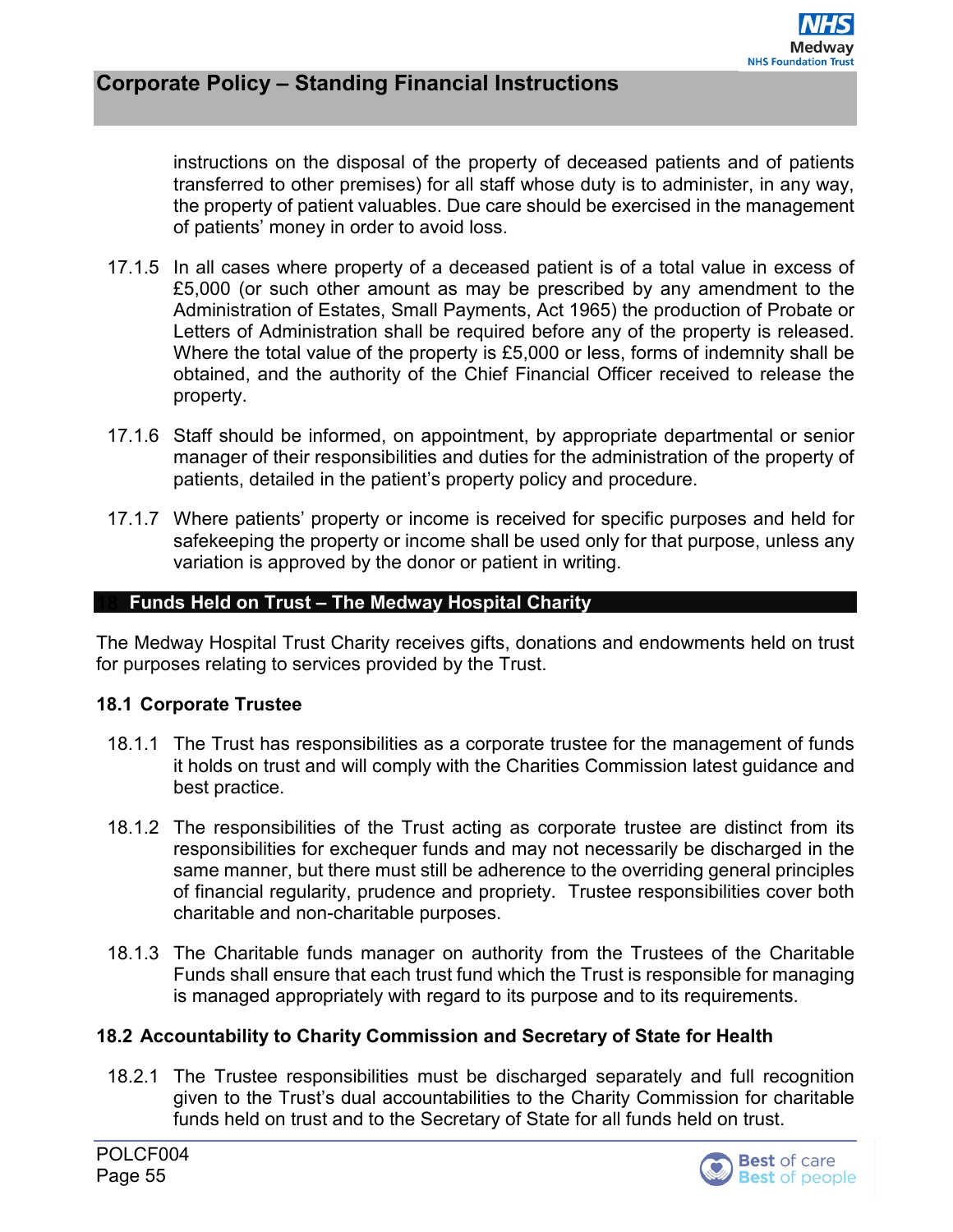18.2.2 The Schedule of Matters Reserved to The Board and the Scheme of Delegation make clear where decisions regarding the exercise of discretion regarding the disposal and use of the funds are to be taken and by whom. All Board members and Trust officers must take account of that guidance before taking action.

### **18.3 Applicability of Standing Financial Instructions to funds held on Trust**

- 18.3.1 In so far as it is possible to do so, most of the sections of these Standing Financial Instructions will apply to the management of funds held on trust.
- 18.3.2 The over-riding principle is that the integrity of each Trust must be maintained and statutory and Trust obligations met. Materiality must be assessed separately from Exchequer activities and funds.
- 18.3.3 Specific differences in SFIs or their application are explicitly set out in the relevant section.

### <span id="page-55-0"></span>**Acceptance of Gifts by Staff and Link to Standards of Business Conduct**

The Trust's policy on acceptance of gifts and other benefits in kind by staff is embodied in the Trust's Conflicts of Interest Policy and Policies on Anti-Fraud and Bribery and Standards of Business Conduct Policy. The Conflicts of Interest Policy follows the guidance from DH, and is deemed to be an integral part of these SFIs.

**19.1** The Company Secretary shall ensure that a Code of Conduct and arrangements and procedures for the declaration and registering of interests of members of both The Board of Directors and the Council of Governors and other senior management as determined by The Board of Directors are in place.

### <span id="page-55-1"></span>**Retention of Records**

- **20.1** The Chief Executive shall be responsible for the management of all NHS records by the Trust, regardless of the media on which they are held.
- **20.2** The Chief Executive shall be responsible for ensuring that all records required to be retained in accordance with the requirements of the Data Protection Act 1998 and the Freedom of Information Act 2000 and taking into account the guidance contained in Records Management Code of Practice 2021
- **20.3** The records held in archives shall be capable of retrieval by authorised persons in accordance with the provisions of the Records Management Code.
- **20.4** Records held shall only be destroyed at the express instigation of the Chief Executive and details shall be maintained of records so destroyed.

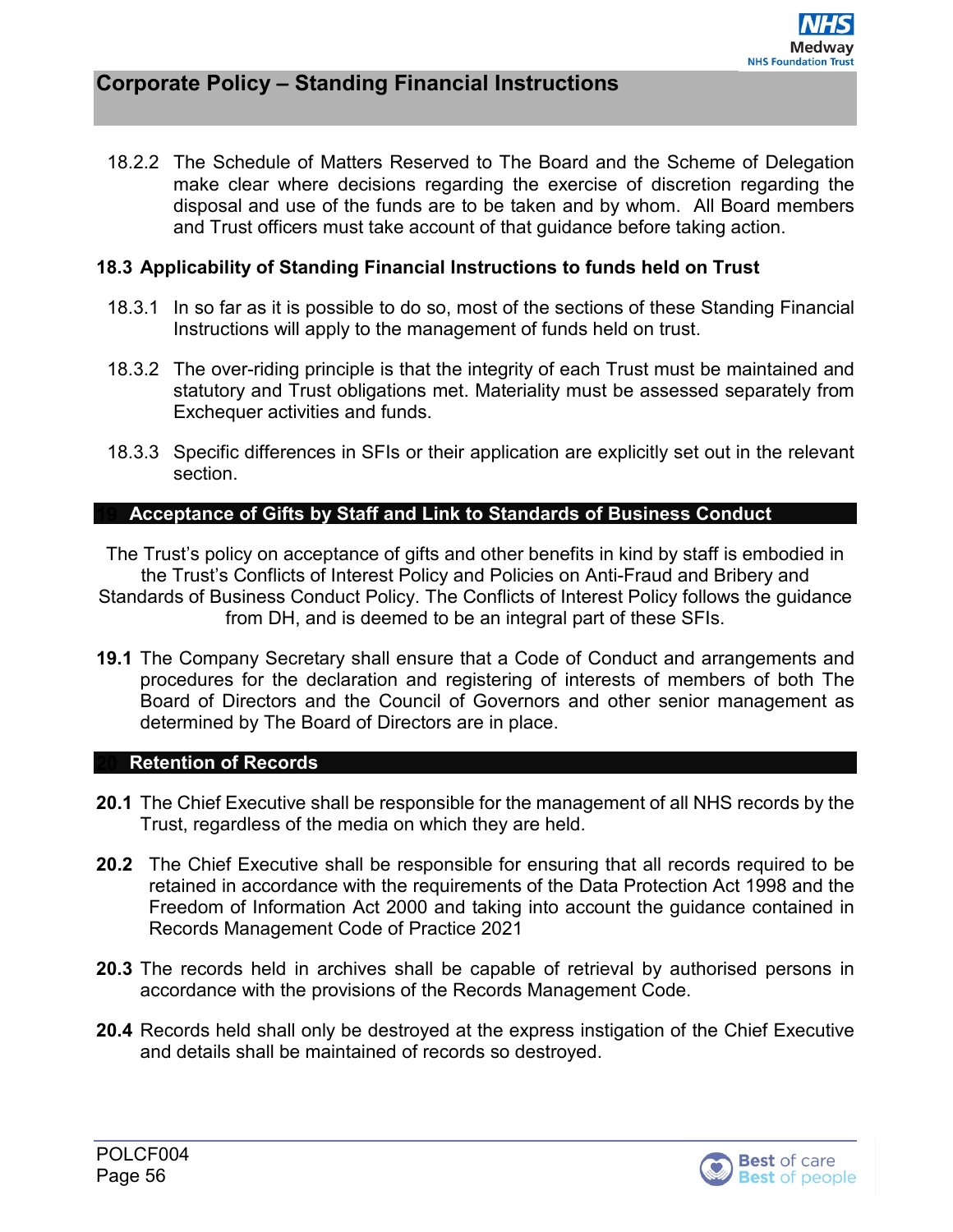#### <span id="page-56-0"></span>**Risk Management and Insurance**

#### **21.1 Programme of Risk Management**

21.1.1 The Chief Executive shall ensure that the Trust has a programme of risk management, in accordance with current Independent Regulatory requirements (if any), which must be approved and monitored by The Board.

The programme of risk management shall include:

- (a) A process for identifying and quantifying risks and potential liabilities;
- (b) Engendering among all levels of staff a positive attitude towards the control of risk;
- (c) Management processes to ensure all significant risks and potential liabilities are addressed including effective systems of internal control, cost effective insurance cover, and decisions on the acceptable level of retained risk;
- (d) Contingency plans to offset the impact of adverse events;
- (e) Audit arrangements including; Internal Audit, clinical audit, health and safety review;
- (f) A clear indication of which risks shall be insured;
- (g) Arrangements to review the Risk Management programme.

The existence, integration and evaluation of the above elements will assist in providing a basis to create the Annual Governance Statement (AGS) within the Annual Report and Accounts.

Insurance brokers may be appointed if required in accordance with the Trust's SFIs governing tendering and contracting procedures, to affect such insurance cover.

### **21.2 Insurance: Risk Pooling Schemes administered by NHS Resolution**

The Board shall decide if the Trust will insure through the risk pooling schemes administered by the NHS Resolution, commercial insurers or self-insure for some or all of the risks covered by the risk pooling schemes. Any decision not to use the risk pooling scheme administered by the NHS Resolution for any of the risk areas (clinical, property and employers/third party liability) covered by the scheme should be reviewed annually.

### **21.3 Insurance arrangements with commercial insurers**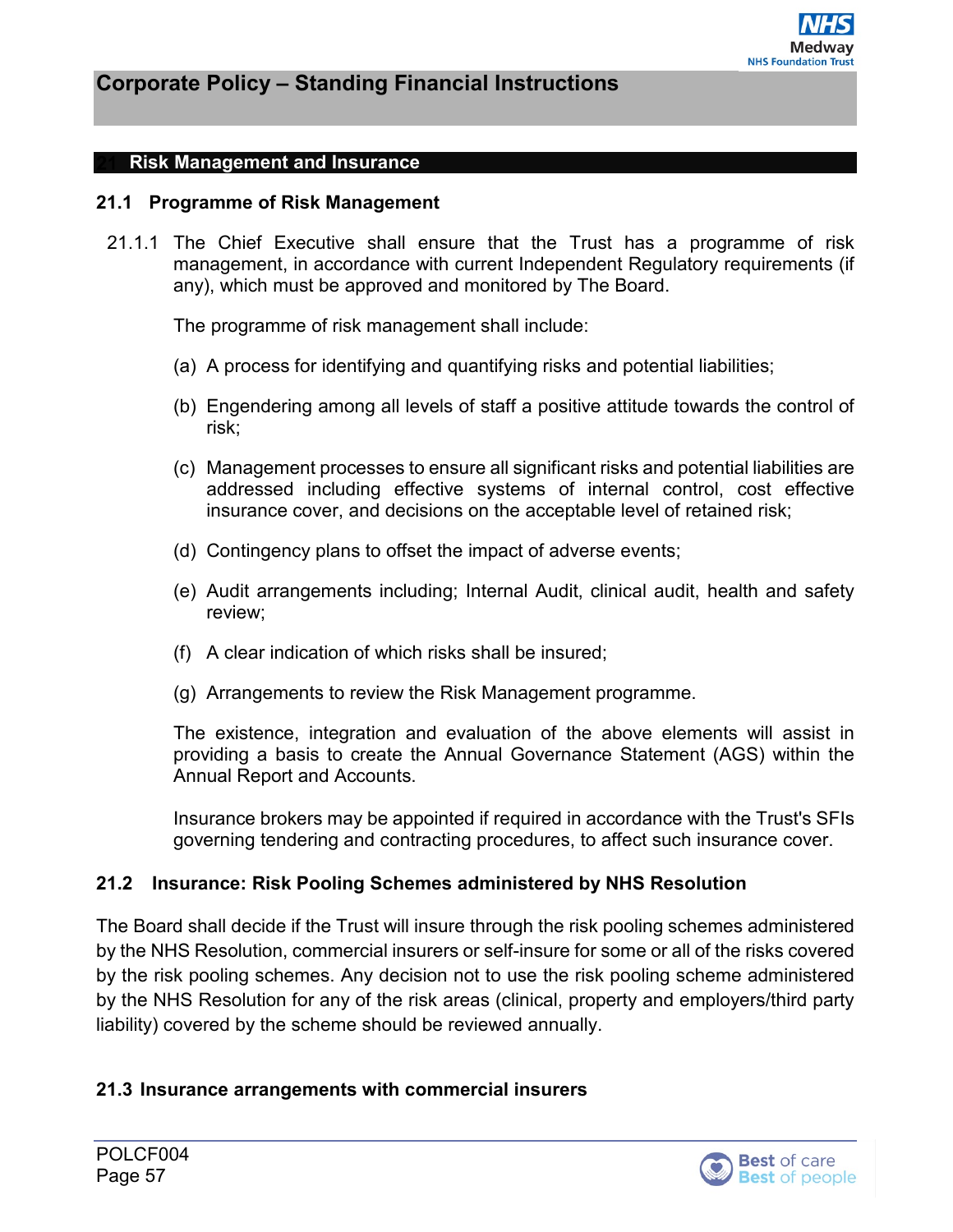- 21.3.1 Insurance cover for the Trust's assets (except income generation activities and motor vehicles) shall as a minimum be provided through the Property Expenses Scheme (PES) operated by the NHS Resolution.
- 21.3.2 The Trust is free to enter into appropriate insurance arrangements with commercial insurers. Insurance to cover the risk of legal action against the Trust's directors shall be arranged in line with guidance set out in the NHS Foundation Trust Code of Governance.

### **21.4 Arrangements to be followed by The Board in agreeing Insurance cover**

Where The Board decides to use the risk pooling schemes administered by the NHS Resolution the Company Secretary shall ensure that the arrangements entered into are appropriate and complementary to the risk management programme. The Company Secretary shall ensure that documented procedures cover these arrangements.

- 21.4.1 Where The Board decides not to use the risk pooling schemes administered by the NHS Resolution for one or other of the risks covered by the schemes, or to source commercial insurance for those risks, the Company Secretary shall ensure that The Board is informed of the nature and extent of the risks that are self-insured as a result of this decision. It shall be for The Board of Directors to decide if the cost of insuring assets to a greater extent than the PES is warranted.
- 21.4.2 The Trust's nominated Claims Manager will draw up formal documented procedures for the management of any claims arising from third parties and payments in respect of losses which will not be reimbursed.
- 21.4.3 All the risk pooling schemes require Scheme members to make some contribution to the settlement of claims (the 'deductible'). The Chief Financial Officer should ensure documented procedures also cover the management of claims and payments below the deductible in each case

### <span id="page-57-0"></span>**Credit Finance Arrangements Including Leasing Commitments**

- **22.1** There are no grounds where any employee of the Trust can approve any contract or transaction which binds the Trust to credit finance commitments without the clear prior authority of the Chief Financial Officer. This includes all Executive Directors of the Trust as well as all officers. The Board has provided the Chief Financial Officer with sole authority to enter into such commitments, although these powers can be delegated by him/her to appropriate officers under his/her organisational control.
- **22.2** This instruction applies to leasing agreements and Hire Purchase undertaking which must be sent to the Chief Financial Officer for prior approval. No officer of the Trust outside the organisational control of the Chief Financial Officer has any powers to approve such commitments.

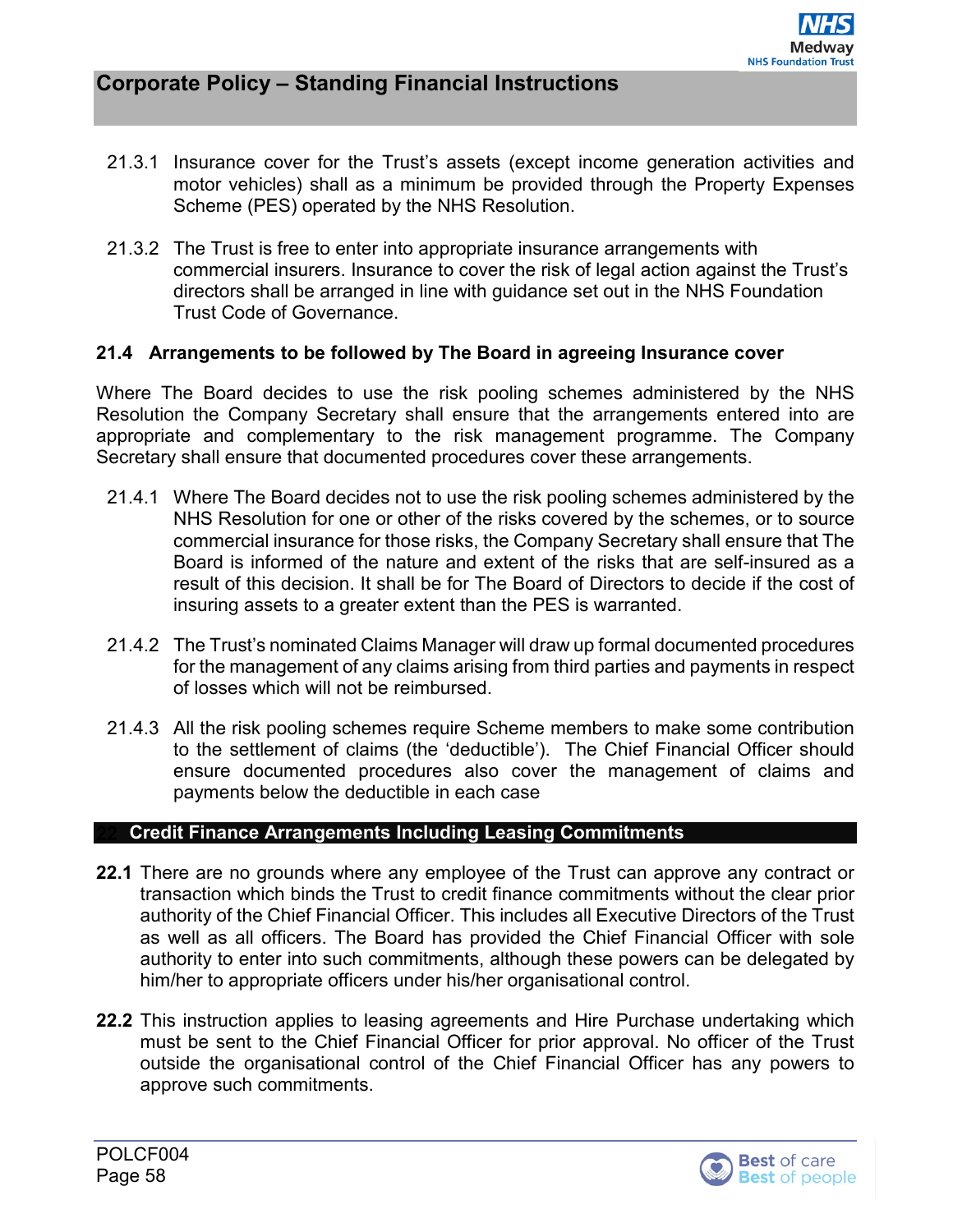#### <span id="page-58-0"></span>**Delegated Matters**

- 23.1 Delegated matters in respect of decisions which may have a far reaching effect must be reported to the Chief Executive.
- 23.2 All actions concerning Finance must be carried out in accordance with Standing Financial Instructions.
- 23.3 The Scheme of Delegation can be amended by the Chief Executive at any time providing there is no change to the Standing Financial Instructions.
- 23.4 The level of authority to authorise delegated matters is contained within the Scheme of Delegation – Financial Authorities- section 24 below.
- 23.5 The table of delegated matters below is the lowest level to which authority is delegated. Delegation to lower levels is only permitted with written approval of the Chief Executive who will, before authorising such delegation, consult with other Senior Officers as appropriate.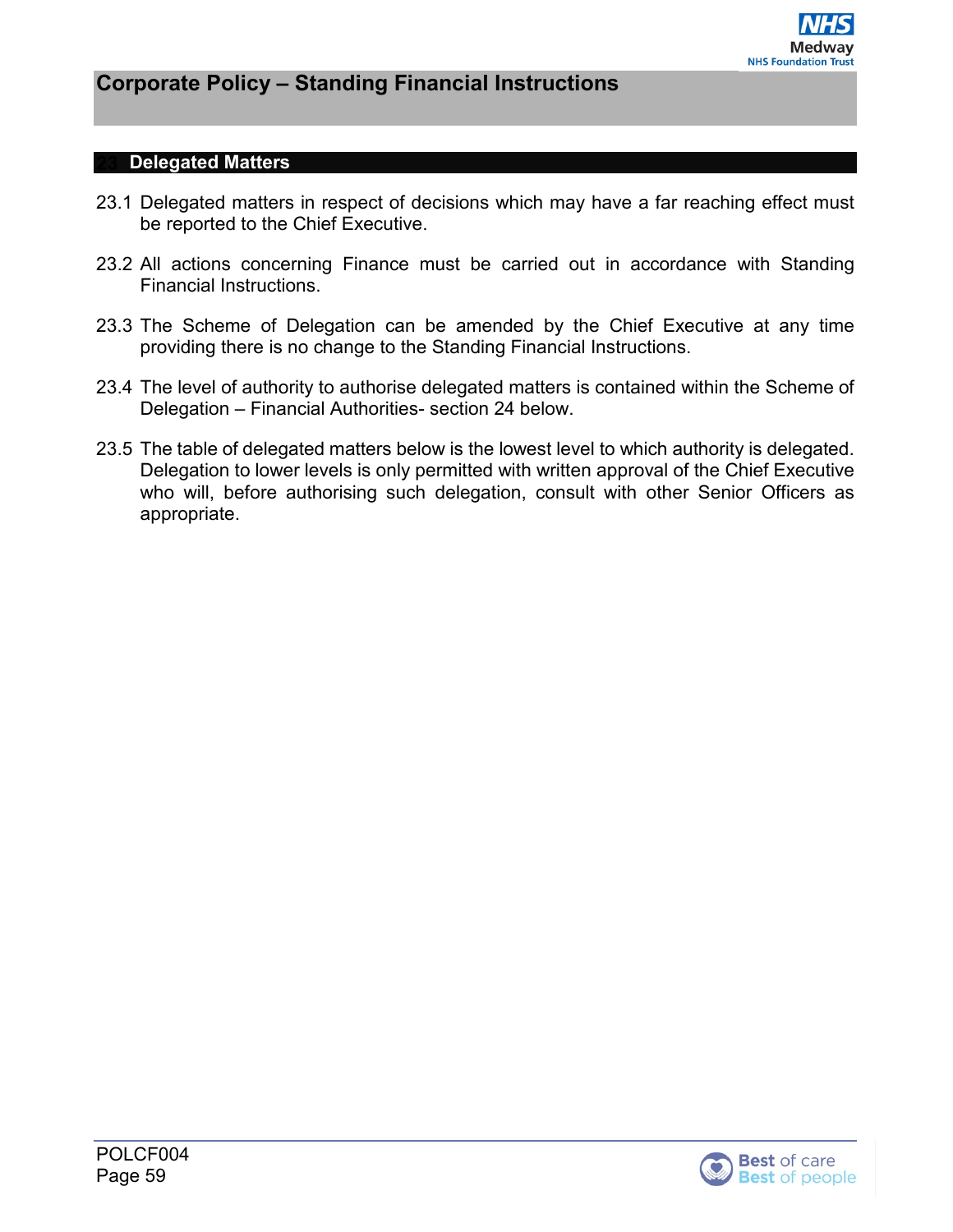### <span id="page-59-0"></span>**Scheme of Delegation – Financial Authorities**

|                                                                                                      | <b>Expenditure</b> |        |                       |                |                 | <b>Disposal</b>  |                  | <b>LOSSES</b> |
|------------------------------------------------------------------------------------------------------|--------------------|--------|-----------------------|----------------|-----------------|------------------|------------------|---------------|
| <b>Medway NHS Foundation</b>                                                                         | <b>General</b>     |        | <b>Business cases</b> |                | <b>Contract</b> | /write-          | <b>Write-off</b> | &<br>special  |
| <b>Trust</b>                                                                                         | <b>PO/Stock</b>    | Non-PO | <b>Capital</b>        | <b>Revenue</b> | $\mathbf{s}$    | off of           | of debt          | payment       |
| <b>Trust Board</b>                                                                                   | £500k+             | £500k+ | $£1m+$                | £500k+         | £500k+          | assets<br>£500k+ | £500k+           | £500k+        |
| <b>Business Case Review Group</b>                                                                    |                    |        | £1m                   | £500k          | £500k           |                  |                  |               |
| <b>Trust Capital Group</b>                                                                           |                    |        | £150k                 | £50k           | £150k           |                  |                  |               |
| <b>Chief Executive</b>                                                                               | £500k              | £500k  | $£1m*$                | £500k          | £500k           | £500k            | £500k            | £500k         |
| <b>Chief Financial Officer</b>                                                                       | £500k              | £500k  | £1m*                  | £500k          | £500k           | £500k            | £500k            | £500k         |
| Deputy Chief Executive                                                                               | £250k              | £50k   |                       |                | £250k           | £150k            | £150k            | £150k         |
| Associate Director of                                                                                | £250k              | £50k   |                       |                | £50k            |                  |                  |               |
| Procurement                                                                                          |                    |        |                       |                |                 |                  |                  |               |
| <b>Chief Operating Officer</b>                                                                       | £150k              | £25k   |                       |                | £50k            |                  |                  |               |
| Executive Director of Estates &<br>Facilities                                                        | £150k              | £150k  | £150k*                |                | £50k            |                  |                  |               |
| All other voting Executive Board<br>Members                                                          | £100k              | £10k   |                       |                | £50k            |                  |                  |               |
| All other Executive Directors                                                                        | £50k               | £10k   |                       |                |                 |                  |                  |               |
| Divisional Directors of Clinical<br>Operations                                                       | £50k               | £10k   |                       |                |                 |                  |                  | £10k          |
| <b>Chief Pharmacist</b>                                                                              | £50k               | £10k   |                       |                |                 |                  |                  |               |
| Deputy Chief Financial Officer                                                                       | £50k               | £50k   | £50k*                 | £50k           | £50k            | £50k             | £50k             | £50k          |
| Deputy Directors of HR & OD<br>Deputy Directors of Nursing                                           | £50k               | £5k    |                       |                |                 |                  |                  |               |
| Deputy Director of Estates &<br>Facilities                                                           | £50k               | £50k   | £50k*                 |                |                 |                  |                  |               |
| <b>Heads of Service</b><br>General Manager budget holders<br>including Head of Temporary<br>Staffing | £20k               | £5k    |                       |                |                 | £5k              |                  | £5k           |
| Company Secretary                                                                                    | £10k               | £5k    |                       |                |                 |                  |                  |               |
| Other budget holders and<br>qualified pharmacy buyers                                                | £10k               |        |                       |                |                 |                  |                  |               |
| <b>Financial Controller</b>                                                                          | £5k                | £5k    |                       |                |                 | £5k              | £5k              | £5k           |

#### Notes:

\*Capital approval limits of individuals are subject to approval of the investment proposal through the relevant governance structure, e.g. Trust Capital Group, Business Case Review Group and Trust Board. The chair of each relevant governance committee has delegated authority to approve additional contingency to a project following approval at the lesser of 10% of the approved scheme value or their delegated capital authority.

PO/Stock relates to all goods and services ordered through Trust approved procurement and stock replenishment systems (finance, pharmacy and temporary staffing systems) including goods supplied by NHS Supply Chain.

Non PO purchases are exceptional purchases approved with Finance. Purchase commitments made in this way without Finance approval will be reported as a breach of SFIs.

The Clinical Negligence Scheme premium is approved annually by the Chief Financial Officer and is outside of the Trust Purchasing Ordering process

Limits can be delegated downwards during periods of absence by completing SFIa forms available on the intranet or from Finance.

Limits can be delegated upwards or sideways by using vacation rules in the Finance ledger.